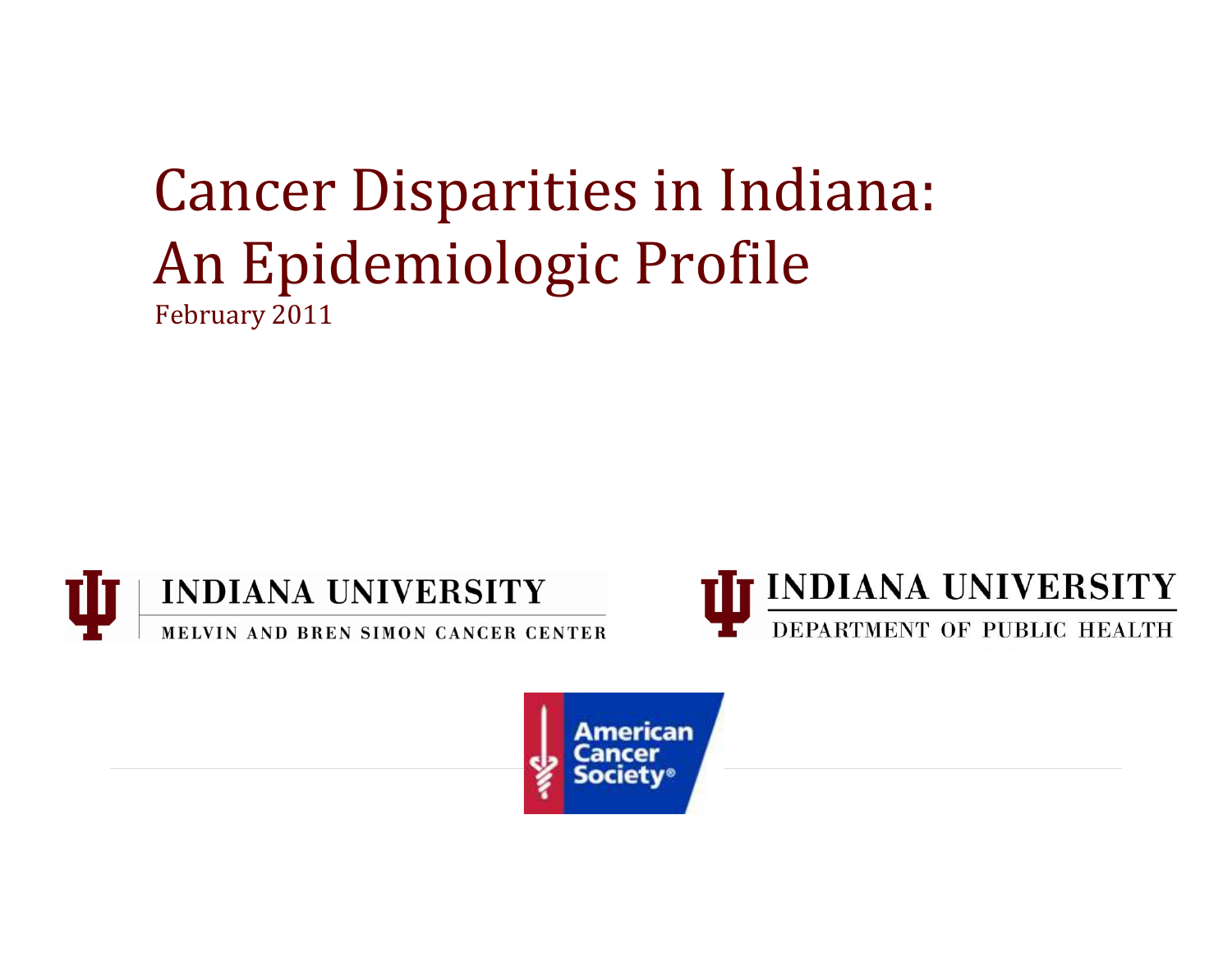# G. Marie Swanson, Ph.D., M.P.H

Associate Vice Chancellor for Public Health, Indiana University Purdue University Indianapolis Chair and Professor, Department of Public Health IU School of Medicine and Associate Director for Population Sciences, IU Simon Cancer Center

# Tess D. Weathers, M.P.H

Research Associate, Department of Public Health IU School of Medicine

# Victoria Rakowski, R.N., B.S.

Chief Operating Officer American Cancer Society, Great Lakes Division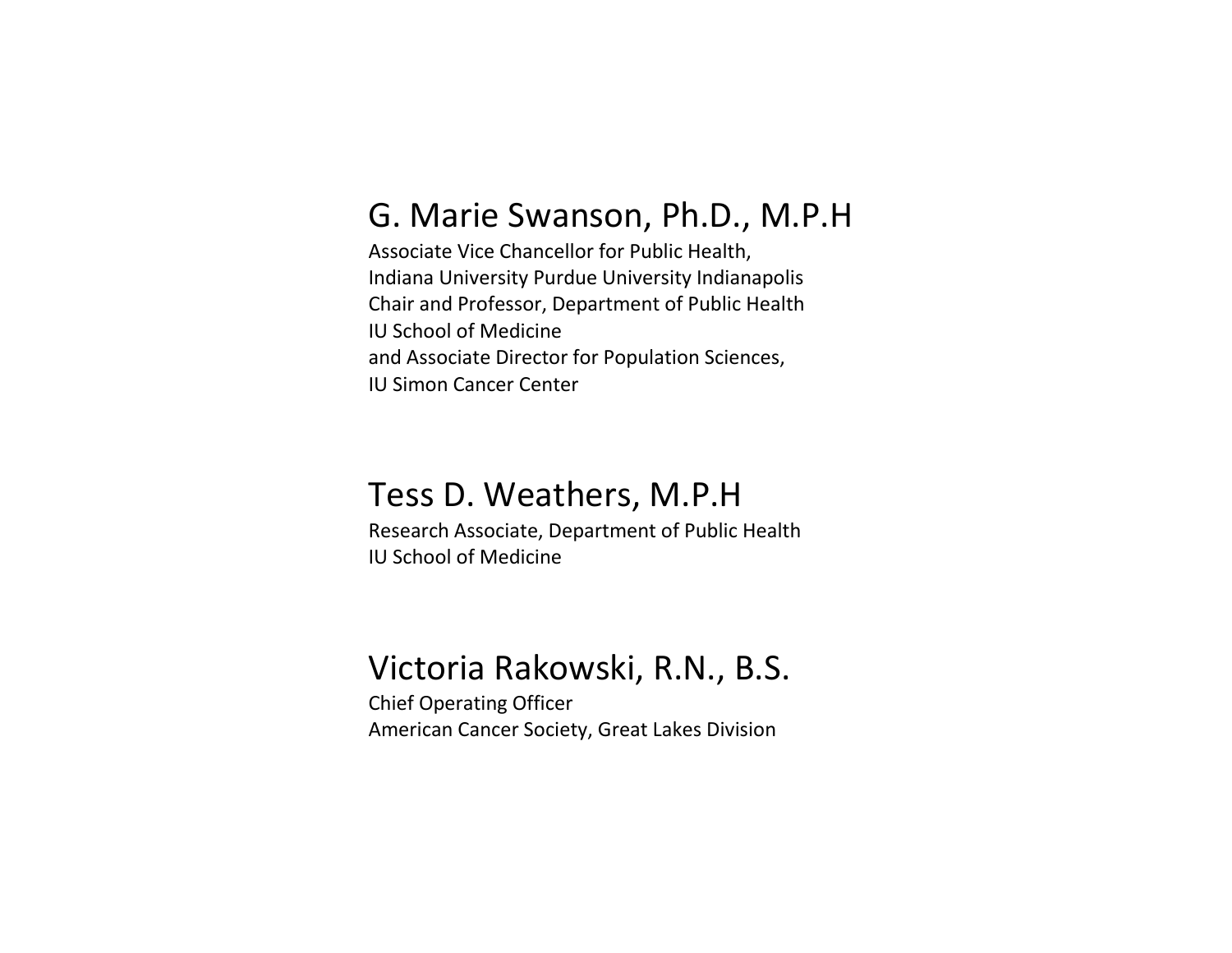## **Table of Contents**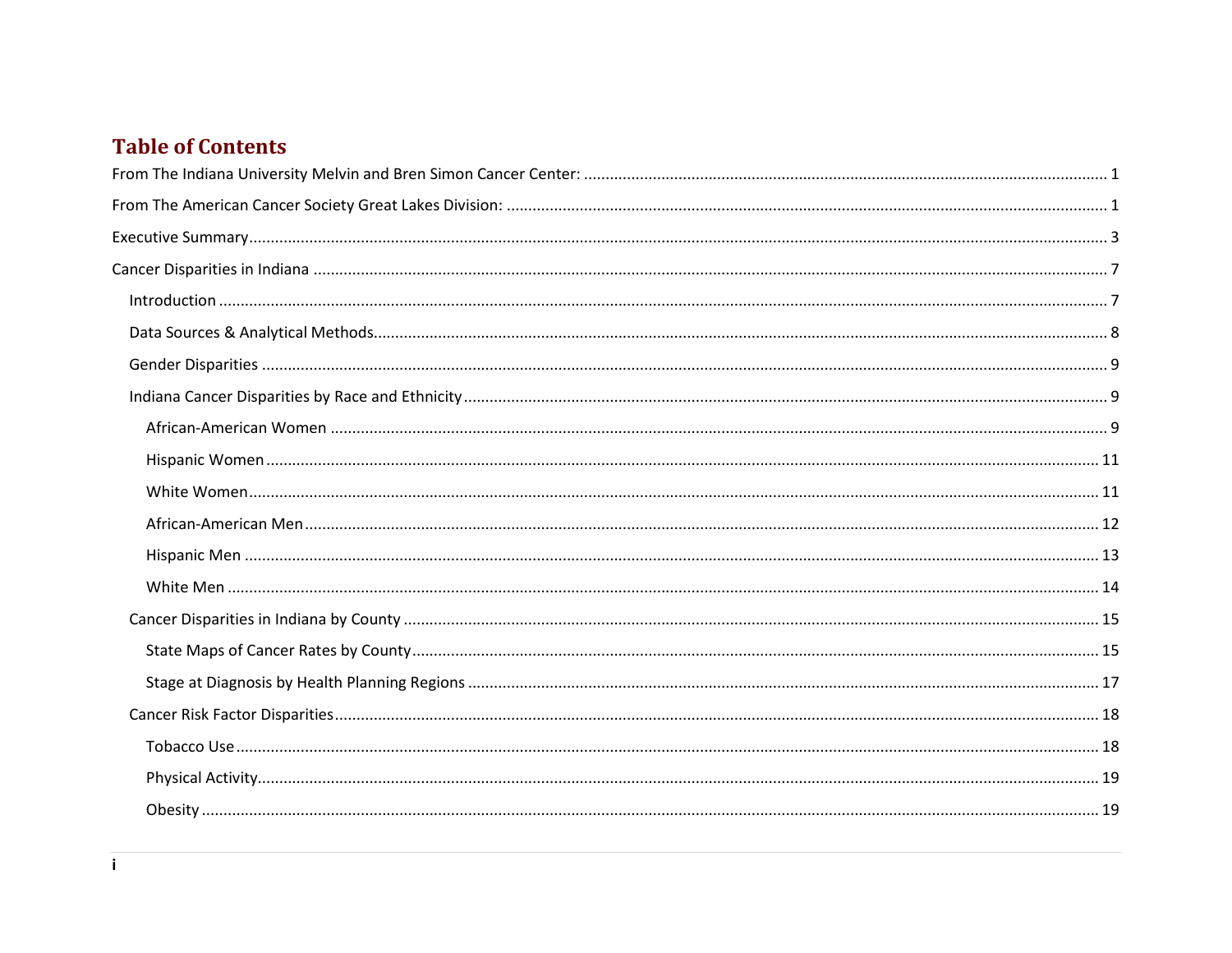| Table 1.                                                                                                                 |  |
|--------------------------------------------------------------------------------------------------------------------------|--|
| Table 2.                                                                                                                 |  |
| Table 3.<br>Age-Adjusted Cancer Incidence and Mortality Rates in Selected Cancer Sites among Indiana Females by Race  25 |  |
| Table 4.                                                                                                                 |  |
| Table 5.<br>Age-Adjusted Cancer Incidence and Mortality Rates for Hispanic Females Compared to All Females in Indiana 27 |  |
| Table 6.                                                                                                                 |  |
| Table 7.                                                                                                                 |  |
| Table 8.                                                                                                                 |  |
| Table 9.                                                                                                                 |  |
| Age-Adjusted Cancer Incidence and Mortality Rates for Hispanic Males Compared to All Males in Indiana 32<br>Table 10.    |  |
| Table 11.                                                                                                                |  |
|                                                                                                                          |  |
| Maps of Age-Adjusted Lung and Bronchial Cancer Incidence and Mortality Rates by Indiana Counties 34<br>Figures 1a-1b.    |  |
| Figures 2a-2b.                                                                                                           |  |
| Figures 3a-3b.                                                                                                           |  |
| Figures 4a-4b.                                                                                                           |  |
| Figures 5a-5b.                                                                                                           |  |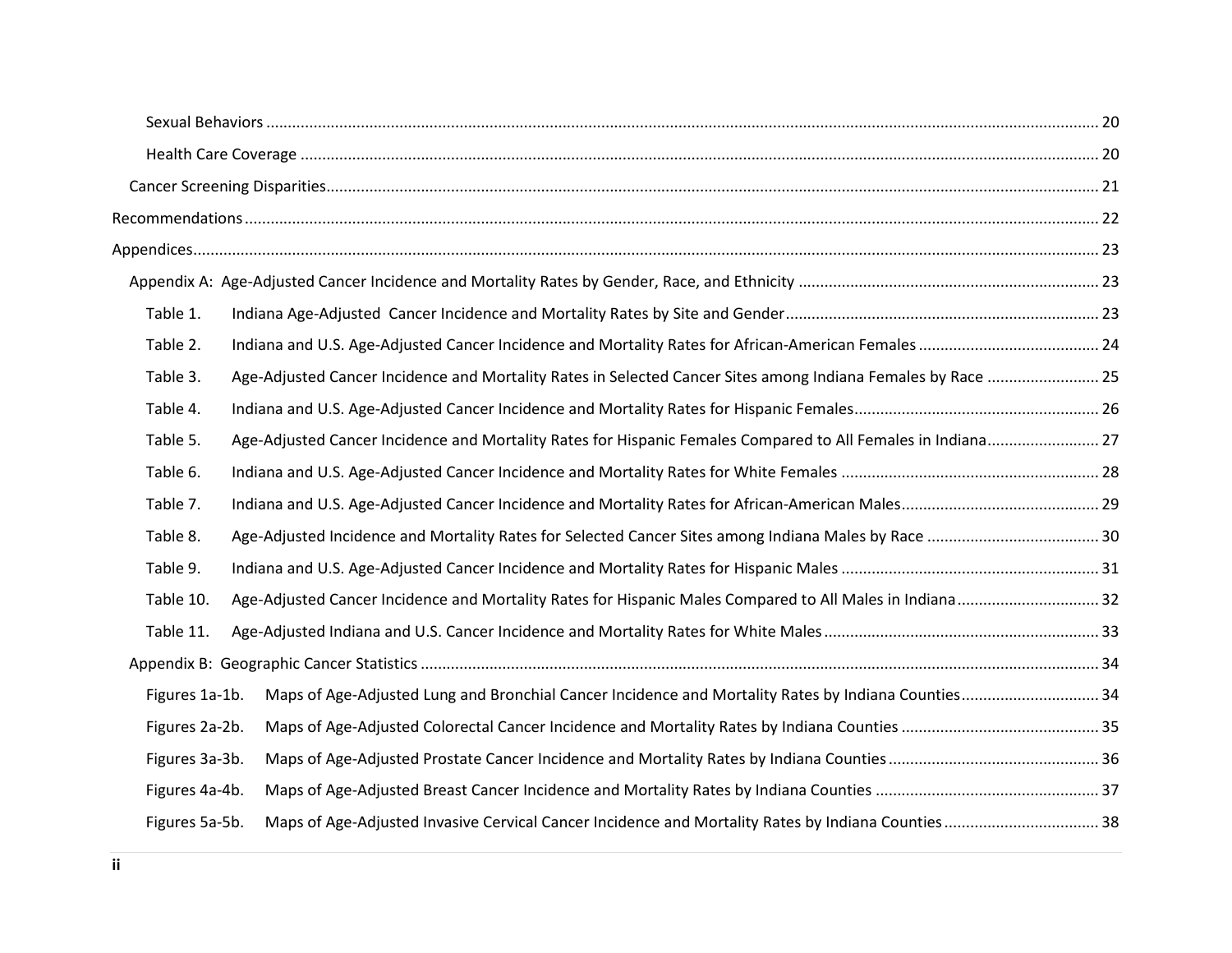| Table 12.      |  |
|----------------|--|
| Table 13.      |  |
| Table 14.      |  |
| Table 15.      |  |
| Table 16.      |  |
| Table 17.      |  |
|                |  |
| Table 18.      |  |
| Table 19.      |  |
| Table 20.      |  |
| Figure 6.      |  |
| Table 21.      |  |
| Figure 7.      |  |
| Table 22.      |  |
| Table 23.      |  |
| Table 24.      |  |
|                |  |
| Table 25.      |  |
| Figure 8.      |  |
| Figures 9a-9d. |  |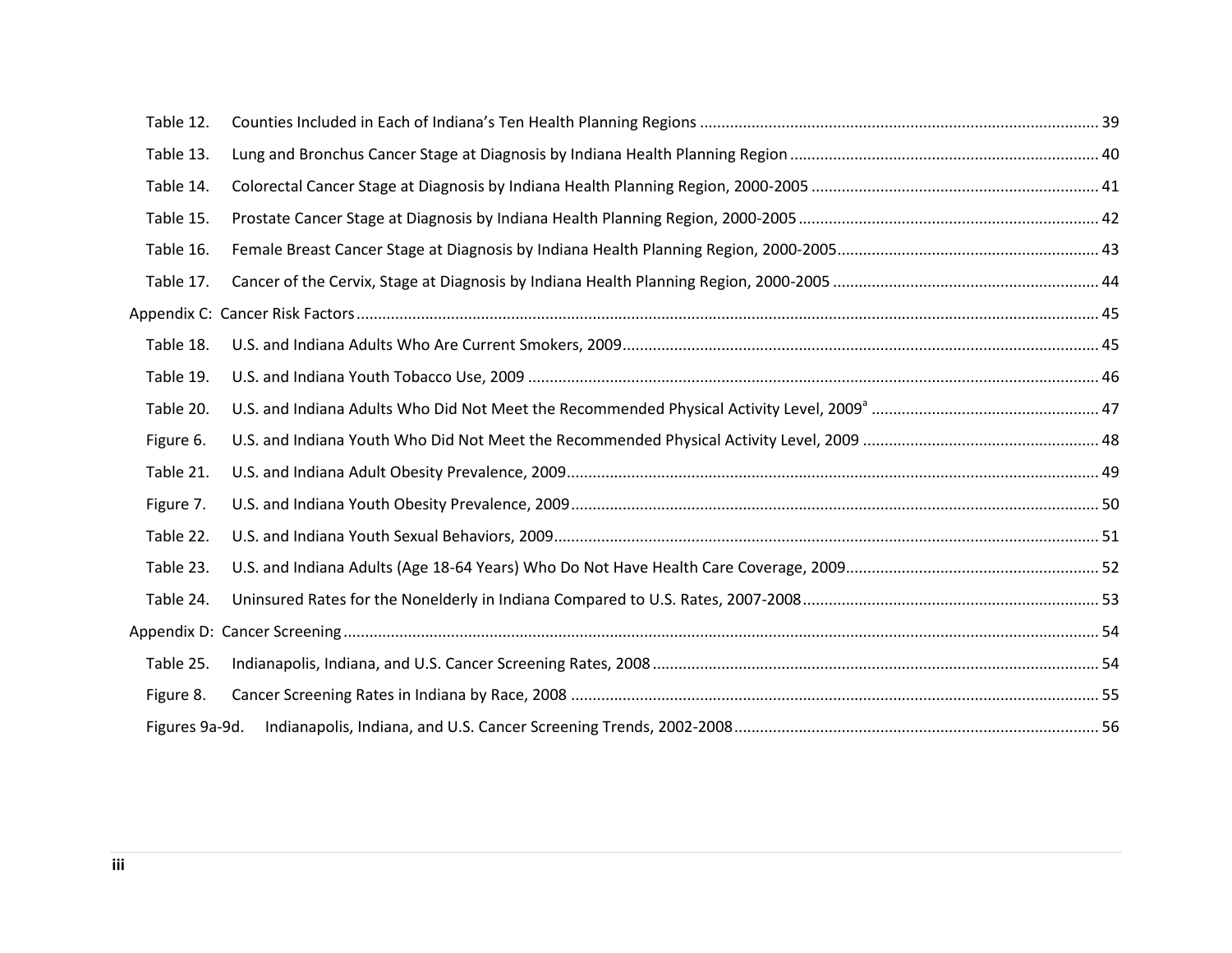## <span id="page-5-0"></span>**From The Indiana University Melvin and Bren Simon Cancer Center:**

The prime mission for the Indiana University Melvin and Bren Simon Cancer Center is to reduce the morbidity and mortality from cancer for the citizens of the state. This report goes a long way to assist us in creating a strategic approach to accomplish this goal by providing the important data regarding incidence and death rates by gender and race or ethnic groups, as well as county by county. Armed with this information, the cancer treatment, screening, and prevention programs can be more precisely targeted with greater opportunities for success. For our part, the IU Simon Cancer Center will be using this as a guide to our public health initiatives.

…Patrick J. Loehrer, Sr., M.D.

H.H. Gregg Professor of Oncology

<span id="page-5-1"></span>Director, Indiana University Melvin and Bren Simon Cancer Center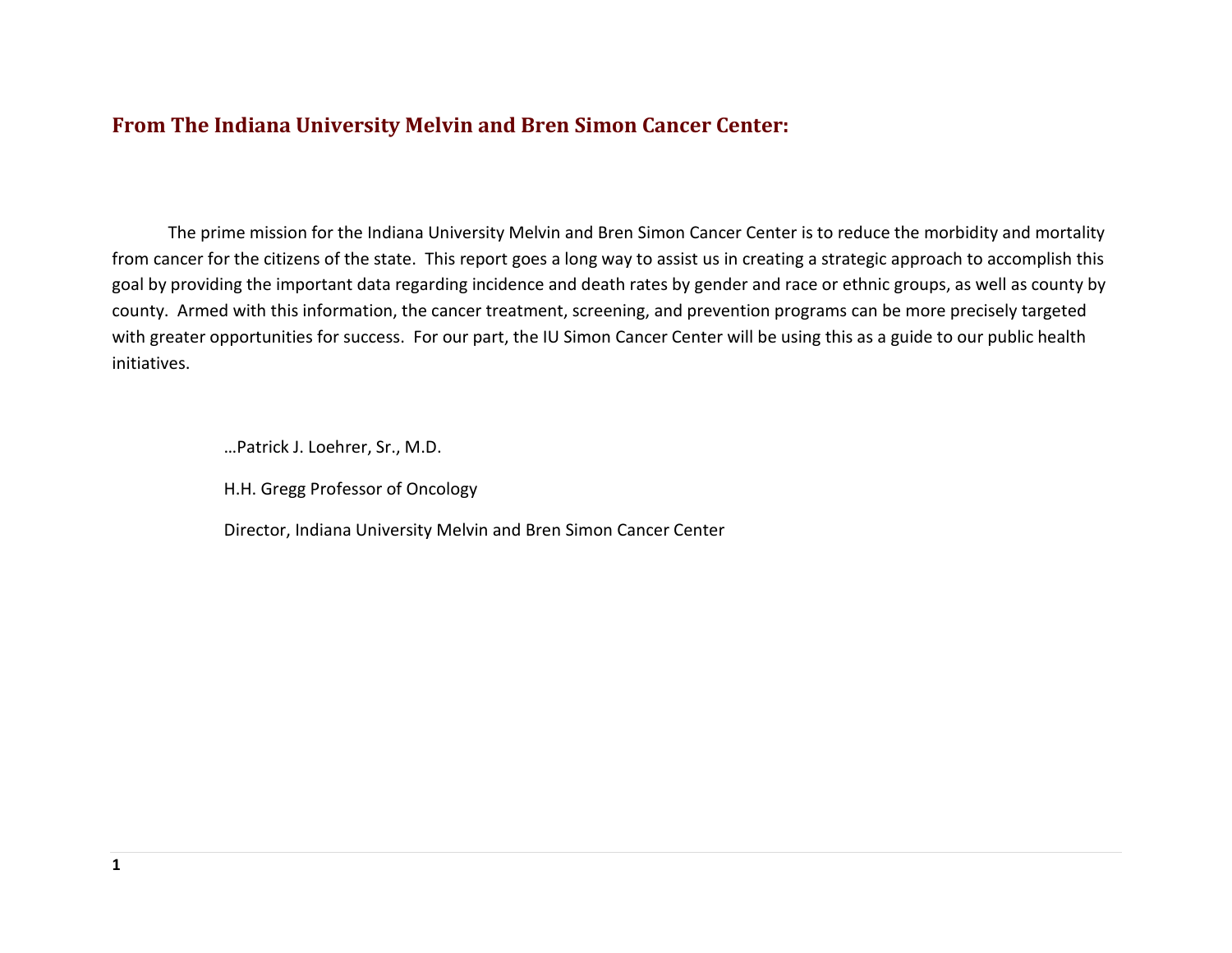## **From The American Cancer Society Great Lakes Division:**

The American Cancer Society is the nationwide community-based voluntary health organization dedicated to eliminating cancer as a major health problem by preventing cancer, saving lives, and diminishing suffering from cancer through research, education, advocacy and service. In 1999, The American Cancer Society set ambitious challenge goals with the intent of accelerating the progress in trends experienced in the 1990s' decline in cancer rates. These challenge goals are: By 2015, Reduce the Incidence of Cancer by 25%, Reduce the Mortality of Cancer by 50%, and Measurably improve the Quality of Life. Although progress continues to be made, the American Cancer Society estimates 1.5 million people will be diagnosed with cancer in 2011. We know that if people would stop smoking, follow appropriate screening guidelines, maintain a healthy weight and exercise regularly, 60% of these cancers could be prevented. In recent years, the American Cancer Society determined that in order to truly reach these goals we would have to address the issue of growing health inequities among our communities. In 2005, the American Cancer Society decided to focus on narrowing overall efforts, thus we created four leadership areas in Research, Prevention / Early Detection, Information/Decision Making, and Quality of Life with a common thread of addressing disparities defined as those who are hard to reach generally with cultural/language barriers and more importantly those who are uninsured or underinsured. A pillar of strategic planning also included utilizing the influence of local, state and federal public policy issues woven throughout this framework. In 2007, the Office of Health Disparities was established in the American Cancer Society to address this focus with four overarching goals: 1. Increase trust and credibility of the American Cancer Society among disadvantaged segments of the population; 2. Ensure effective disparities-reducing practices through the provision of strategic guidance and resources; 3. Enhance and strengthen our capacity to enable community-based outreach in diverse and low income communities; and 4. Diversify our volunteer staff, leadership and donor base through all levels of the organization. In particular, efforts to increase access to care, advocating for more dollars to be invested in research at the federal level and making our states smoke free, have and will continue to be policy priorities. New and current American Cancer Society community programs are being reworked and intended to specifically reach audiences that have a higher than average cancer incidence and mortality rates. Each American Cancer Society initiative is intended to fit within a brand strategy of Stay Well, Get Well, Find Cures and Fight Back by either singularly addressing or collaborating with partners to achieve our 2015 goals and save more lives.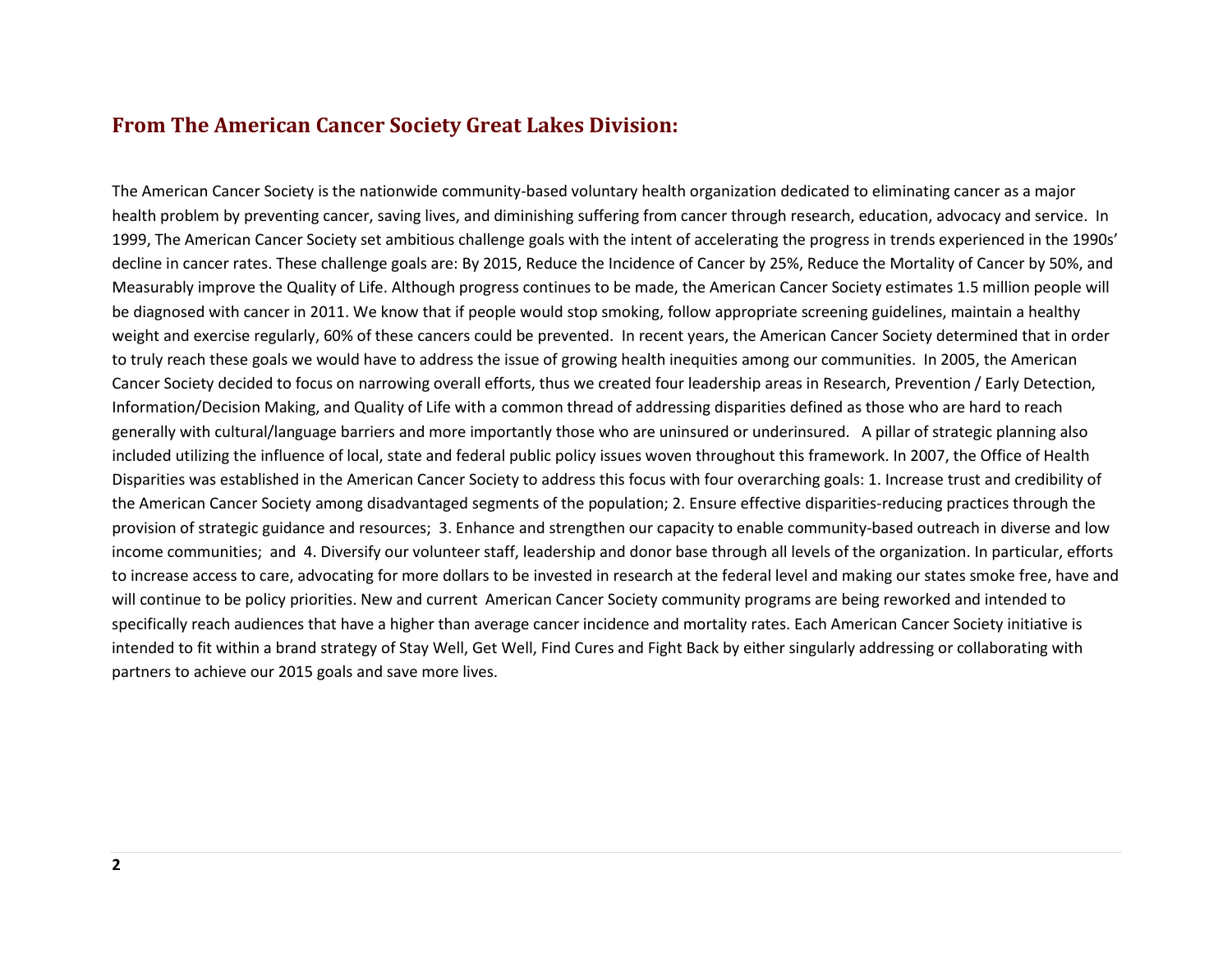## <span id="page-7-0"></span>**Executive Summary**

#### *Introduction*

The findings of this report document the need for effective cancer prevention programs that will eradicate cancer disparities in Indiana, to reduce cancer incidence and mortality across Indiana populations to the lowest levels possible based on the most current scientific knowledge. The IU Simon Cancer Center and the Great Lakes Division of the American Cancer Society are dedicated to developing research and community interventions that will produce the greatest possible reduction in Indiana cancer disparities.

There are five primary objectives for this report:

- 1) to understand patterns of cancer incidence and mortality in Indiana;
- 2) to assess demographic cancer disparities in Indiana;
- 3) to determine similarities and differences in cancer disparities in Indiana compared with the United States;
- 4) to assess demographic disparities in risk factors associated with disparities in cancer incidence and mortality;
- 5) to establish priorities for research and community interventions directed towards reducing the disparities identified.

Data contained in this report were obtained from existing state and federal databases. These data include age-adjusted cancer incidence and mortality rates for Indiana and the U.S. for selected cancer sites. Prevalence data describing population cancer screening practices and selected risk factors for cancer also are presented in this report. Differences among sub-populations are shown by gender, race and ethnicity, county, and socioeconomic factors.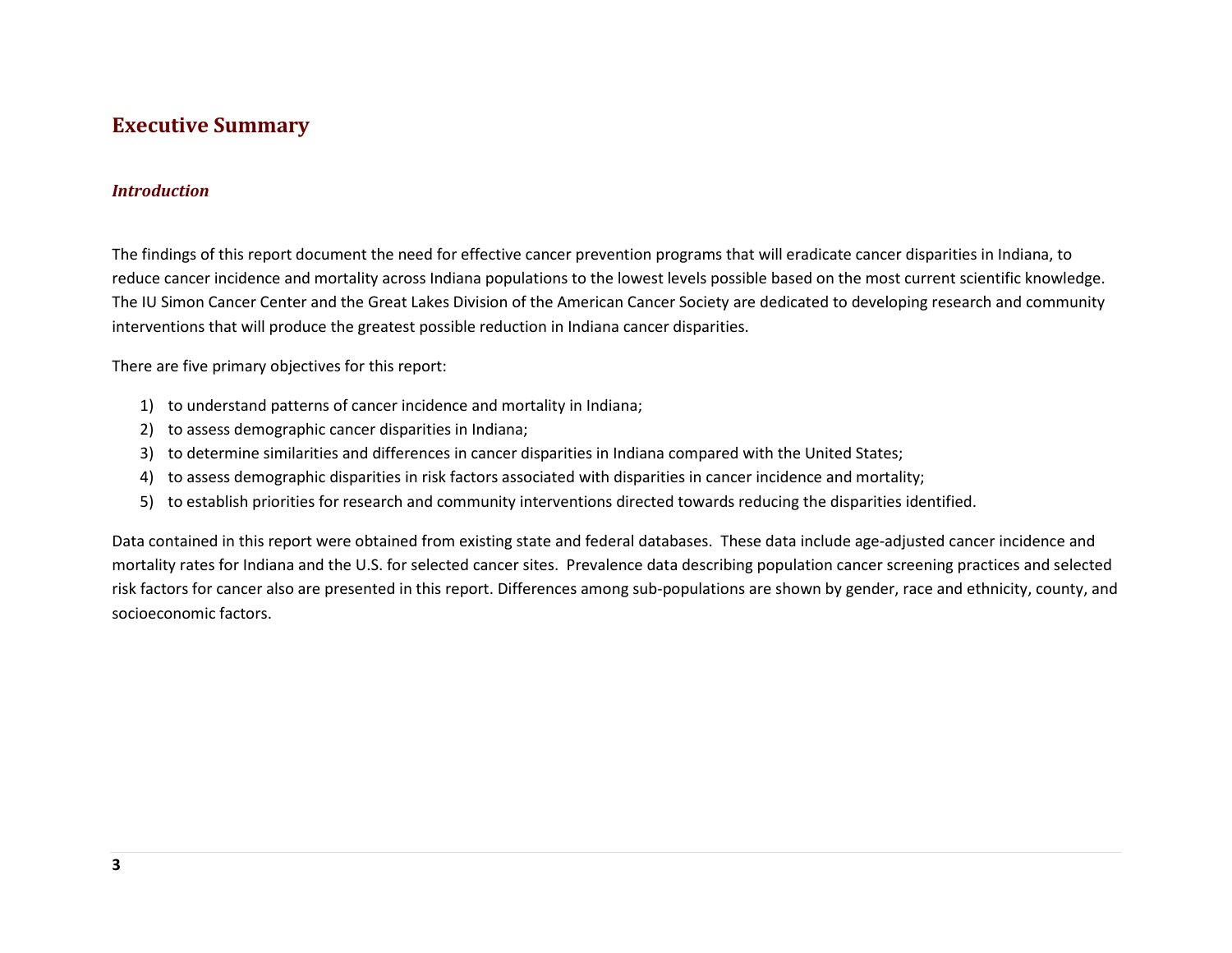Cancer disparities among Indiana populations are summarized, including demographic disparities in selected cancer risk factors and screening for early detection of cancer. Highlighted findings are based upon comparisons of incidence and mortality rates which are statistically significant *and* have 20% or more excess risk.

#### *Disparities in Cancer Incidence and Mortality in Indiana*

#### **Comparing age-adjusted rates in Indiana to** *national rates for the same race and gender population***:**

- Indiana's African-American women have higher incidence and mortality rates for lung cancer.
- Indiana's Hispanic women have higher incidence of lung cancer.
- Indiana's white women have higher mortality due to cancer of the kidney.
- Indiana's African-American men have higher mortality from multiple myeloma and liver cancer.
- Indiana's white men have higher incidence of lung cancer.

#### **In comparison to other population groups** *in Indiana***:**

- Consistent with the pattern seen nationally, Indiana men have higher incidence and mortality from nearly all leading cancers compared to Indiana women. For the most part, these are cancers with established risks associated with tobacco use and alcohol abuse.
- African-American women, compared to white women, have higher incidence and mortality rates for colorectal, pancreatic, and stomach cancers as well as multiple myeloma. They also have significantly higher mortality from cancers of the breast, cervix, endometrium, colon and rectum, pancreas, and stomach and multiple myeloma.
- Hispanic women, compared to all women in Indiana, have higher incidence of invasive cervical cancer.
- White women, compared to African-American women, have higher incidence and mortality rates of brain cancer and non-Hodgkin's lymphoma. They also have higher incidence of leukemia, endometrial cancer, and thyroid cancer.
- African-American men, compared to white men, have higher incidence and mortality rates for colorectal, liver, lung, prostate, and stomach cancers and multiple myeloma.
- Hispanic men, compared to all men in Indiana, have higher incidence of liver cancer.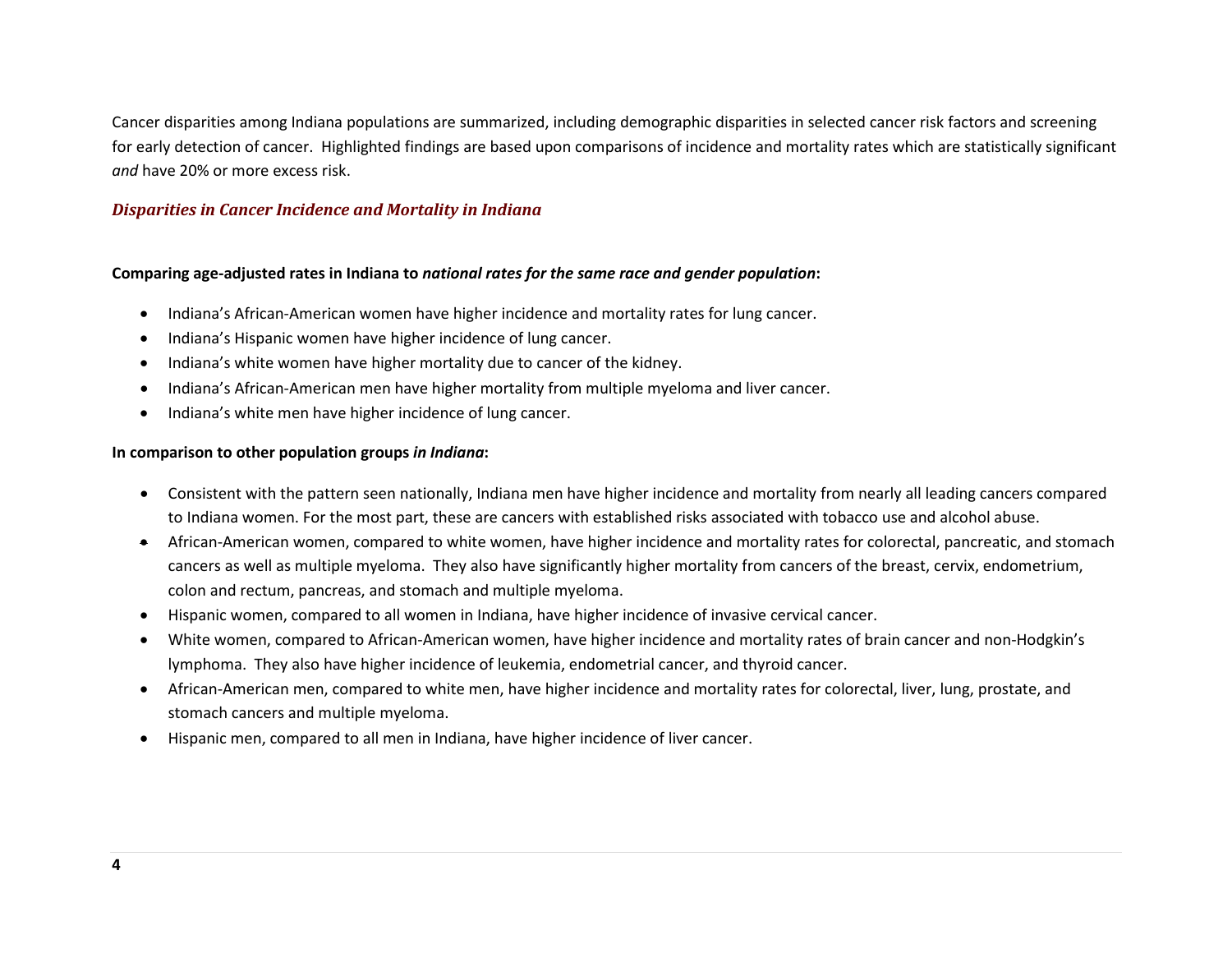#### *Disparities by County*

- Indiana maps present county-level incidence and mortality rates for each of five selected cancers. These maps may be useful for targeting cancer prevention and screening programs and for developing research.
- Maps show differences among Indiana's 10 health planning regions for stage of cancer at diagnosis for selected cancer sites. These data identify areas that are high priority for improvements in screening, early diagnosis, and access to care.

#### *Risk Factor Disparities*

- Youth and adults in Indiana have high rates of tobacco use. Significantly more adults in Indiana are current smokers than is observed nationally, with the greatest disparity observed among adults who did not complete high school.
- The Indiana adult population has significantly higher rates of physical inactivity than observed nationally. More females, white adults, and those age 45 years and older within Indiana fail to meet the recommended activity levels than their national counterparts. Among Indiana youth, African-American and female youth have the highest proportion failing to meet activity guidelines.
- Significantly more adults in Indiana are obese than are observed nationally, but Indiana's youth obesity rates are similar to national rates. Disparities in obesity are greatest among Indiana's African-American adults, as well as male youth and African-American and Hispanic youth.
- Although there are no significant disparities in fruit and vegetable consumption when Indiana populations are compared with the U.S. population, prevalence is low in each of the race and gender sub-populations in Indiana.
- A significantly higher proportion of non-elderly adults in Indiana lack any type of health care coverage than observed nationally, with Hispanic and African-American adults more often uninsured than white adults. Coverage rates are highest in those lacking a high school education.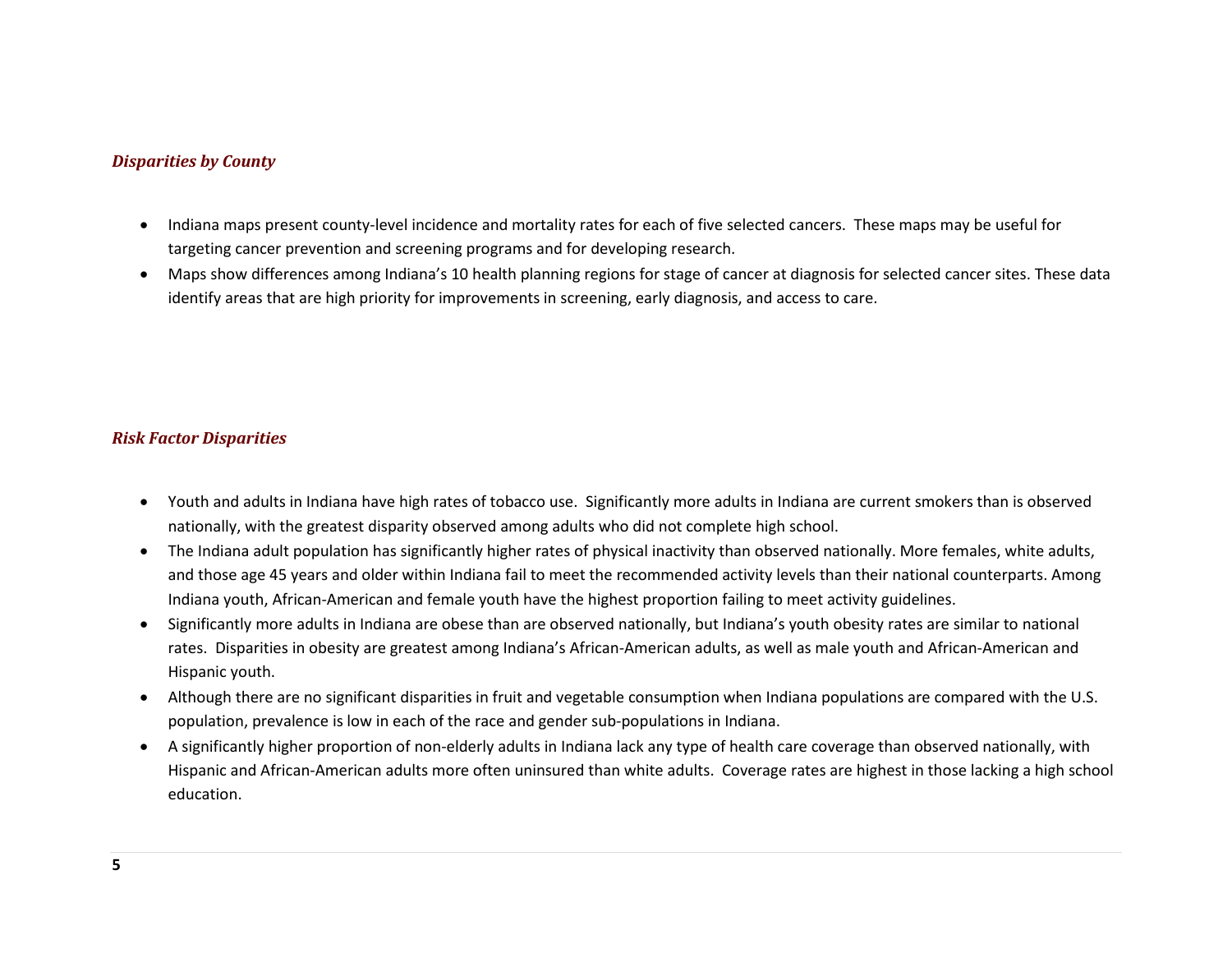#### *Cancer Screening Disparities*

- Indiana's statewide cancer screening rates (for colorectal, cervical, prostate, and breast cancer) are lower than the U.S. rates for each of these screening modalities, except for PSA testing. For all screening methods, the Indianapolis MSA's screening rates are higher than the statewide rates. The Indianapolis MSA rates also exceed national rates, except for blood stool testing.
- White females in Indiana have lower rates of screening mammography than African-American females, while African-American men and women have lower rates of colorectal cancer screening using sigmoidoscopy or colonoscopy than white men and women.
- A declining trend in Pap testing was observed from 2002-2008, while increasing trends were observed for mammography in women 40+, for sigmoidoscopy/colonoscopy, and for PSA testing.

#### *Recommendations*

Cancer prevention and control programs are focused upon cancer disparities than can be reduced through primary prevention and screening. The data in this report suggest several areas of intervention that have the greatest potential for reducing disparities among Hoosiers:

- Prevent and reduce tobacco use among all Indiana adult and youth populations, with a specific emphasis on reducing cigarette smoking among African-American men;
- Reduce alcohol abuse among Indiana men;
- Increase colon cancer screening among all Indiana populations, highlighting the two Indiana health regions with the greatest frequency of colorectal cancers diagnosed as distant or unknown;
- Increase physical activity among all Indiana populations, especially African Americans and women;
- Reduce obesity among African-American and Hispanic adults and youth;
- Increase fruit and vegetable consumption among all Hoosiers;
- Further assess cancer incidence and mortality rates by county to identify those counties with the greatest potential for reductions in cancer disparities through prevention and screening programs.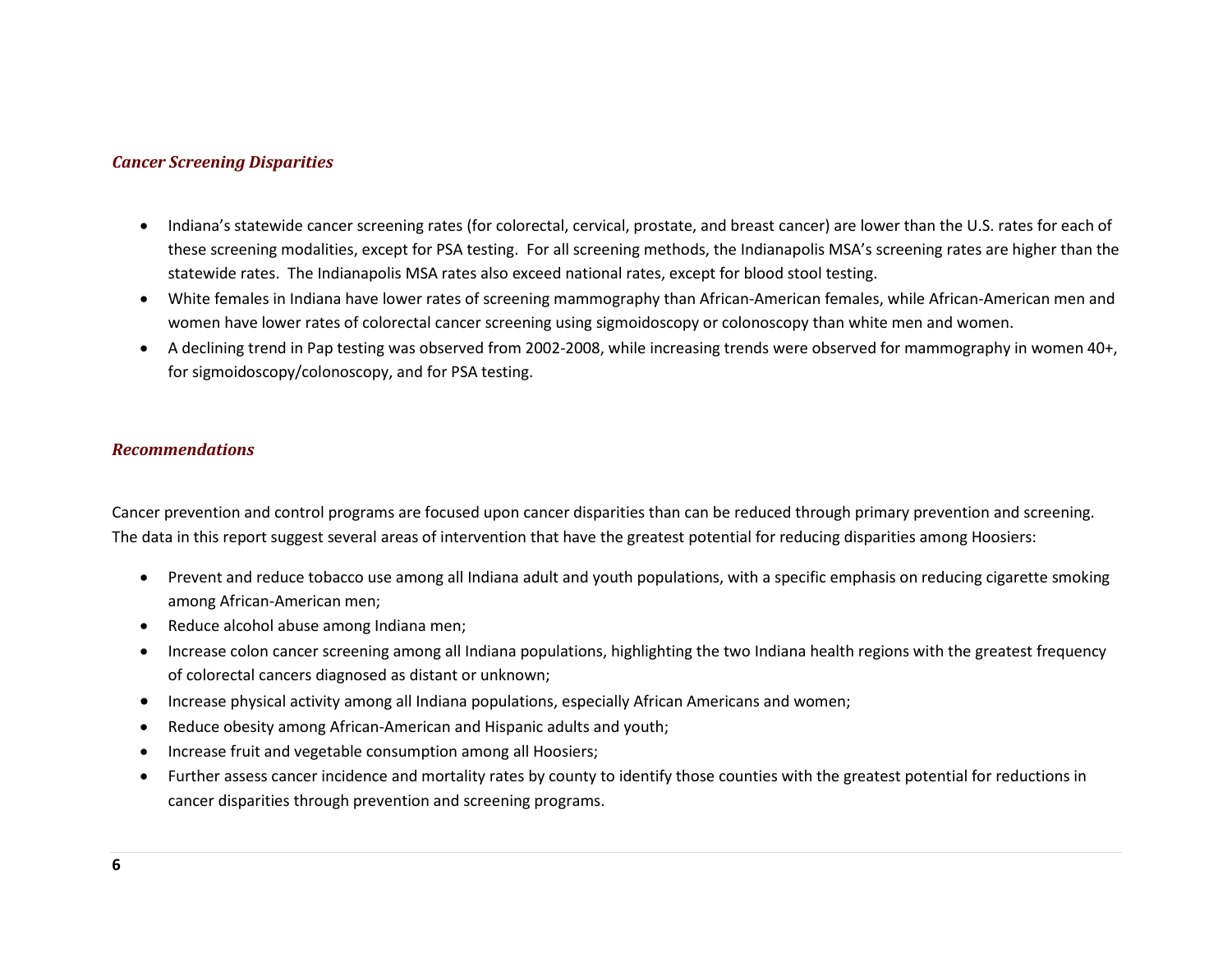## <span id="page-11-3"></span><span id="page-11-2"></span><span id="page-11-0"></span>**Cancer Disparities in Indiana**

## <span id="page-11-1"></span>**Introduction**

Health disparities have been defined by different groups in different ways. The Health Resources and Services Administration has defined health disparities as "population-specific difference(s) in the presence of disease, health outcomes, or access to care." The National Cancer Institute has specifically defined cancer health disparities as "differences in the incidence, prevalence, mortality, and burden of cancer and related adverse health conditions that exist among specific population groups in the United States."<sup>[2](#page-11-3)</sup> The related concepts of inequity, social determinants of health, and modifiable risk are important dimensions of health disparity. In this report, the focus is on disparities that can be reduced or eradicated through established effective methods of cancer prevention or screening. There is a need for immediate attention to the task of identifying the most effective approaches to reducing Indiana cancer disparities identified in this report. The IU Simon Cancer Center and the Great Lakes Division of the American Cancer Society are dedicated to developing community cancer prevention and screening interventions and research that will produce the greatest possible reduction in Indiana cancer disparities.

There are five primary objectives for this report:

- 1) to understand patterns of cancer incidence and mortality in Indiana;
- 2) to assess demographic cancer disparities in Indiana;
- 3) to determine similarities and differences in cancer disparities in Indiana compared with the United States;
- 4) to assess demographic disparities in risk factors associated with disparities in cancer incidence and mortality; and
- 5) to establish priorities for research and community interventions directed towards reducing the disparities identified.

<sup>&</sup>lt;sup>1</sup> Carter-Pokras O and Baquet C. *What is a "Health Disparity"?* Public Health Reports 2002;117:426-434.<br><sup>2</sup> National Cancer Institute, Center to Reduce Cancer Health Disparities. *Health Disparities Defined*. Available <http://crchd.cancer.gov/disparities/defined.html> on 6/9/2010.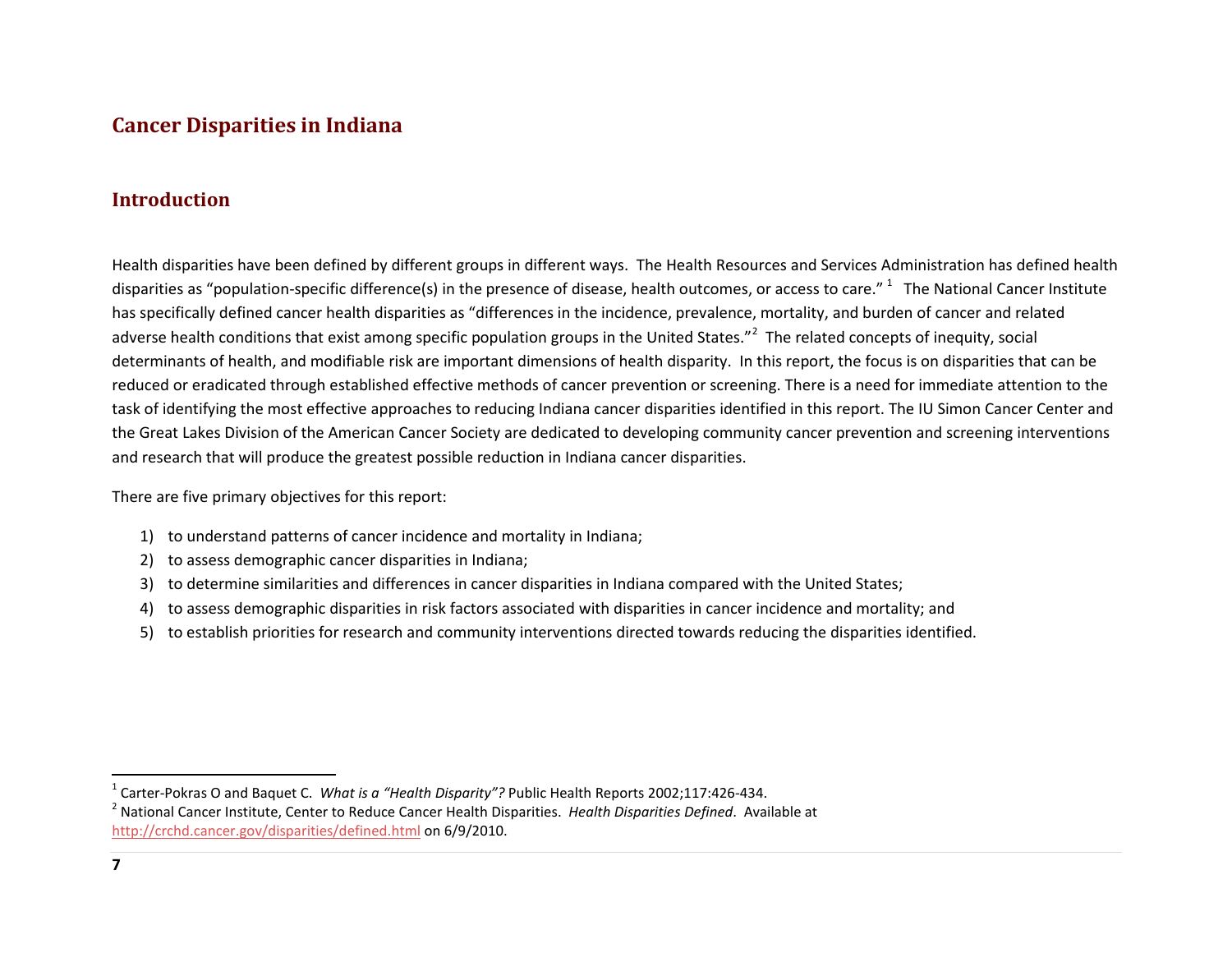## <span id="page-12-1"></span><span id="page-12-0"></span>**Data Sources & Analytical Methods**

Data contained in this report were obtained from state and federal databases. These data include age-adjusted cancer incidence and mortality rates for Indiana and the U.S. cancer for selected cancers sites. Prevalence data describing population cancer screening practices and selected related risk factors also are presented in this report. Differences among sub-populations are shown by gender, race and ethnicity, geography, and socioeconomic factors. Statistical significance was assessed where appropriate. An asterisk indicates whether stated comparisons are statistically significant. Since single measures do not adequately assess cancer disparities, rate ratios also were calculated as a measure of relative disparity. The rate ratio is a commonly used method for understanding disparities, comparing each sub-population to a reference population for that measure<sup>[3](#page-12-1)</sup>. For example, a colorectal cancer incidence rate of 61.3 in Indiana males compared to a rate of 45.2 in Indiana females results in a rate ratio of 1.36, showing that Indiana males have a 36% higher incidence of colorectal cancer than Indiana females.

The primary source utilized for U.S. and Indiana cancer statistics was "*United States Cancer Statistics: 1999-2007 Incidence and Mortality Web*Based Report," jointly published by the Centers for Disease Control and Prevention and the National Cancer Institute ([www.cdc.gov/uscs\)](http://www.cdc.gov/uscs). Cancer rates for racial and ethnic subgroups within Indiana and for the U.S. are presented for the most recent available time period, 2003-2007 [Appendix A, Tables 1-11]. Throughout the report, cancer incidence and mortality rates are per 100,000 persons and are age-adjusted to the 2000 U.S. standard population. The National Cancer Institute served as the source for cancer incidence and mortality maps for Indiana by county, using these same 5-year combined rates [Appendix B, Figures 1-5]. These "*State Cancer Profiles*" are found at <http://statecancerprofiles.cancer.gov/index.html> . Data comparing stage at diagnosis among Indiana's Health Planning Regions [Appendix B, Tables 13-17] were obtained via direct request to the Indiana State Cancer Registry at the Indiana State Department of Health.

Data regarding selected cancer-related risk factors in adults were obtained from a nationwide survey conducted annually by the Centers for Disease Control, the Behavioral Risk Factor Surveillance System [\(www.cdc.gov/brfss/\)](http://www.cdc.gov/brfss/). These risk factors include smoking, inadequate physical activity, obesity, and lack of health care coverage. For these risk factors, the most recent year of measurement is presented [Appendix C]. Similarly, cancer-related risk factors in youth were also obtained from a well-established survey conducted every other year among 9-12<sup>th</sup> grade students, the Youth Risk Behavior Survey [\(http://www.cdc.gov/HealthyYouth/yrbs/index.htm\)](http://www.cdc.gov/HealthyYouth/yrbs/index.htm). Youth risk factors include cigarette and smokeless tobacco use, inadequate physical activity, obesity, risky sexual behaviors, and lack of health care coverage. In addition, data regarding

 <sup>3</sup> Harper, S and Lynch J. *Methods for Measuring Cancer Disparities: Using Data Relevant to Healthy People 2010 Cancer Related Objectives*. NCI Cancer Surveillance Monograph Series, Number 6. Bethesda, MD: National Cancer Institute, 2005. NIH Publication No. 05-5777. Available at <http://seer.cancer.gov/publications/disparities/>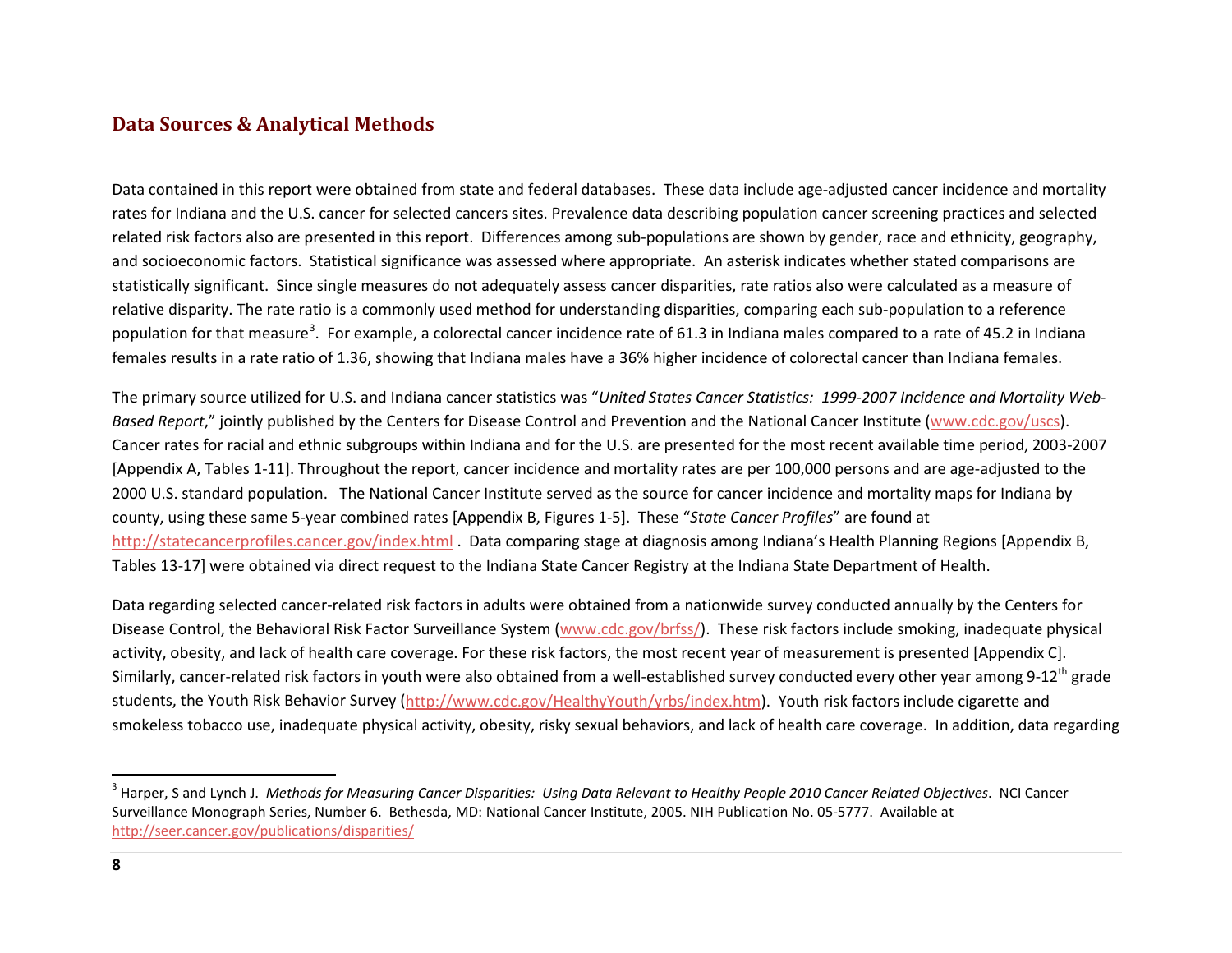uninsured rates in adults and children under age 65 were supplemented by the Kaiser Family Foundation data [\(www.statehealthfacts.org\)](http://www.statehealthfacts.org/) [Table 24].

Cancer screening rates in adults were obtained from the Behavioral Risk Factor Surveillance System as well, and these data are shown for the most recent years available (2002, 2004, 2006, 2008), to compare trends within the Indianapolis MSA, Indiana, and the U.S. [\(www.cdc.gov/brfss/\)](http://www.cdc.gov/brfss/) [Appendix D].

## <span id="page-13-0"></span>**Gender Disparities**

It is well known that males have higher cancer incidence and mortality than women. Comparing the Indiana age-adjusted cancer incidence and mortality rates of the 15 leading cancers that occur among both men and women, incidence and mortality were higher among males for 14 of the 15 sites [Table 1]. Cancers that are known to be associated with smoking, alcohol abuse, and poor diet either alone or in combination (esophagus, bladder, liver, oral cavity, and stomach) have the highest excess among men. Because these gender differences are so pervasive, are observed nationally as well as locally, and are modified by race and ethnicity, the focus of this report is on cancer disparities among racial, ethnic, and gender groups of the Indiana population.

## <span id="page-13-1"></span>**Indiana Cancer Disparities by Race and Ethnicity**

#### <span id="page-13-2"></span>**African-American Women**

A comparison of age-adjusted cancer incidence and mortality rates among African-American females in Indiana to U.S. African-American women and to white females within the state reveals disparities, particularly in mortality, as shown below [Tables 2 and 3.]. The three cancer sites with highest incidence and mortality among African-American women in Indiana are breast, lung, and colorectal.

**Lung & bronchial cancer** incidence is 26% higher and mortality is 33% higher among Indiana's African-American women than among African-American women nationwide. Though African-American women in Indiana are diagnosed with lung and bronchial cancer at about the same rate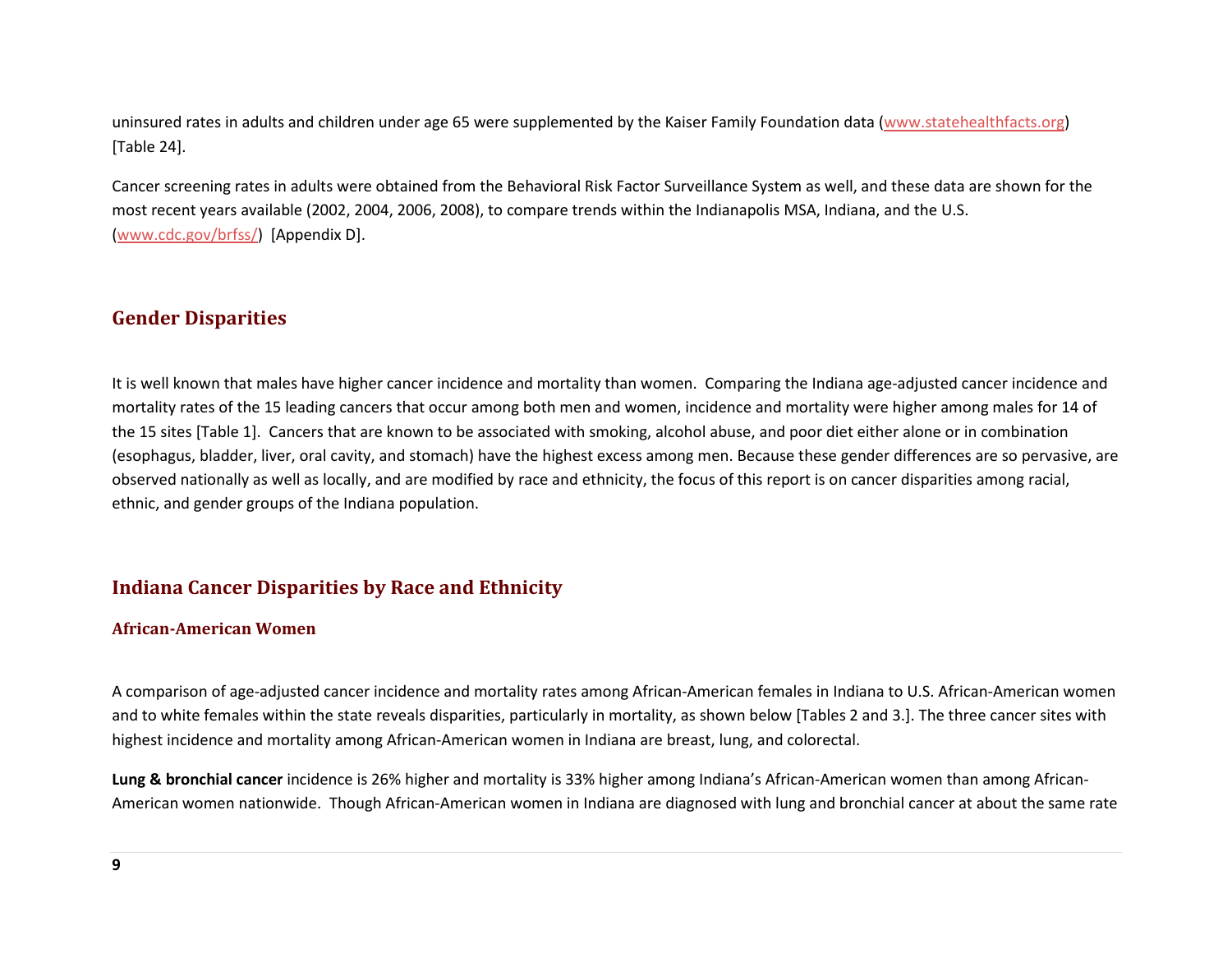as white women, they are more likely to die from this cancer, with a mortality rate that is 10% higher among African-American women than among white women.

**Colorectal cancer incidence** is 11% higher among Indiana's African-American women than among African-American women nationally, and their mortality is 5% higher. When compared to white women in Indiana, the incidence of colorectal cancer is 29% higher and mortality is 43% higher among Indiana's African-American women.

**Pancreatic cancer** incidence is 8% higher and mortality is 15% higher among Indiana's African-American women than African-American women nationally. Indiana's African-American women have a 49% higher incidence and 57% higher mortality from pancreatic cancer that white women in the state.

Similar patterns are observed for **invasive cervical cancer, multiple myeloma, and stomach cancer.** Indiana's African-American women have lower incidence and mortality from these cancers than African-American women nationally. However, when compared to white women in Indiana, African-American women have higher incidence and mortality. When African-American women are compared to white women in Indiana: cervical cancer incidence is 23% higher and mortality is 56% higher; the incidence of multiple myeloma is 112% higher and mortality is 85% higher; and stomach cancer incidence is 112% higher and mortality is 142% higher.

Despite similar incidence rates of breast cancer, African-American women in Indiana experience 8% higher mortality rates due to breast cancer than is observed among African-American women nationally and 47% higher mortality than is seen among white women in Indiana.

Indiana African-American women have lower incidence of leukemia but 16% higher mortality than is observed among African-American women nationally.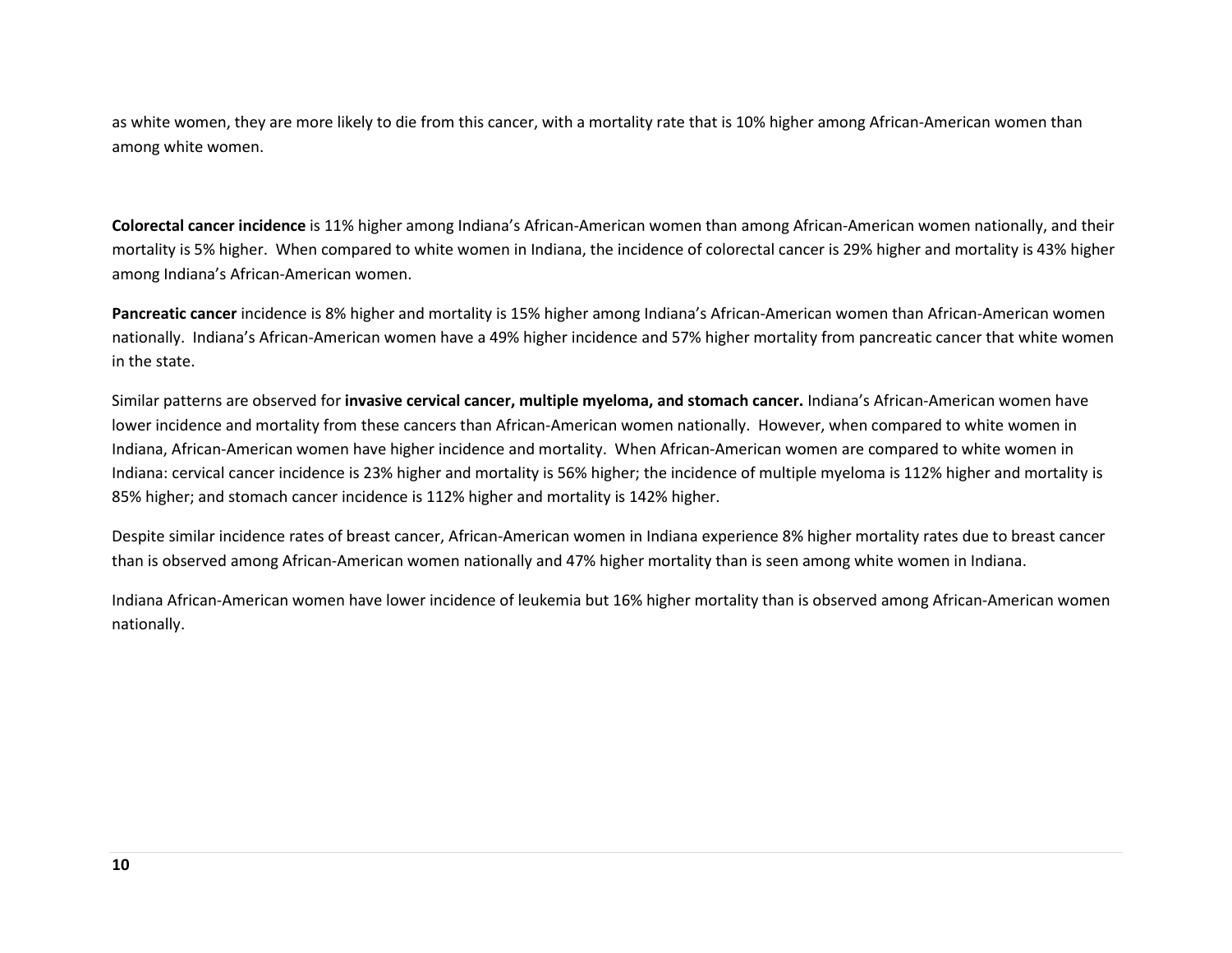#### <span id="page-15-0"></span>**Hispanic Women**

A comparison of age-adjusted cancer incidence of Hispanic females in Indiana to U.S. Hispanic women and to all females in Indiana shows some disparities. Cancer mortality rates obtained from the NCI's United States Cancer Statistics are suppressed for nearly all cancers for Hispanic women in Indiana, due to very small numbers of cases (less than 16) [Tables 4 and 5.] Key disparities that were observed are noted below. The three most common cancers occurring among Indiana Hispanic women are breast, colorectal, and lung.

Comparing Indiana Hispanic women to U.S. Hispanic women, the Indiana age-adjusted cancer incidence rates are nearly identical for the two groups. When compared with all Indiana women, the age-adjusted cancer incidence rates of Hispanic women are lower for 6 of the 10 most frequently occurring cancers.

**Lung & bronchial cancer** incidence is 28% higher among Indiana's Hispanic women than among Hispanic women nationwide, yet their mortality rate is lower. However, the incidence and mortality of lung cancer is significantly lower among Indiana's Hispanic females than among all women in Indiana.

The incidence rate of invasive **cervical cancer** is similar among Indiana's Hispanic women and Hispanic women nationally; however, the incidence of cervical cancer among Indiana's Hispanic women is 64% higher than among all Indiana women.

#### <span id="page-15-1"></span>**White Women**

Comparing age-adjusted cancer incidence and mortality rates among white females in Indiana to U.S. white women and to African-American females within the state, disparities among white women in Indiana are highlighted below [Tables 3 and 6]. The three cancer sites with highest incidence and mortality among white women in Indiana are breast, lung, and colorectal.

The incidence of cancers of the **kidney and renal pelvis** are 17% higher and mortality is 22% higher among Indiana's white women than among white women nationally.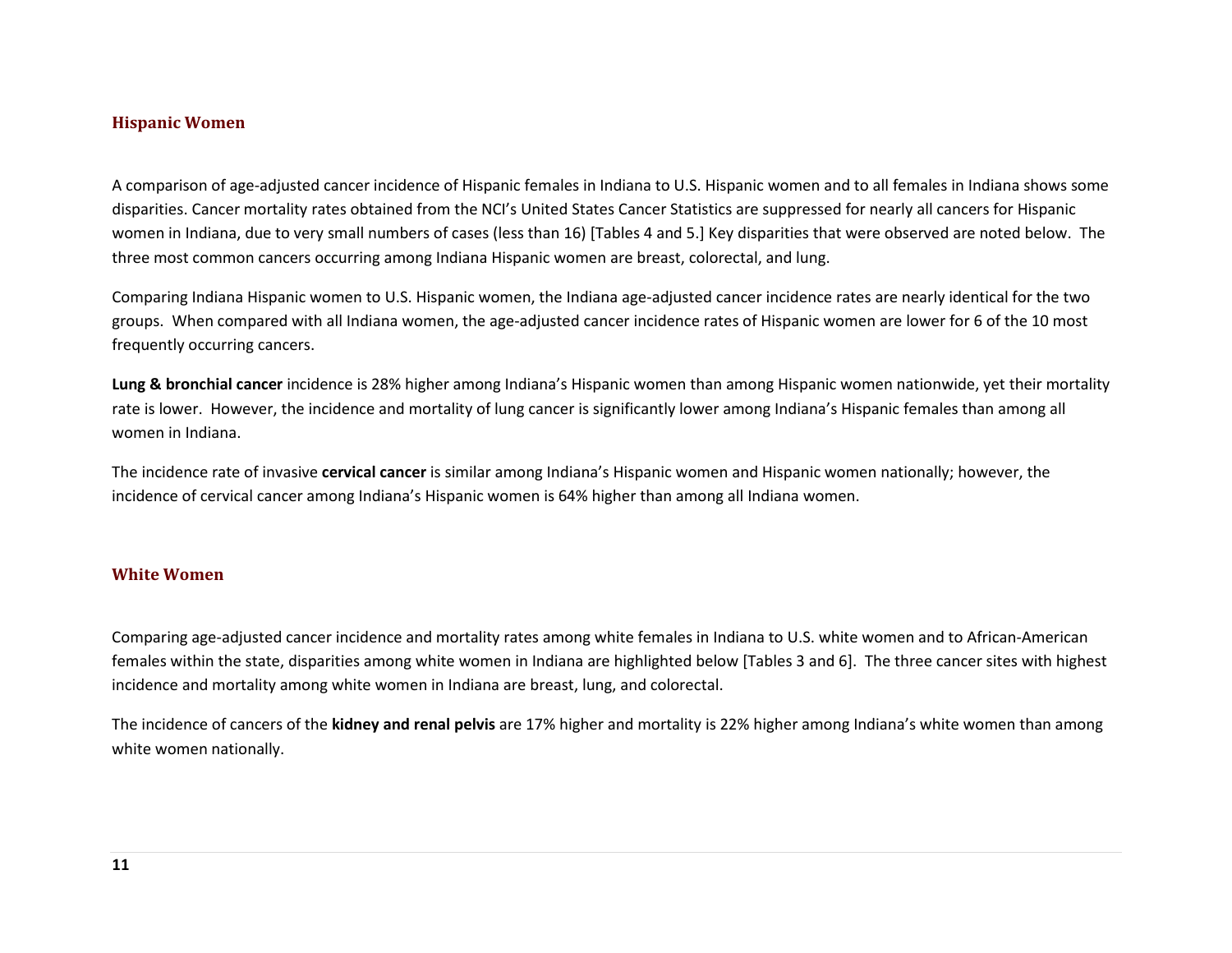**Lung & bronchial cancer** incidence is 12% higher and mortality is 14% higher among Indiana's white women than among white women nationally. Indiana's white women have a similar incidence rate and a lower mortality rate from these cancers compared to African-American women in the state.

**Colorectal cancer** incidence and mortality are higher among Indiana's white women than among white women nationally (6% higher incidence; 7% higher mortality). Indiana's white women have lower incidence and mortality from colorectal cancer than African-American women in the state.

**Endometrial cancer** incidence and mortality are higher among Indiana's white women than among white women nationally (7% higher incidence; 13% higher mortality). Incidence of these cancers among Indiana's white females is 31% higher than in Indiana's African-American women, but mortality is lower.

The incidence rates observed for several other cancers are higher among white women in Indiana than among African-American women in the state. These include **brain & ONS cancer** (106% higher incidence), **ovarian cancer** (22% higher), **non-Hodgkin's lymphoma** (43% higher), and **leukemia** (35% higher). The mortality rate in Indiana's white women is also higher than among Indiana's African-American women for brain and ONS cancer (105% higher), for ovarian cancer (23% higher), and for non-Hodgkin's lymphoma (55% higher).

## <span id="page-16-0"></span>**African-American Men**

A comparison of cancer incidence and mortality rates for African-American males in Indiana to African-American men throughout the U.S. and to white males within the state shows clear differences [Tables 7 and 8], identifying extensive and substantial cancer disparities. Even greater disparities are observed when Indiana African-American men are compared to white men in Indiana. The three cancer sites with the highest incidence and mortality rates among African-American men are **prostate**, **lung**, and **colorectal**.

Compared to African-American men throughout the U.S., African-American men in Indiana have higher incidence of several cancers: **cancers of the kidney and renal pelvis** (19% higher), **lung & bronchus** (18% higher), **colorectal** (11% higher), **liver** (8% higher), **urinary bladder** (3% higher) and **multiple myeloma** (6% higher). Mortality rates among Indiana's African American men are higher than U.S. mortality rates for African-American males for these cancers as well, with the exception of kidney cancer mortality. The mortality rate for multiple myeloma is 43% higher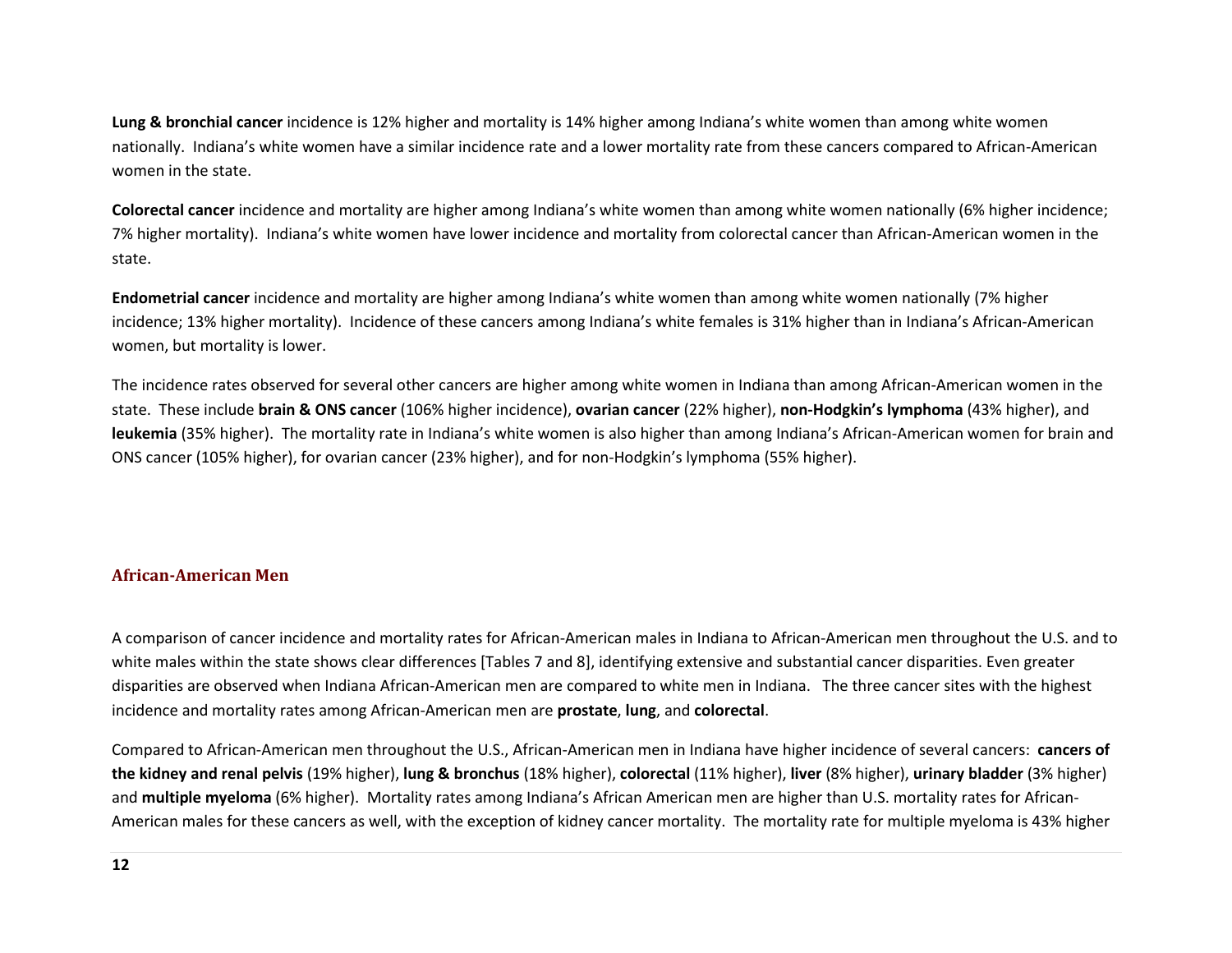in Indiana's African-American men than in African-American men nationally. Although Indiana's African-American men have a similar incidence of leukemia as African-American men nationally, they have a 20% higher mortality rate for leukemia.

Comparing cancer incidence and mortality between African-American men and white men in Indiana for 13 top cancer sites, incidence and/or mortality were higher among African-American men for most of those sites, as summarized below:

- Liver & IBD 106% higher incidence 116% higher mortality
- Multiple Myeloma 100% higher incidence 158% higher mortality
- Stomach 87% higher incidence 146% higher mortality
- Prostate 58% higher incidence 120% higher mortality
- Pancreas 27% higher incidence 25% higher mortality
- Lung & Bronchus 20% higher incidence 22% higher mortality
- Colon & Rectum 29% higher incidence 38% higher mortality
- Kidney & Renal Pelvis 17% higher incidence lower mortality
- Oral Cavity & Pharynx Similar incidence 24% higher mortality
- Esophagus Similar incidence 7% higher mortality

#### <span id="page-17-0"></span>**Hispanic Men**

A comparison of the age-adjusted cancer incidence rates among Hispanic males in Indiana to Hispanic males throughout the U.S. and to all men in Indiana produced results described below. Many cancer mortality rates were suppressed due to small numbers of cases [Tables 9 and 10]. Among Indiana Hispanic men, the three cancer sites with the highest mortality and incidence rates are prostate, lung, and colorectal.

**Multiple myeloma** incidence is 20% higher among Indiana's Hispanic men than among Hispanic men nationwide. Mortality data were not available for the national comparison. Multiple myeloma incidence was similar among Indiana's Hispanic men compared to all Hoosier men combined.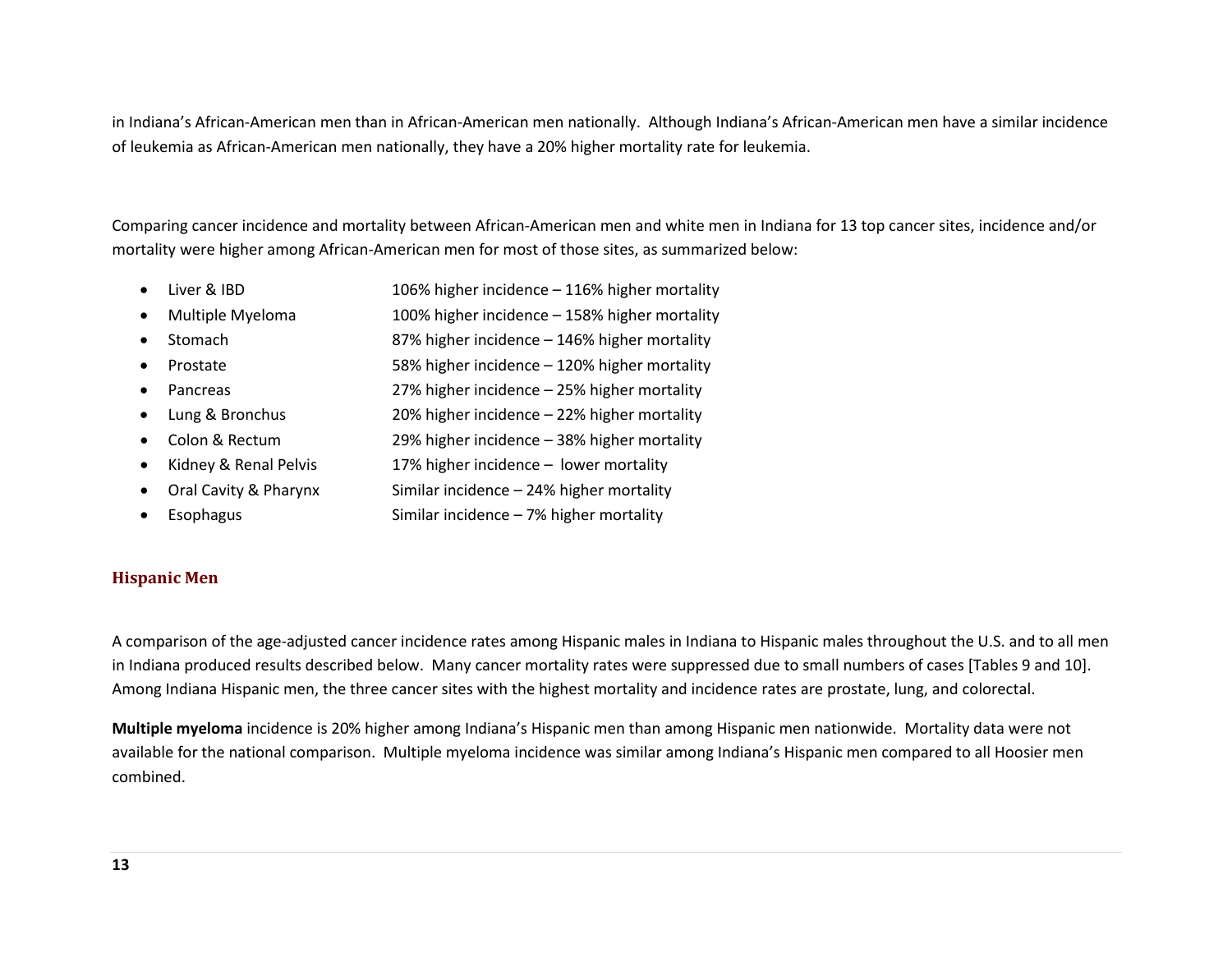While the incidence of **liver cancer** was lower among Indiana's Hispanic men than among Hispanic men nationally, it was 97% higher than observed among all Indiana men combined. Related mortality also was 21% higher among these Hispanic men compared to all men of Indiana.

The incidence of **stomach cancer** was lower among Indiana's Hispanic men than among Hispanic men nationally. However, when compared to all Indiana men, the incidence of stomach cancer was 44% higher among Hispanic men of Indiana. Stomach cancer mortality rates were suppressed due to small numbers.

#### <span id="page-18-0"></span>**White Men**

Cancer incidence and mortality rates among white males in Indiana were compared to U.S. white males and to African-American males within the state [Tables 8 and 11]. For white males in Indiana, cancers of the prostate, lung and colon have the highest incidence and mortality rates.

**Lung & bronchial cancer** incidence is 20% higher and mortality is 22% higher among Indiana's white men than is seen for white men nationally. However, Indiana's white men have lower incidence and mortality from lung and bronchial cancers than African-American men in the state.

Age-adjusted incidence rates of selected other cancers is marginally higher among white men in Indiana than among white men nationwide. These include cancers of the **kidney and renal pelvis** (9% higher), cancer of the **esophagus** (10% higher), and **colorectal cancer (6% higher).** For each of these cancer sites, the mortality rate is higher as well (12%, 10%, and 15% higher respectively). Despite similar incidence rates of **leukemias and non-Hodgkin's lymphoma**, Indiana's white men have 8% higher mortality for leukemia and 13% higher mortality for non-Hodgkin's lymphoma than white men throughout the U.S.

Indiana's white males have a lower incidence of **prostate cancer** than is observed for U.S. white males, yet they have a 6% higher mortality than white men nationwide. In comparison with African-American men in the state, white men have lower incidence and mortality rates for prostate cancer.

When cancer incidence and mortality are compared between white men and African-American men in Indiana for 13 leading cancer sites, incidence and mortality were higher among white men for 3 of the 13 sites, as follows:

- Urinary Bladder: 95% higher incidence 65% higher mortality
- Non-Hodgkin's Lymphoma: 69% higher incidence 66% higher mortality
- Leukemia: 28% higher incidence 7% higher mortality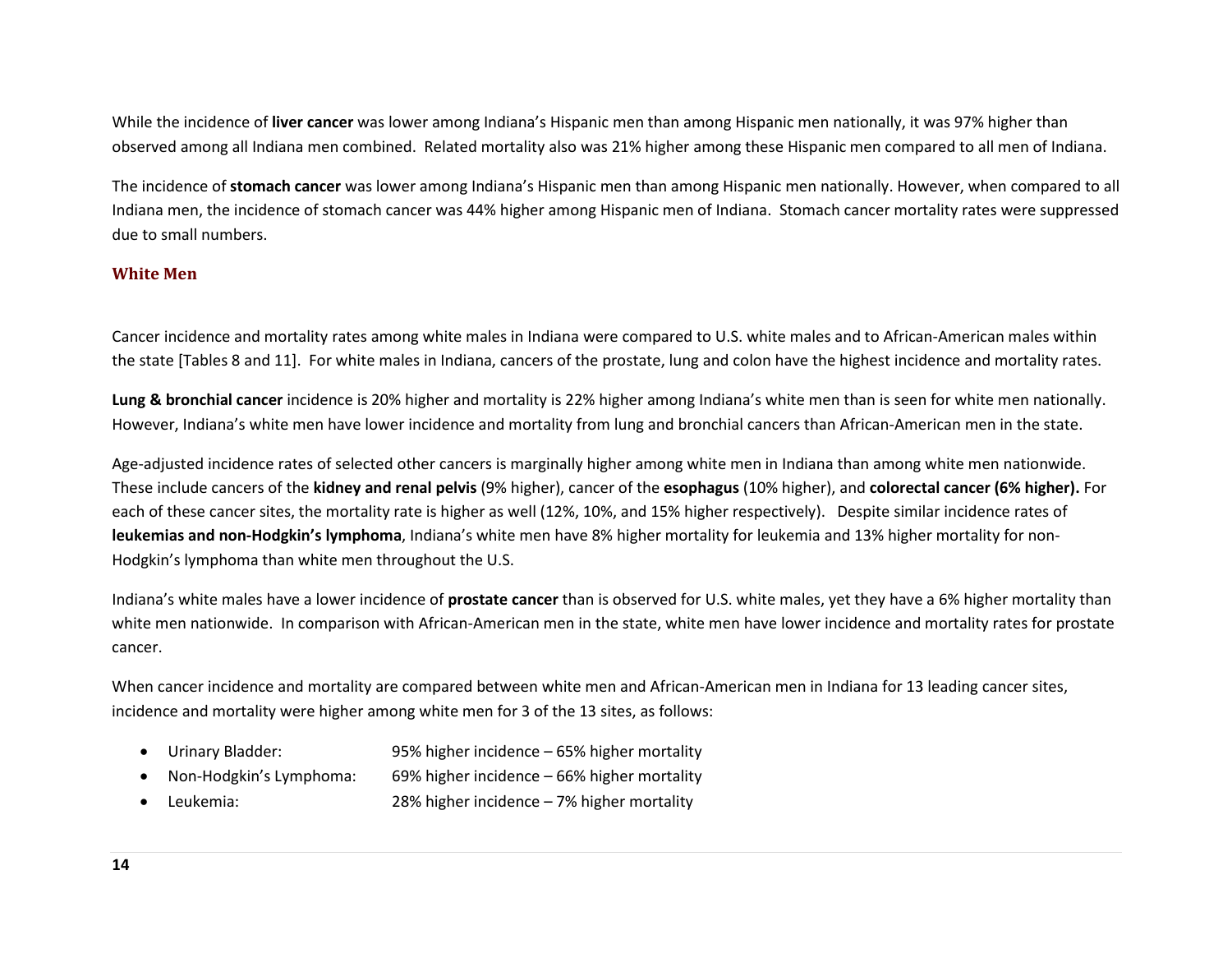## <span id="page-19-0"></span>**Cancer Disparities in Indiana by County**

Comparing geographic differences in cancer incidence, mortality, and stage at diagnosis across Indiana counties provides information that may be used to determine priorities for research, education, and intervention efforts.

#### <span id="page-19-1"></span>**State Maps of Cancer Rates by County**

This section of the report presents Indiana maps showing age-adjusted, county-level incidence and mortality rates for 2003-2007, for the following five cancer sites: 1) lung & bronchus, 2) colorectal, 3) prostate, 4) breast, and 5) cervix [\(http://statecancerprofiles.cancer.gov/index.html\)](http://statecancerprofiles.cancer.gov/index.html);[Figures 1-5]. Maps are shaded by intervals to provide a visual overview of differences across Indiana counties in cancer incidence and mortality. Due to variability in the quality of reporting from county to county, it is important to consider county-level differences with caution. Individual county rates are not presented in table format in this report, but are available on the National Cancer Institute's State Cancer Profiles website [\(http://statecancerprofiles.cancer.gov/index.html\)](http://statecancerprofiles.cancer.gov/index.html).

There is no particular geographic pattern of **lung cancer** incidence or mortality in Indiana [Figures 1a-1b]. The statewide lung cancer incidence rate for the five-year period is 80.0 cases per 100,000, compared to the U.S. Rate of 68.0. There are 32 counties that have lung cancer incidence rates that are at least 25% higher than the U.S. age-adjusted rate. Four of these counties (Clark, Vigo, Marion, and Vanderburgh) have 100 or more cases per year. The statewide age-adjusted lung cancer mortality rate is 62.6 deaths per 100,000, compared to 52.5 for the U.S. Fortythree Indiana counties have age-adjusted mortality rates that are at least 25% higher than the U.S. rate, with three of those counties (Madison, Vanderburgh and Marion) having 100 deaths or more per year.

**Colorectal cancer** incidence and mortality rates show no geographic pattern of note [Figures 2a-2b]. The statewide colorectal cancer ageadjusted incidence rate is 52.1 cases per 100,000, compared to 48.8 for the U.S. Eleven of Indiana's counties have age-adjusted colorectal cancer incidence rates that are at least 25% higher than the U.S. rate and four of these counties' (Henry, Knox, DeKalb, and Huntington) rates are at least 25% higher than the U.S. rate. The statewide age-adjusted colorectal cancer mortality rate is 19.2 deaths per 100,000, compared to 17.6 for the U.S. Fourteen counties in Indiana have colorectal cancer mortality rates that are at least 25% higher than the U.S. and one of these (Vigo) has 20 or more deaths per year.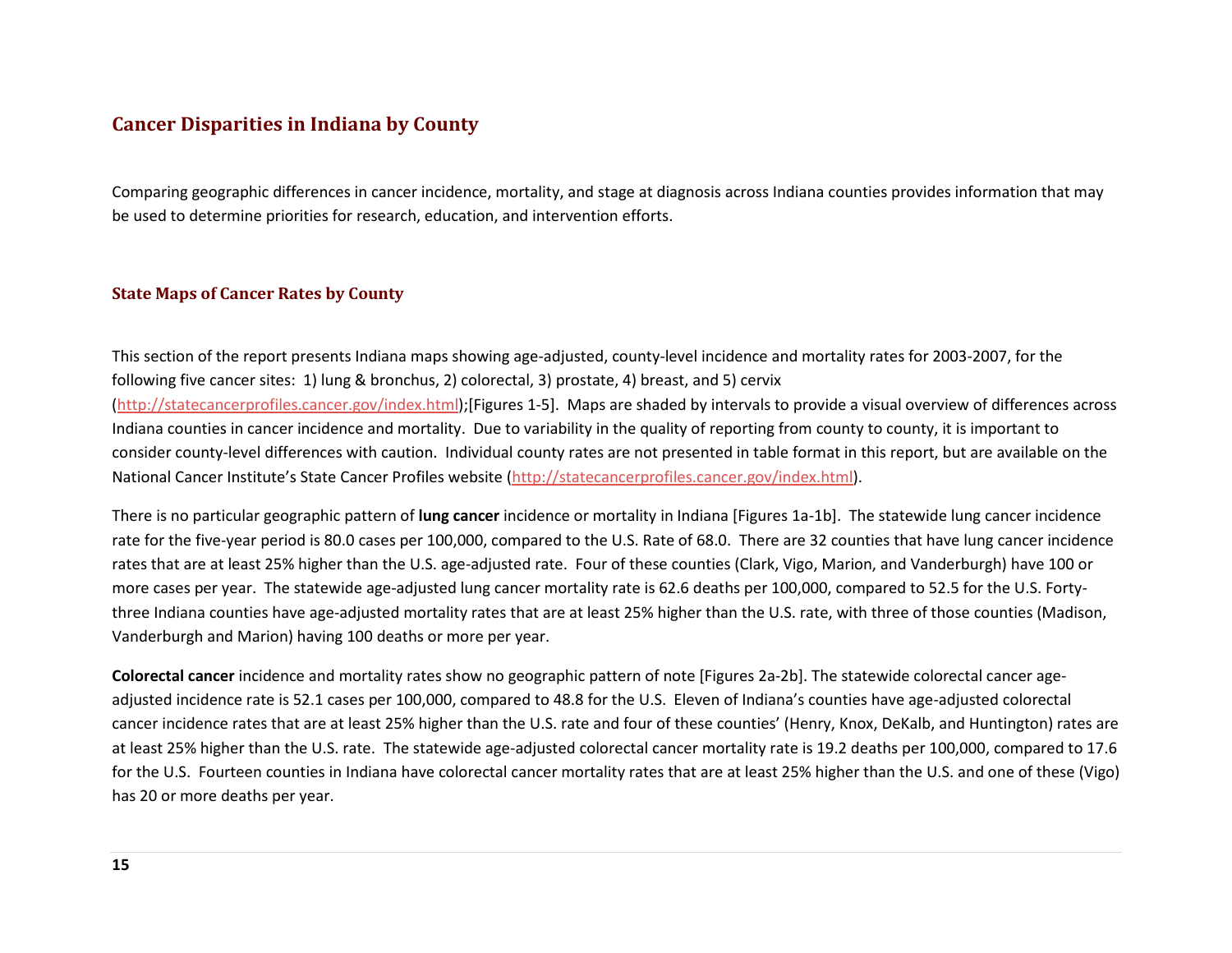Age-adjusted **prostate cancer** incidence for Indiana is 137.2 per 100,000, compared to 153.5 for the U.S. Two counties (Butler and Jasper) have age-adjusted prostate cancer incidence rates that are at least 20% higher than the U.S. rate and each has fewer than 30 cases per year. The ageadjusted prostate cancer mortality statewide 25.6 deaths per 100,000, compared to 24.7 for the U.S. [Figures 3a-3b]. Fourteen Indiana counties have age-adjusted prostate cancer mortality rates that are at least 25% higher than the U.S. rate and only two of these (Monroe and LaPorte) have 10 or more deaths per year due to prostate cancer.

The age-adjusted **breast cancer** incidence rate for Indiana is 113.8 per 100,000, compared to 120.6 for the U.S. One county has an age-adjusted incidence rate that is 20% higher than the U.S. and that county has 29 cases per year. The statewide age-adjusted breast cancer average annual mortality rate is 24.5 deaths per 100,000 statewide, compared to 25.0 for the U.S. [Figures 4a-4b]. One county (Putnam) has an average annual incidence rate that is 20% higher than the U.S. and that county has 29 cases per year. Ten Indiana counties have mortality rates that are at least 25% higher than the U.S. rate and two of these counties (Henry and Wagner) have 10 or more deaths per year.

Incidence and mortality rates for invasive **cervical cancer** are suppressed for most of Indiana's counties due to the small number of cases or deaths. The statewide age-adjusted invasive cervical cancer incidence rate is 8.0 cases per 100,000 women, compared to 8.1 for the U.S. Only 20 counties have enough cases to calculate incidence rates and three of those (Lake, Allen and Marion) have 15 or more cases per year. The age-adjusted invasive cervical cancer mortality rate for Indiana is 2.6 deaths per 100,000, compared to 2.4 for the U.S. [Figures 5a-5b]. Just four counties have enough deaths due to cervical cancer to calculate rates and two of those have 10 or more cases per year. One county (Lake) has an average annual cervical cancer death rate that is nearly twice the national rate.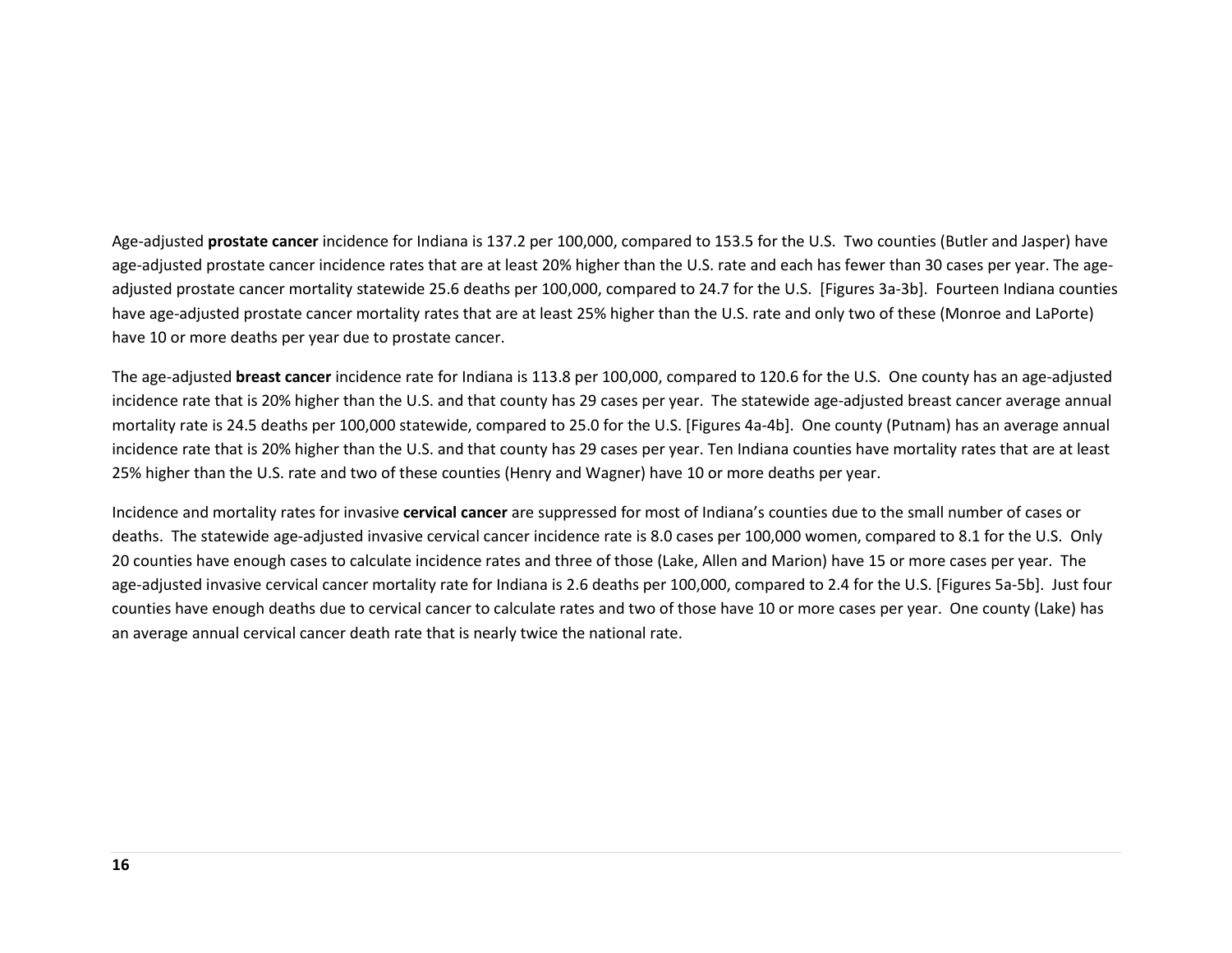#### <span id="page-21-0"></span>**Stage at Diagnosis by Health Planning Regions**

Data for the frequency of stage at diagnosis in Indiana's ten health planning regions were obtained from the Indiana State Cancer Registry for five cancer sites: lung & bronchus, colorectal, prostate, female breast, and cervix uteri. Stage at diagnosis frequencies are based upon incident cases for the years 2000-2005. [See map below and Table 12 for a list of the counties in each region.]



**Lung cancer** in Indiana is predominantly staged as distant at diagnosis (49%), with Region 2 having a somewhat larger proportion distant at diagnosis and Region 8 having a somewhat smaller proportion of lung cancer cases diagnosed at distant stage [Table 13].

Stage at diagnosis for **colorectal cancers** in Indiana is 39% localized and 36% regional. Region 5, which constitutes the Indianapolis MSA, has the largest percent of cases diagnosed as localized (42%), while Region 10 has the smallest percent (33%) that are localized at diagnosis [Table 14].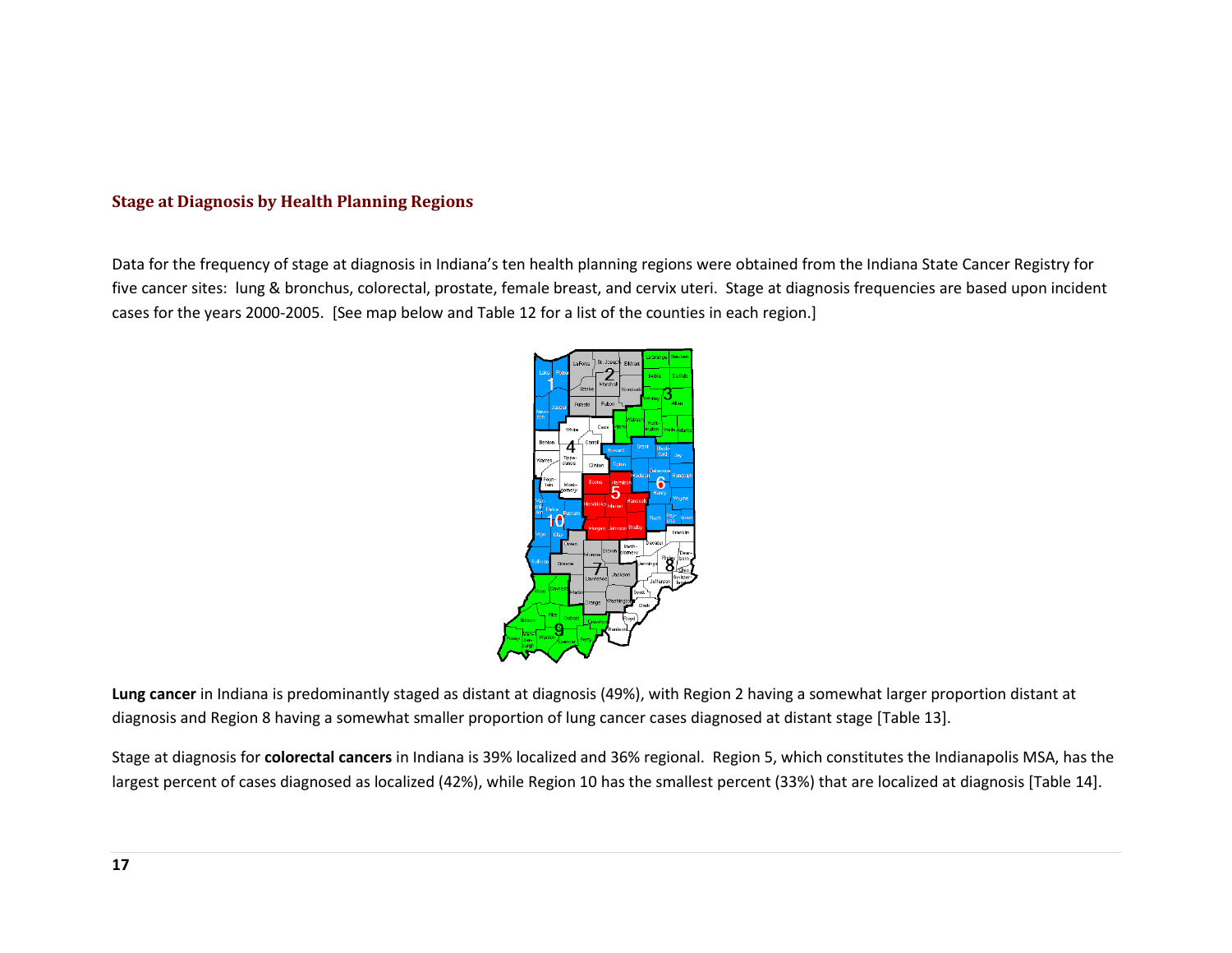Overall, the stage of disease at diagnosis for **prostate cancer** in Indiana is predominantly localized—75%. Regions range from a low of 65% of prostate cancers localized at diagnosis in Region 3 to a high of 81% localized at diagnosis in Region 9 [Table 15].

Sixty-two percent of Indiana's **breast cancer** cases are localized at diagnosis. Regions range from a low of 56% of breast cancers localized at diagnosis in Region 1 to a high of 65% localized at diagnosis in Region 9 [Table 16].

For the invasive **cervical cancer** incidence, the largest proportion is diagnosed at the localized stage (49%) for Indiana as a whole. Region 9 has the largest percentage of invasive cervical cancer diagnosed as localized at 54%, while Region 7 has the smallest percentage diagnosed at this stage at 38% [Table 17].

## <span id="page-22-0"></span>**Cancer Risk Factor Disparities**

#### <span id="page-22-1"></span>**Tobacco Use**

In 2009, Indiana had the 5th highest prevalence of adult smoking in the nation at nearly one in four or 23.1% [Table 18]. This smoking rate is significantly higher than the U.S. rate of 17.9%. Indiana males are more likely to be smokers than Indiana females, and African Americans in Indiana are more likely to smoke than white or Hispanic Indiana adults. Adult smoking prevalence declines as education level rises; the highest prevalence (42.1%) is observed among Hoosier adults who did not complete high school, while only 8.5% of college graduates are smokers [\(www.cdc.gov/brfss/\)](http://www.cdc.gov/brfss/).

Among Indiana youth (9<sup>th</sup>-12<sup>th</sup> grade students), smoking prevalence (23.9%) exceeds that observed nationally (19.5%) in 2009 [Table 19]. Among Hoosier adolescents, males are more likely to smoke than females, and African Americans are less likely to smoke than whites or Hispanics. Similarly, smokeless tobacco use is higher in Indiana (10.7%) than that observed nationally (8.9%), with males much more likely to use smokeless tobacco than females and white youth more likely to use smokeless tobacco than African American or Hispanic youth [\(http://www.cdc.gov/HealthyYouth/yrbs/index.htm\)](http://www.cdc.gov/HealthyYouth/yrbs/index.htm).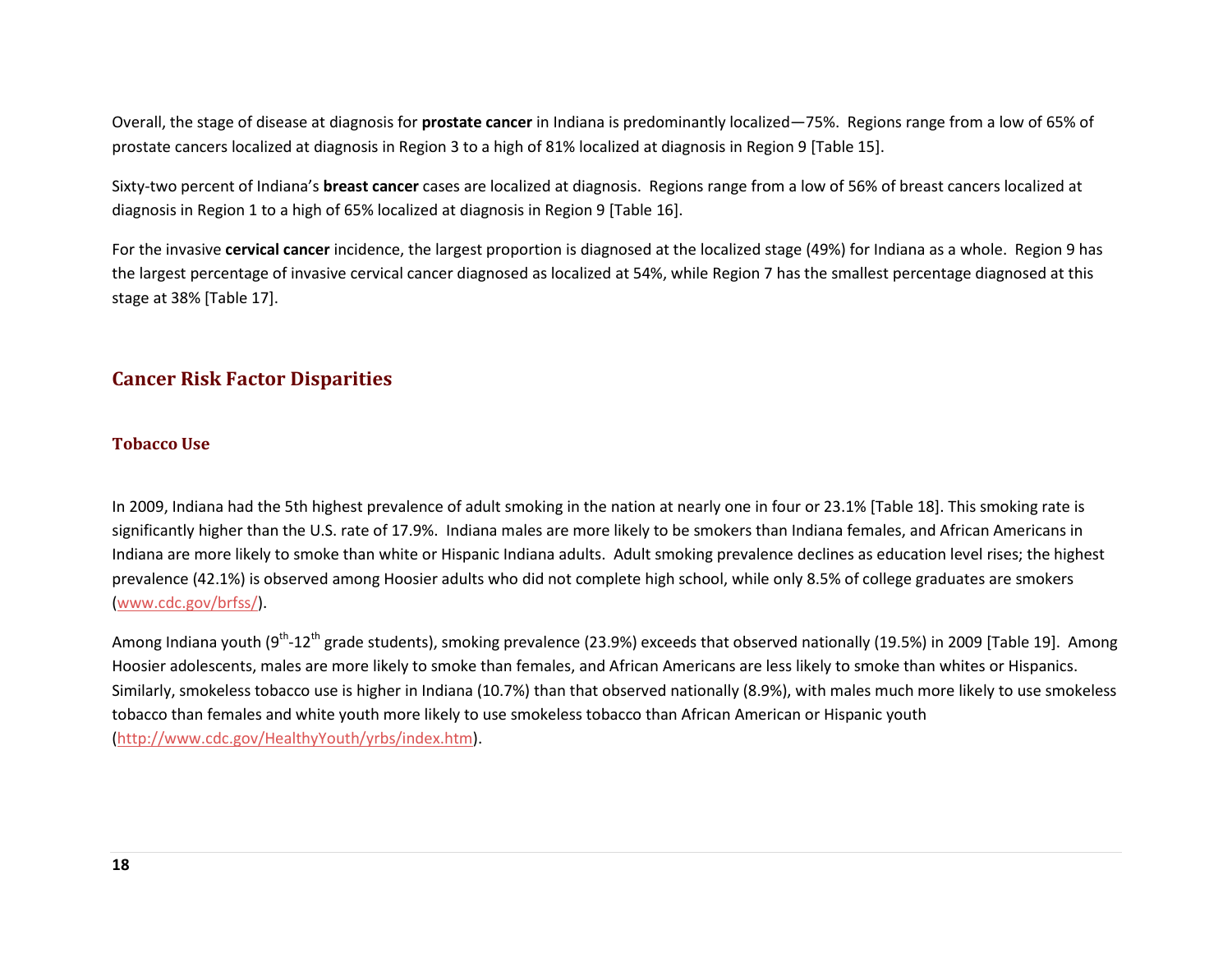#### <span id="page-23-2"></span><span id="page-23-0"></span>**Physical Activity**

Physical inactivity is an important risk factor for which interventions may reduce the risk for colon and breast cancer, based on current research. In 2009, Indiana ranked 15<sup>th</sup> highest in the U.S. for adult prevalence of insufficient physical activity (adults who do NOT get the recommended level of physical activity) at 52.0% [Table 20]. This is significantly higher than the national rate of 49.0%. More women are insufficiently active than men, and more African Americans and Hispanics are insufficiently active than white adults. The prevalence of inactivity increases with age, though it is high among even the youngest cohort aged 18-24 (38.1%). Indiana's adults age 45 and older have significantly higher rates of insufficient activity than is seen nationally. College graduates have a lower rate of inactivity than those with less education [\(www.cdc.gov/brfss/\)](http://www.cdc.gov/brfss/).

A lower percentage of Indiana youth (9<sup>th</sup>-12<sup>th</sup> grade students) failed to meet recommended physical activity levels than is observed nationally (59.4% *vs* 63.0% respectively) [Figure 6]. These rates of insufficient activity were lower than the U.S. for all groups except African Americans: males, females, white, and Hispanic youth. Indiana's female youth failed to meet physical activity recommendations more often than males, and African-American youth failed to meet the recommendations more often than white or Hispanic youth [\(http://www.cdc.gov/HealthyYouth/yrbs/index.htm\)](http://www.cdc.gov/HealthyYouth/yrbs/index.htm) .

#### <span id="page-23-1"></span>**Obesity**

In 2009, Indiana's adult obesity prevalence was significantly higher than the U.S. prevalence, at 29.9% versus 26.9% respectively [Table 21]. The highest prevalence of Indiana adult obesity is among African-Americans at 34.4%. Nationally, higher education corresponds with lower obesity rates; however, obesity rates are similar across educational levels in Indiana [\(www.cdc.gov/brfss/\)](http://www.cdc.gov/brfss/). A 2005 survey of Marion County adults showed that obesity rates were highest among those with lowest income; as income level increased, obesity rates decreased.<sup>[4](#page-23-2)</sup> In the 2009 BRFSS survey, Indiana adults making less than \$50,000 had higher rates of obesity than those making more than \$50,000.

 <sup>4</sup> Marion County Health Department. 2005 Marion County, Indiana Adult Obesity Needs Assessment Results. Retrieved online 6/19/2008 at <http://www.mchd.com/obesitysurvey.htm>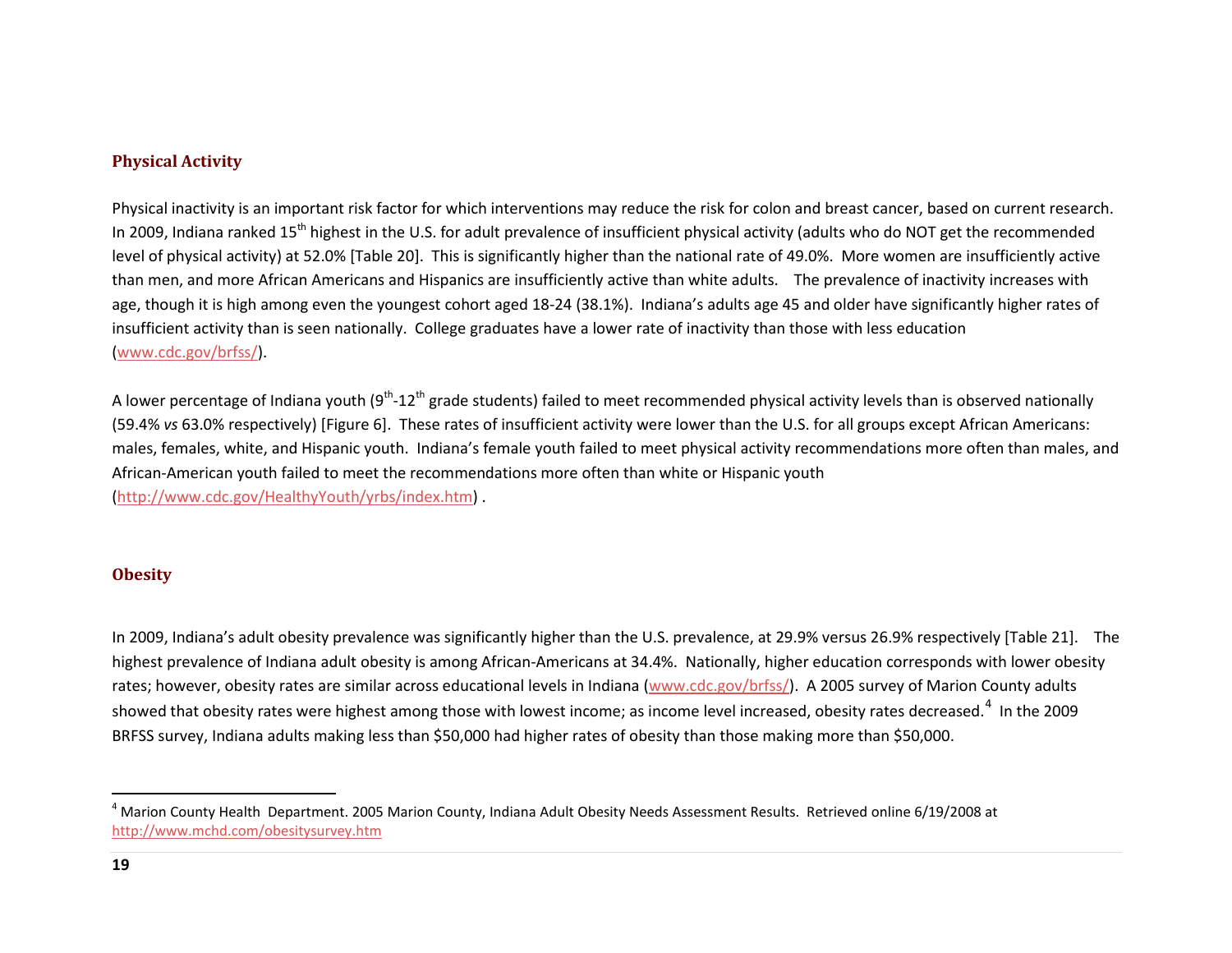<span id="page-24-2"></span>In 2009, Indiana's youth (9-12<sup>th</sup> grade students) had similar rates of obesity as their national counterparts, with both at approximately 12% [Figure 7]. Indiana male youths were more often obese than female youths, and Hoosier Hispanic or African-American youths were more often obese than white youths [\(http://www.cdc.gov/HealthyYouth/yrbs/index.htm\)](http://www.cdc.gov/HealthyYouth/yrbs/index.htm). These rates from the Youth Risk Behavior Survey are selfreported, but actual measurements of > 90,000 public school students in Marion County were undertaken in 2005. The Marion County results indicate a higher rate of obesity overall at 22%, with the highest rates observed in Hispanic and American Indian students.<sup>[5](#page-24-2)</sup>

*Although there are no significant disparities in fruit and vegetable consumption when Indiana populations are compared with the U.S. population, prevalence is low in each of the race and gender sub-populations in Indiana. The BRFSS for 2009 shows that 17.3% of Indiana men*  and 23.7% of Indiana women consumed 5 or more servings of fruit and vegetables per day [\(www.cdc.gov/brfss/\)](http://www.cdc.gov/brfss/).

#### <span id="page-24-0"></span>**Sexual Behaviors**

Youth sexual behavior impacts cervical cancer rates. In 2009, 13.7% of Indiana's female students (9-12<sup>th</sup> grade) reported having had sexual intercourse with > 4 persons during their life, and 2.8% of females reported having had sexual intercourse for the first time before the age of 13 [Table 22]. Behavior varies by race/ethnicity, with African-American youth most sexually active, followed by Hispanic youth, then white youth [\(http://www.cdc.gov/HealthyYouth/yrbs/index.htm\)](http://www.cdc.gov/HealthyYouth/yrbs/index.htm).

## <span id="page-24-1"></span>**Health Care Coverage**

In the 2009 BRFSS [\(www.cdc.gov/brfss/\)](http://www.cdc.gov/brfss/), 20.4% of Indiana adults aged 18-64 reported having no health care coverage, significantly higher than U.S. prevalence at 16.9% [Table 23]. This places Indiana 15th among the states. The proportion of Indiana's adults lacking coverage decreases sharply with education level; 41.5% of Indiana's adults who did not complete high school lacked health coverage in contrast with only 7.7% of college graduates.

 $^5$  Marion County Health Department. Child Health and Wellness Initiative Results. Retrieved online 6/19/2008 a[t www.mchd.com/CHWI\\_results\\_report.htm](http://www.mchd.com/CHWI_results_report.htm)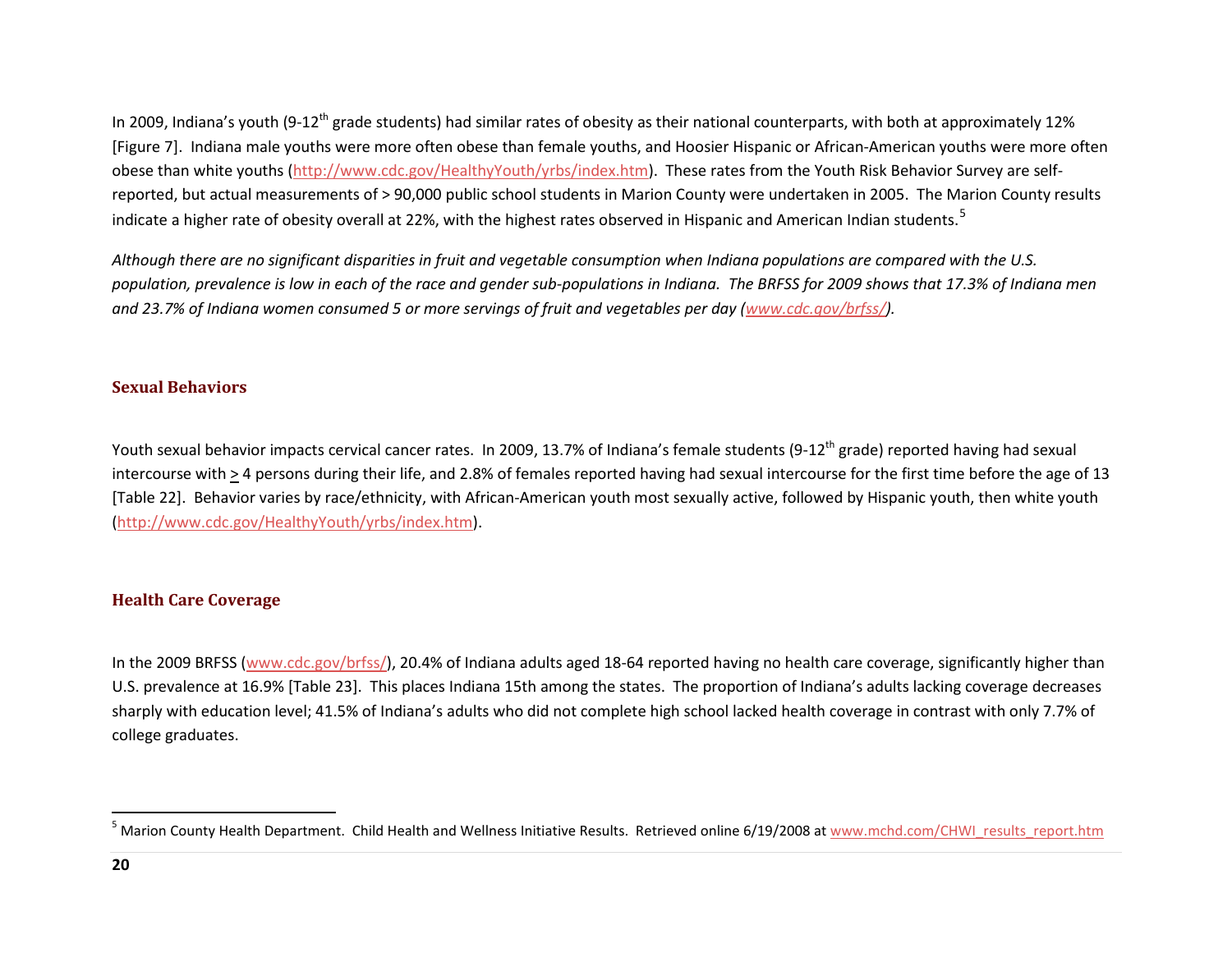The Kaiser Family Foundation reports that 13.4% of Indiana's population age 0-64 years were uninsured in 2007-2008, fewer than observed nationally (17.4%). More males are uninsured than females and more Hispanics than African Americans or white individuals. More adults than children are uninsured (16.8% vs 5.9% respectively). Uninsured rates are inversely proportional to income, with 28.7% of individuals in poverty uninsured [\(www.statehealthfacts.org\)](http://www.statehealthfacts.org/) [Table 24].

## <span id="page-25-0"></span>**Cancer Screening Disparities**

Selected cancer screening rates for prostate, cervical, colorectal, and breast cancers are available through the BRFSS [[\(www.cdc.gov/brfss/\)](http://www.cdc.gov/brfss/)Table 25]. The BRFSS survey includes questions about cancer screening every two years; these data are derived from the most recent available results - 2008. Indiana's statewide screening rates were lower than the U.S. rates for each of the screening methods reported, except for PSA testing. For all screening methods, the Indianapolis MSA's screening rates are higher than the statewide rates. For all screening methods except blood stool testing, the Indianapolis MSA rates also exceed national rates.

Comparing screening rates between Indiana's white adults and African-American adults, African-Americans report higher rates for all tests except sigmoidoscopy/colonoscopy for colorectal cancer screening [Figure 8].

Certain screening rates were evaluated for trends across four survey points (2002, 2004, 2006, and 2008). A declining trend in Pap testing overall is observed, while increasing trends are observed for mammography in women 40+ as well as sigmoidoscopy/colonoscopy. It also was seen that PSA testing increased in the Indy MSA as well as Indiana, while remaining stable nationally [Figures 9a-9d].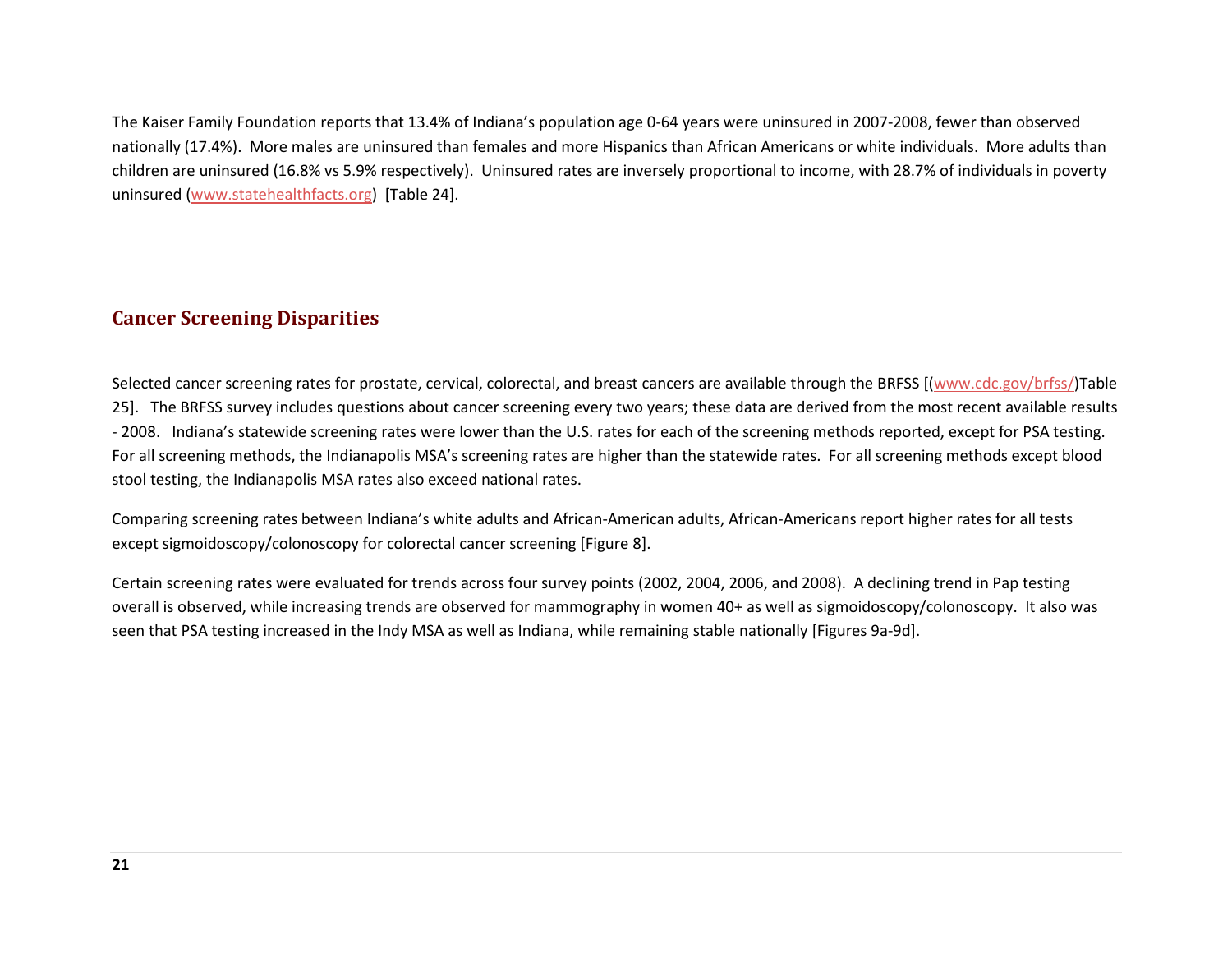## <span id="page-26-0"></span>**Recommendations**

Cancer prevention and control programs are focused upon cancer disparities than can be reduced through primary prevention and screening. The data in this report suggest several areas of intervention that have the greatest potential for reducing disparities among Hoosiers:

- Prevent and reduce tobacco use among all Indiana adult and youth populations, with a specific emphasis on reducing cigarette smoking among African-American men;
- Reduce alcohol abuse among Indiana men;
- Increase colon cancer screening among all Indiana populations, highlighting the two Indiana health regions with the greatest frequency of colorectal cancers diagnosed as distant or unknown;
- Increase physical activity among all Indiana populations, especially African Americans and women;
- Reduce obesity among African-American Hispanic adults and youth;
- Increase fruit and vegetable consumption among all Hoosiers;
- Further assess cancer incidence and mortality rates by county to identify those counties with the greatest potential for reductions in cancer disparities through prevention and screening programs.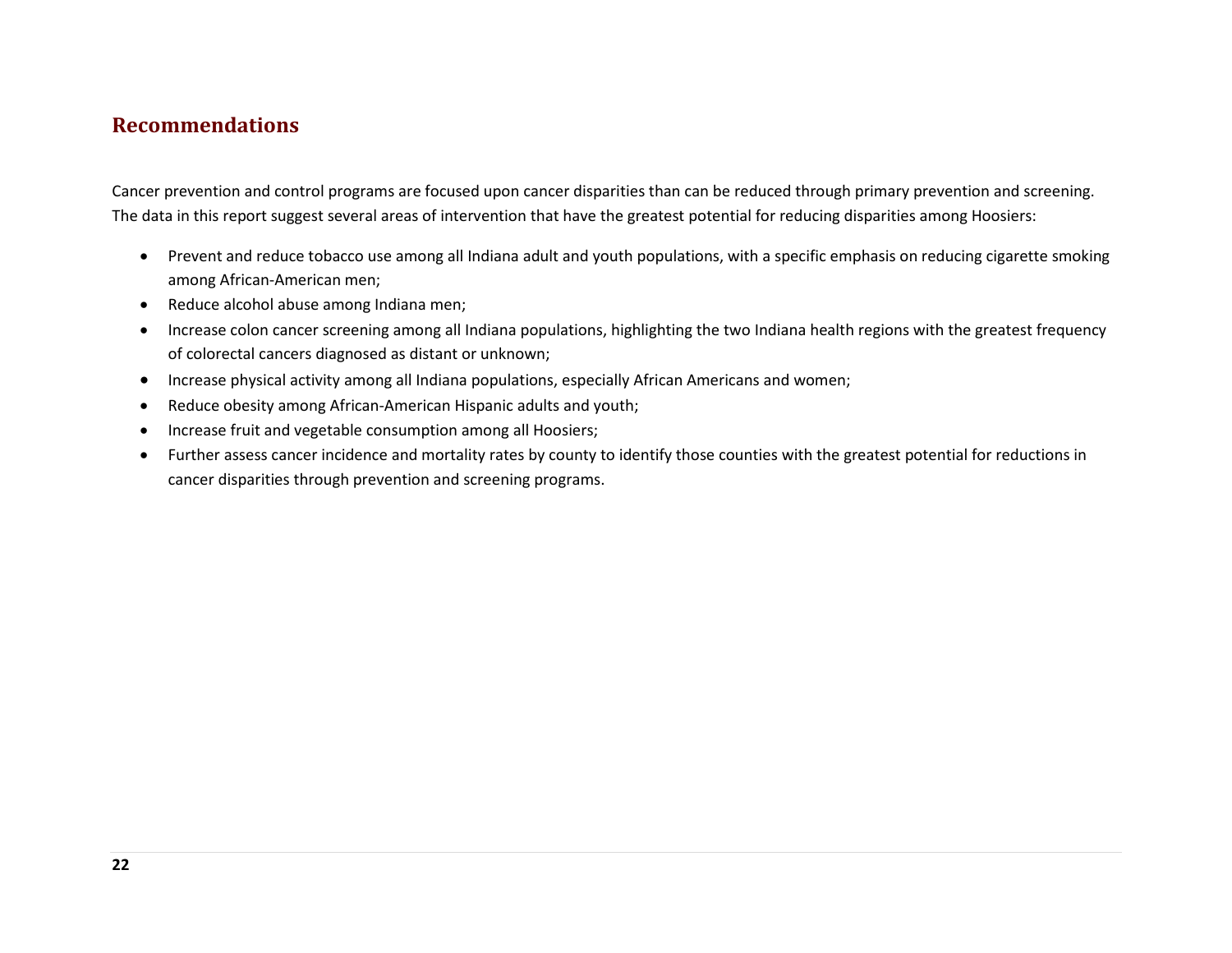## <span id="page-27-0"></span>**Appendices**

## <span id="page-27-1"></span>**Appendix A: Age-Adjusted Cancer Incidence and Mortality Rates by Gender, Race, and Ethnicity**

| 2003-2007                      |                                | <b>Incidence Rates</b> b         |                                               |        |                                | Mortality Rates <sup>b</sup>     |                                              |        |
|--------------------------------|--------------------------------|----------------------------------|-----------------------------------------------|--------|--------------------------------|----------------------------------|----------------------------------------------|--------|
| <b>Cancer Site<sup>a</sup></b> | <b>Indiana</b><br><b>Males</b> | <b>Indiana</b><br><b>Females</b> | <b>Male /Female</b><br><b>Incidence Ratio</b> |        | <b>Indiana</b><br><b>Males</b> | <b>Indiana</b><br><b>Females</b> | <b>Male/Female</b><br><b>Mortality Ratio</b> |        |
| Brain & ONS                    | 8.0                            | 6.1                              | 1.31                                          | $\ast$ | 5.5                            | 3.9                              | 1.41                                         | $\ast$ |
| Colon & Rectum                 | 61.3                           | 45.2                             | 1.36                                          | $\ast$ | 24.0                           | 15.7                             | 1.53                                         | $\ast$ |
| Esophagus                      | 9.6                            | 2.0                              | 4.80                                          | $\ast$ | 8.6                            | 1.7                              | 5.06                                         | $\ast$ |
| Kidney & Renal Pelvis          | 22.3                           | 12.5                             | 1.78                                          | $\ast$ | 6.7                            | 3.3                              | 2.03                                         | $\ast$ |
| Leukemias                      | 15.6                           | 9.2                              | 1.70                                          | $\ast$ | 10.7                           | 5.8                              | 1.84                                         | $\ast$ |
| Liver & IBD                    | 7.5                            | 2.7                              | 2.78                                          | $\ast$ | 6.8                            | 2.9                              | 2.34                                         | $\ast$ |
| Lung & Bronchus                | 102.4                          | 63.9                             | 1.60                                          | $\ast$ | 83.9                           | 47.6                             | 1.76                                         | $\ast$ |
| Melanomas of the Skin          | 20.7                           | 14.0                             | 1.48                                          | $\ast$ | 4.3                            | 1.8                              | 2.39                                         | $\ast$ |
| Myeloma                        | 7.4                            | 4.4                              | 1.68                                          | $\ast$ | 4.9                            | 2.8                              | 1.75                                         | $\ast$ |
| Non-Hodgkin Lymphoma           | 22.9                           | 17.0                             | 1.35                                          | $\ast$ | 10.0                           | 6.0                              | 1.67                                         | $\ast$ |
| Oral Cavity & Pharynx          | 15.8                           | 5.8                              | 2.72                                          | $\ast$ | 3.5                            | 1.3                              | 2.69                                         | $\ast$ |
| Pancreas                       | 13.3                           | 10.1                             | 1.32                                          | $\ast$ | 13.1                           | 9.4                              | 1.39                                         | $\ast$ |
| Stomach                        | 7.9                            | 3.6                              | 2.19                                          | $\ast$ | 4.3                            | 2.1                              | 2.05                                         | $\ast$ |
| Thyroid                        | 4.6                            | 12.9                             | 0.36                                          | $\ast$ | 0.5                            | 0.4                              | 1.25                                         |        |
| <b>Urinary Bladder</b>         | 37.2                           | 9.4                              | 3.96                                          | $\ast$ | 7.7                            | 2.3                              | 3.35                                         | $\ast$ |
| <b>All Cancer Sites</b>        | 552.7                          | 416.1                            | 1.33                                          | $*$    | 249.4                          | 166.7                            | 1.50                                         | $\ast$ |

<span id="page-27-2"></span>**Table 1. Indiana Age-Adjusted Cancer Incidence and Mortality Rates by Site and Gender**

<sup>a</sup> Includes the top ten sites for incidence and mortality among white males, white females, black males, and black females; excludes gender-specific cancer *sites (prostate, breast, corpus & uterus, ovary, and cervix uteri).*

<sup>b</sup> Rates are per 100,000 persons and are age-adjusted to the 2000 U.S. standard population.

*\*Indicates a statististically significant difference in the rate between males and females in Indiana, based upon 95% confidence intervals.*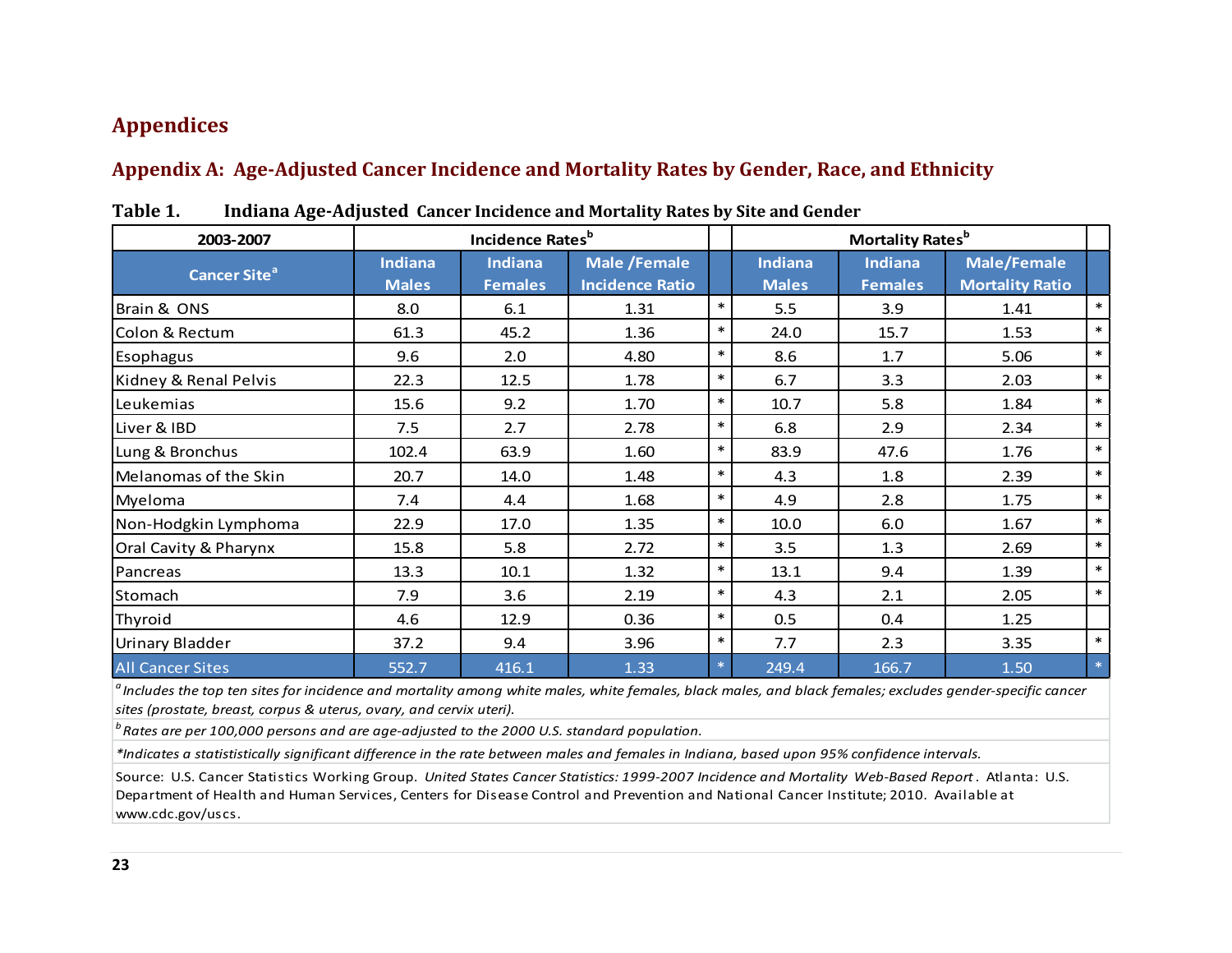| 2003-2007                                                                                                                                        |                                                                       | Incidence Rates <sup>b</sup>                             |                                    |        |                                                                | <b>Mortality Rates</b> <sup>b</sup>                      |                                           |        |  |
|--------------------------------------------------------------------------------------------------------------------------------------------------|-----------------------------------------------------------------------|----------------------------------------------------------|------------------------------------|--------|----------------------------------------------------------------|----------------------------------------------------------|-------------------------------------------|--------|--|
| <b>Cancer Site<sup>a</sup></b>                                                                                                                   | <b>Indiana</b><br><b>African</b><br><b>American</b><br><b>Females</b> | <b>U.S. African</b><br><b>American</b><br><b>Females</b> | IN/US<br>Incidence<br><b>Ratio</b> |        | Indiana<br><b>African</b><br><b>American</b><br><b>Females</b> | <b>U.S. African</b><br><b>American</b><br><b>Females</b> | IN/US<br><b>Mortality</b><br><b>Ratio</b> |        |  |
| Breast                                                                                                                                           | 110.2                                                                 | 114.6                                                    | 0.96                               |        | 35.1                                                           | 32.4                                                     | 1.08                                      |        |  |
| Cervix                                                                                                                                           | 9.6                                                                   | 10.7                                                     | 0.90                               |        | 3.9                                                            | 4.4                                                      | 0.89                                      |        |  |
| Colon & Rectum                                                                                                                                   | 56.5                                                                  | 50.7                                                     | 1.11                               | $\ast$ | 22.0                                                           | 21.0                                                     | 1.05                                      |        |  |
| Corpus & Uterus                                                                                                                                  | 19.7                                                                  | 21.3                                                     | 0.92                               |        | 6.3                                                            | 7.2                                                      | 0.88                                      |        |  |
| Kidney & Renal Pelvis                                                                                                                            | 11.3                                                                  | 11.0                                                     | 1.03                               |        | 2.8                                                            | 2.7                                                      | 1.04                                      |        |  |
| Leukemias                                                                                                                                        | 6.8                                                                   | 7.6                                                      | 0.89                               |        | 5.8                                                            | 5.0                                                      | 1.16                                      |        |  |
| Lung & Bronchus                                                                                                                                  | 65.0                                                                  | 51.6                                                     | 1.26                               | $\ast$ | 52.5                                                           | 39.6                                                     | 1.33                                      | $\ast$ |  |
| Myeloma                                                                                                                                          | 8.7                                                                   | 9.6                                                      | 0.91                               |        | 5.0                                                            | 5.8                                                      | 0.86                                      |        |  |
| Non-Hodgkin Lymphoma                                                                                                                             | 11.9                                                                  | 11.5                                                     | 1.03                               |        | 4.0                                                            | 3.9                                                      | 1.03                                      |        |  |
| Ovary                                                                                                                                            | 10.1                                                                  | 9.6                                                      | 1.05                               |        | 7.3                                                            | 7.2                                                      | 1.01                                      |        |  |
| Pancreas                                                                                                                                         | 14.6                                                                  | 13.5                                                     | 1.08                               |        | 14.3                                                           | 12.4                                                     | 1.15                                      |        |  |
| Stomach                                                                                                                                          | 7.0                                                                   | 8.3                                                      | 0.84                               |        | 4.6                                                            | 5.0                                                      | 0.92                                      |        |  |
| <b>All Cancer Sites</b><br>and the second contract of the contract of the contract of the contract of the contract of the second of the distance | 403.7                                                                 | 392.0                                                    | 1.03                               |        | 200.1                                                          | 180.6                                                    | 1.11                                      | $*$    |  |

## <span id="page-28-0"></span>**Table 2. Indiana and U.S. Age-Adjusted Cancer Incidence and Mortality Rates for African-American Females**

*a Includes the top ten sites for incidence and mortality among African American females in Indiana.*

 $^b$  Rates are per 100,000 persons and are age-adjusted to the 2000 U.S. standard population.

*intervals.*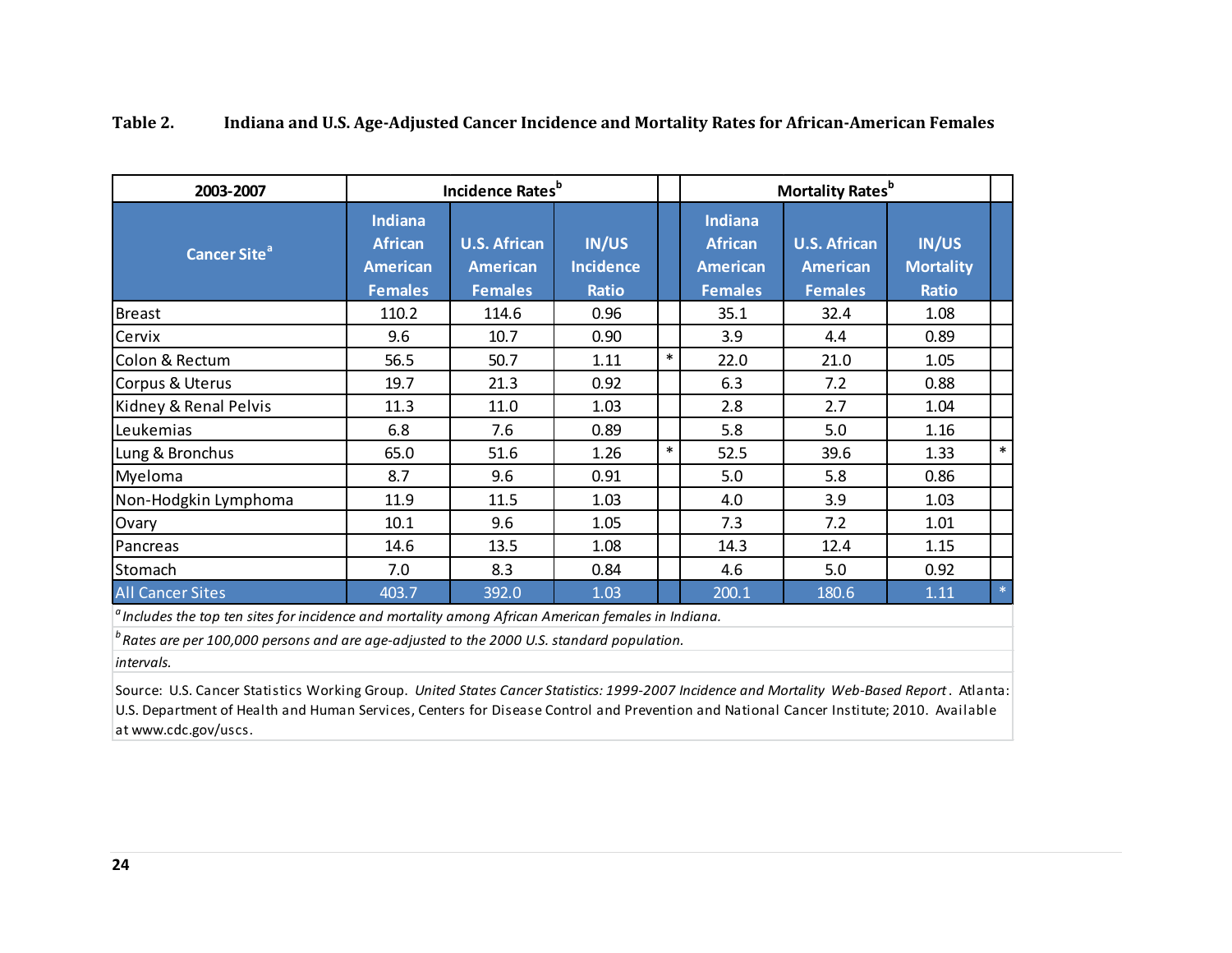| 2003-2007                |                                                         | Incidence Rates <sup>b</sup>                 |                                           |        | Mortality Rates <sup>b</sup>                            |                                              |                                           |        |  |
|--------------------------|---------------------------------------------------------|----------------------------------------------|-------------------------------------------|--------|---------------------------------------------------------|----------------------------------------------|-------------------------------------------|--------|--|
| Cancer Site <sup>a</sup> | <b>African</b><br><b>American</b><br><b>Female Rate</b> | <b>White</b><br><b>Female</b><br><b>Rate</b> | <b>AA/White</b><br><b>Incidence Ratio</b> |        | <b>African</b><br><b>American</b><br><b>Female Rate</b> | <b>White</b><br><b>Female</b><br><b>Rate</b> | <b>AA/White</b><br><b>Mortality Ratio</b> |        |  |
| Brain & ONS              | 3.1                                                     | 6.4                                          | 0.48                                      | $\ast$ | 2.0                                                     | 4.1                                          | 0.49                                      | $\ast$ |  |
| <b>Breast</b>            | 110.2                                                   | 113.4                                        | 0.97                                      |        | 35.1                                                    | 23.9                                         | 1.47                                      | $\ast$ |  |
| Cervix                   | 9.6                                                     | 7.8                                          | 1.23                                      |        | 3.9                                                     | 2.5                                          | 1.56                                      | $\ast$ |  |
| Colon & Rectum           | 56.5                                                    | 43.9                                         | 1.29                                      | $\ast$ | 22.0                                                    | 15.4                                         | 1.43                                      | $\ast$ |  |
| Corpus & Uterus          | 19.7                                                    | 25.9                                         | 0.76                                      | $\ast$ | 6.3                                                     | 4.4                                          | 1.43                                      | $\ast$ |  |
| Kidney & Renal Pelvis    | 11.3                                                    | 12.4                                         | 0.91                                      |        | 2.8                                                     | 3.3                                          | 0.85                                      |        |  |
| Leukemias                | 6.8                                                     | 9.2                                          | 0.74                                      | $\ast$ | 5.8                                                     | 5.9                                          | 0.98                                      |        |  |
| Lung & Bronchus          | 65.0                                                    | 64.0                                         | 1.02                                      |        | 52.5                                                    | 47.6                                         | 1.10                                      |        |  |
| Myeloma                  | 8.7                                                     | 4.1                                          | 2.12                                      | $\ast$ | 5.0                                                     | 2.7                                          | 1.85                                      | $\ast$ |  |
| Non-Hodgkin Lymphoma     | 11.9                                                    | 17.0                                         | 0.70                                      | $\ast$ | 4.0                                                     | 6.2                                          | 0.65                                      | $\ast$ |  |
| Ovary                    | 10.1                                                    | 12.3                                         | 0.82                                      |        | 7.3                                                     | 9.0                                          | 0.81                                      |        |  |
| Pancreas                 | 14.6                                                    | 9.8                                          | 1.49                                      | $\ast$ | 14.3                                                    | 9.1                                          | 1.57                                      | $\ast$ |  |
| Stomach                  | 7.0                                                     | 3.3                                          | 2.12                                      | $\ast$ | 4.6                                                     | 1.9                                          | 2.42                                      | $\ast$ |  |
| Thyroid                  | 7.5                                                     | 13.2                                         | 0.57                                      | $\ast$ | $\sim$                                                  | 0.4                                          | <b>NA</b>                                 |        |  |
| <b>All Cancer Sites</b>  | 403.7                                                   | 413.7                                        | 0.98                                      |        | 200.1                                                   | 165.3                                        | 1.21                                      | $\ast$ |  |

## <span id="page-29-0"></span>**Table 3. Age-Adjusted Cancer Incidence and Mortality Rates in Selected Cancer Sites among Indiana Females by Race**

*a Includes the top ten sites for incidence and mortality among African American and white females except melanoma (whites).*

<sup>*b*</sup> Rates are per 100,000 persons and are age-adjusted to the 2000 U.S. standard population.

*\*Indicates a statististically significant difference in the rate between African American and white females in Indiana, based upon 95% confidence intervals.*

*~Rate is suppressed; fewer than 16 cases reported*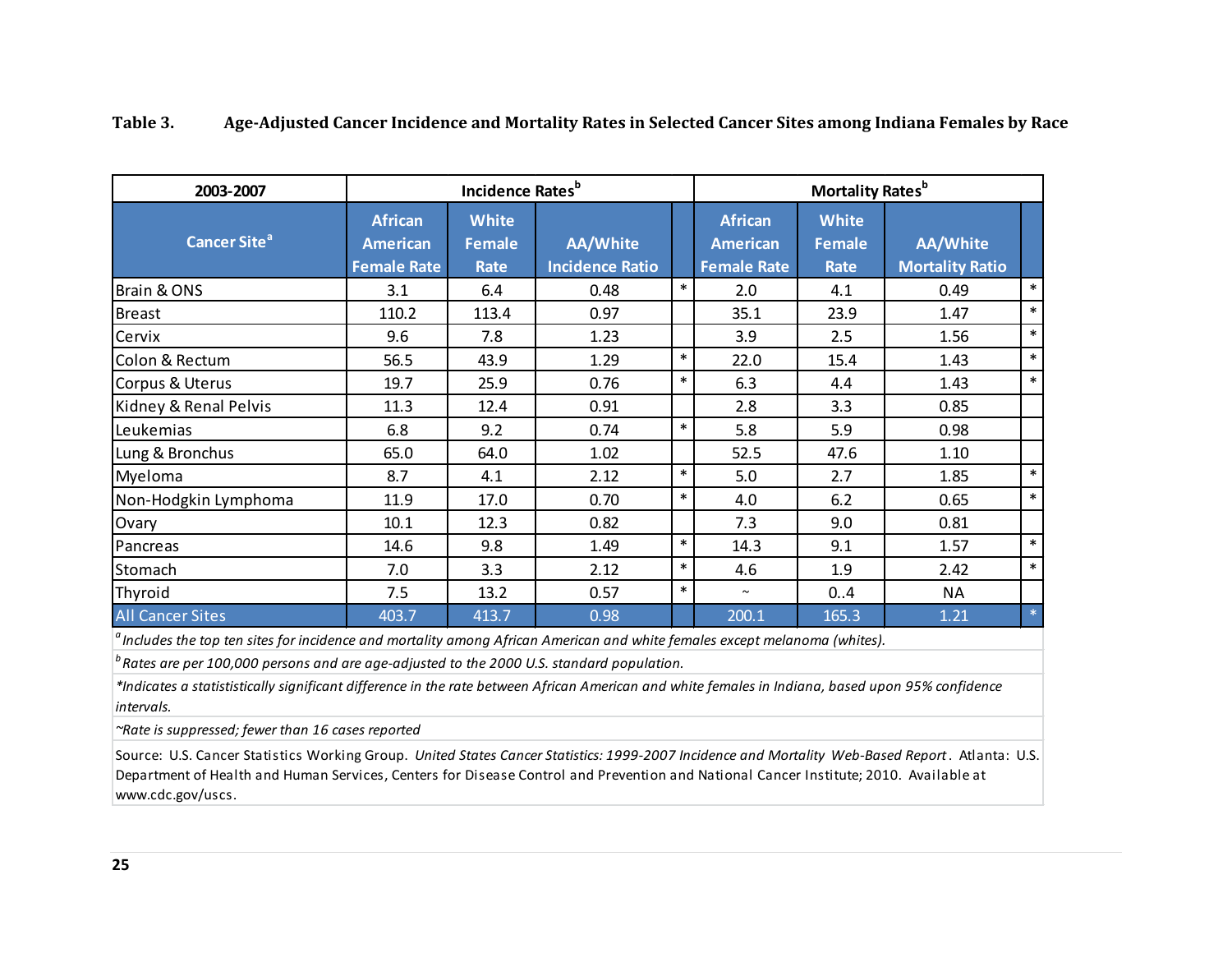| 2003-2007                      |                 | Incidence Rates <sup>b</sup> |                  |        |                 | <b>Mortality Rates</b> <sup>b</sup> |                  |        |  |
|--------------------------------|-----------------|------------------------------|------------------|--------|-----------------|-------------------------------------|------------------|--------|--|
|                                | <b>Indiana</b>  |                              | <b>IN/US</b>     |        | <b>Indiana</b>  |                                     | IN/US            |        |  |
| <b>Cancer Site<sup>a</sup></b> | <b>Hispanic</b> | <b>U.S. Hispanic</b>         | <b>Incidence</b> |        | <b>Hispanic</b> | <b>U.S. Hispanic</b>                | <b>Mortality</b> |        |  |
|                                | <b>Females</b>  | <b>Females</b>               | <b>Ratio</b>     |        | <b>Females</b>  | <b>Females</b>                      | <b>Ratio</b>     |        |  |
| Breast                         | 87.1            | 89.3                         | 0.98             |        | 10.4            | 15.3                                | 0.68             | $\ast$ |  |
| Cervix                         | 13.1            | 12.4                         | 1.06             |        | $\sim$          | 3.1                                 | NA               |        |  |
| Colon & Rectum                 | 34.6            | 34.5                         | 1.00             |        | 9.0             | 10.5                                | 0.86             |        |  |
| Corpus & Uterus                | 23.5            | 19.0                         | 1.24             |        | $\sim$          | 3.0                                 | <b>NA</b>        |        |  |
| Kidney & Renal Pelvis          | 15.0            | 10.9                         | 1.38             |        | $\sim$          | 2.4                                 | <b>NA</b>        |        |  |
| Leukemias                      | 8.8             | 8.2                          | 1.07             |        | $\sim$          | 3.9                                 | <b>NA</b>        |        |  |
| Lung & Bronchus                | 34.3            | 26.8                         | 1.28             | $\ast$ | 8.9             | 14.4                                | 0.62             | $\ast$ |  |
| Non-Hodgkin Lymphoma           | 13.4            | 14.9                         | 0.90             |        | $\sim$          | 4.4                                 | NA               |        |  |
| Ovary                          | 11.7            | 11.2                         | 1.04             |        | $\sim$          | 6.0                                 | <b>NA</b>        |        |  |
| Thyroid                        | 15.2            | 14.7                         | 1.03             |        | $\sim$          | 0.6                                 | <b>NA</b>        |        |  |
| <b>All Cancer Sites</b>        | 335.8           | 326.7                        | 1.03             |        | 70.9            | 102.2                               | 0.69             | $\ast$ |  |

## <span id="page-30-0"></span>**Table 4. Indiana and U.S. Age-Adjusted Cancer Incidence and Mortality Rates for Hispanic Females**

*a Includes the top ten sites for incidence and mortality among Hispanic females in Indiana.*

*b Rates are per 100,000 persons and are age-adjusted to the 2000 U.S. standard population.*

*\*Indicates a statistically significant difference in the rate between Indiana Hispanic females and Indiana females of all races, based upon 95% confidence intervals.*

*~Rate is suppressed; fewer than 16 cases reported*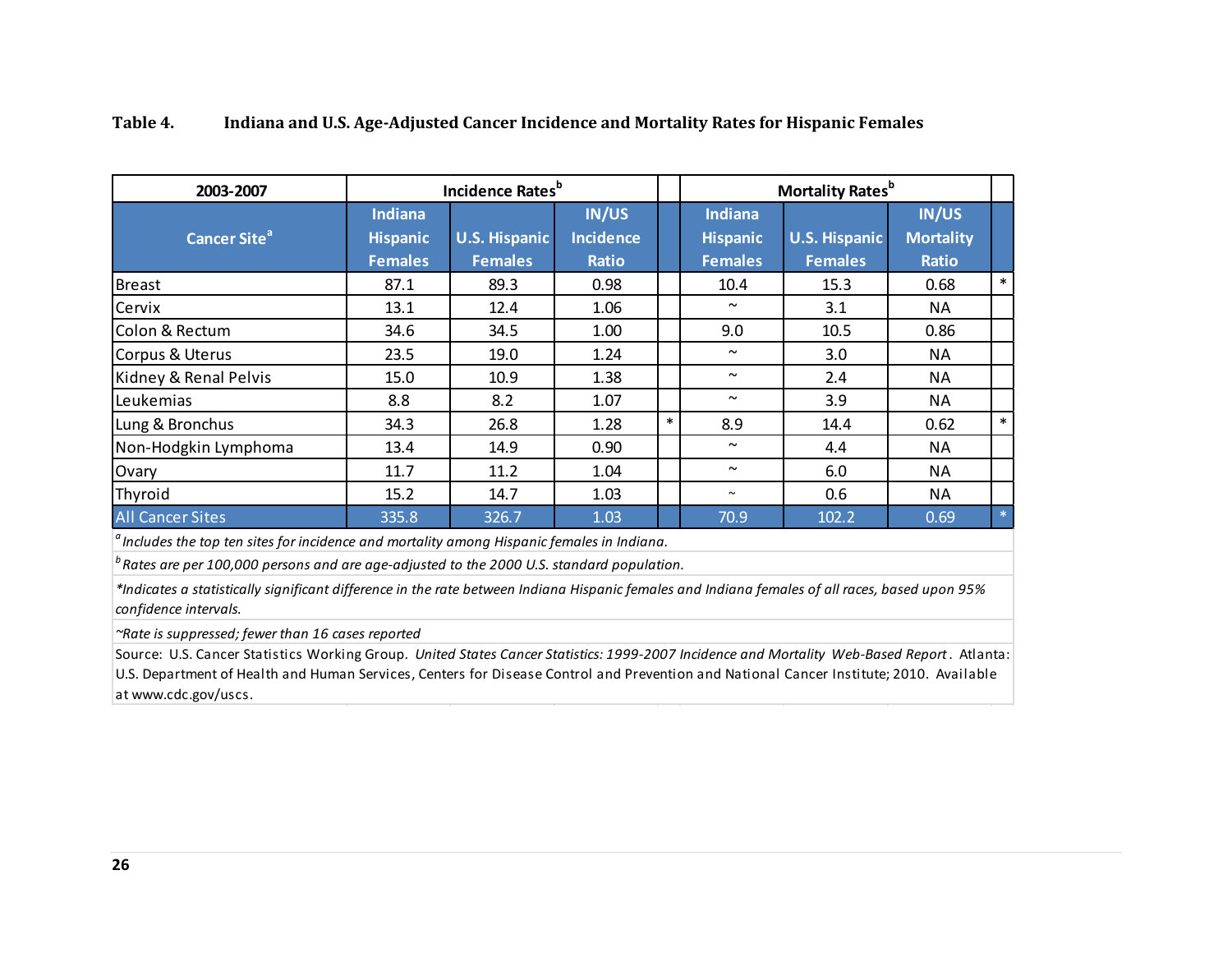| 2003-2007                                                                                          |                                   | <b>Incidence Rates</b> <sup>b</sup>    |                            |        | <b>Mortality Rates</b> <sup>b</sup> |                                        |                                   |        |
|----------------------------------------------------------------------------------------------------|-----------------------------------|----------------------------------------|----------------------------|--------|-------------------------------------|----------------------------------------|-----------------------------------|--------|
| Cancer Site <sup>al</sup>                                                                          | <b>Indiana</b><br><b>Hispanic</b> | <b>Indiana</b><br><b>Females - All</b> | HF/All<br><b>Incidence</b> |        | <b>Indiana</b><br><b>Hispanic</b>   | <b>Indiana</b><br><b>Females - All</b> | <b>HF/All</b><br><b>Mortality</b> |        |
|                                                                                                    | <b>Females (HF)</b>               | <b>Races</b>                           | <b>Ratio</b>               |        | <b>Females (HF)</b>                 | <b>Races</b>                           | <b>Ratio</b>                      |        |
| Breast                                                                                             | 87.1                              | 113.8                                  | 0.77                       | $\ast$ | 10.4                                | 24.5                                   | 0.42                              | $\ast$ |
| Cervix                                                                                             | 13.1                              | 8.0                                    | 1.64                       | $\ast$ | $\sim$                              | $2.6\,$                                | NA                                |        |
| Colon & Rectum                                                                                     | 34.6                              | 45.2                                   | 0.77                       | $\ast$ | 9.0                                 | 15.7                                   | 0.57                              | $\ast$ |
| Corpus & Uterus                                                                                    | 23.5                              | 25.5                                   | 0.92                       |        | $\tilde{\phantom{a}}$               | 4.5                                    | NA                                |        |
| Kidney & Renal Pelvis                                                                              | 15.0                              | 12.5                                   | 1.20                       |        | $\sim$                              | 3.3                                    | NA                                |        |
| Leukemias                                                                                          | 8.8                               | 9.2                                    | 0.96                       |        | $\tilde{\phantom{a}}$               | 5.8                                    | <b>NA</b>                         |        |
| Lung & Bronchus                                                                                    | 34.3                              | 63.9                                   | 0.54                       | $\ast$ | 8.9                                 | 47.6                                   | 0.19                              | $\ast$ |
| Non-Hodgkin Lymphoma                                                                               | 13.4                              | 17.0                                   | 0.79                       |        | $\sim$                              | 6.0                                    | NA                                |        |
| Ovary                                                                                              | 11.7                              | 12.1                                   | 0.97                       |        | $\sim$                              | 8.9                                    | <b>NA</b>                         |        |
| Thyroid                                                                                            | 15.2                              | 12.9                                   | 1.18                       |        | $\sim$                              | 0.4                                    | NA                                |        |
| <b>All Cancer Sites</b>                                                                            | 335.8                             | 416.1                                  | 0.81                       | $\ast$ | 70.9                                | 166.7                                  | 0.43                              | $\ast$ |
| $\alpha$ Includes the top ten sites for incidence and mortality among Hispanic females in Indiana. |                                   |                                        |                            |        |                                     |                                        |                                   |        |

## <span id="page-31-0"></span>**Table 5. Age-Adjusted Cancer Incidence and Mortality Rates for Hispanic Females Compared to All Females in Indiana**

*b* Rates are per 100,000 persons and are age-adjusted to the 2000 U.S. standard population.

*\*Indicates a statististically significant difference in the rate between Indiana and US Hispanic females, based upon 95% confidence intervals.*

*~Rate is suppressed; fewer than 16 cases reported*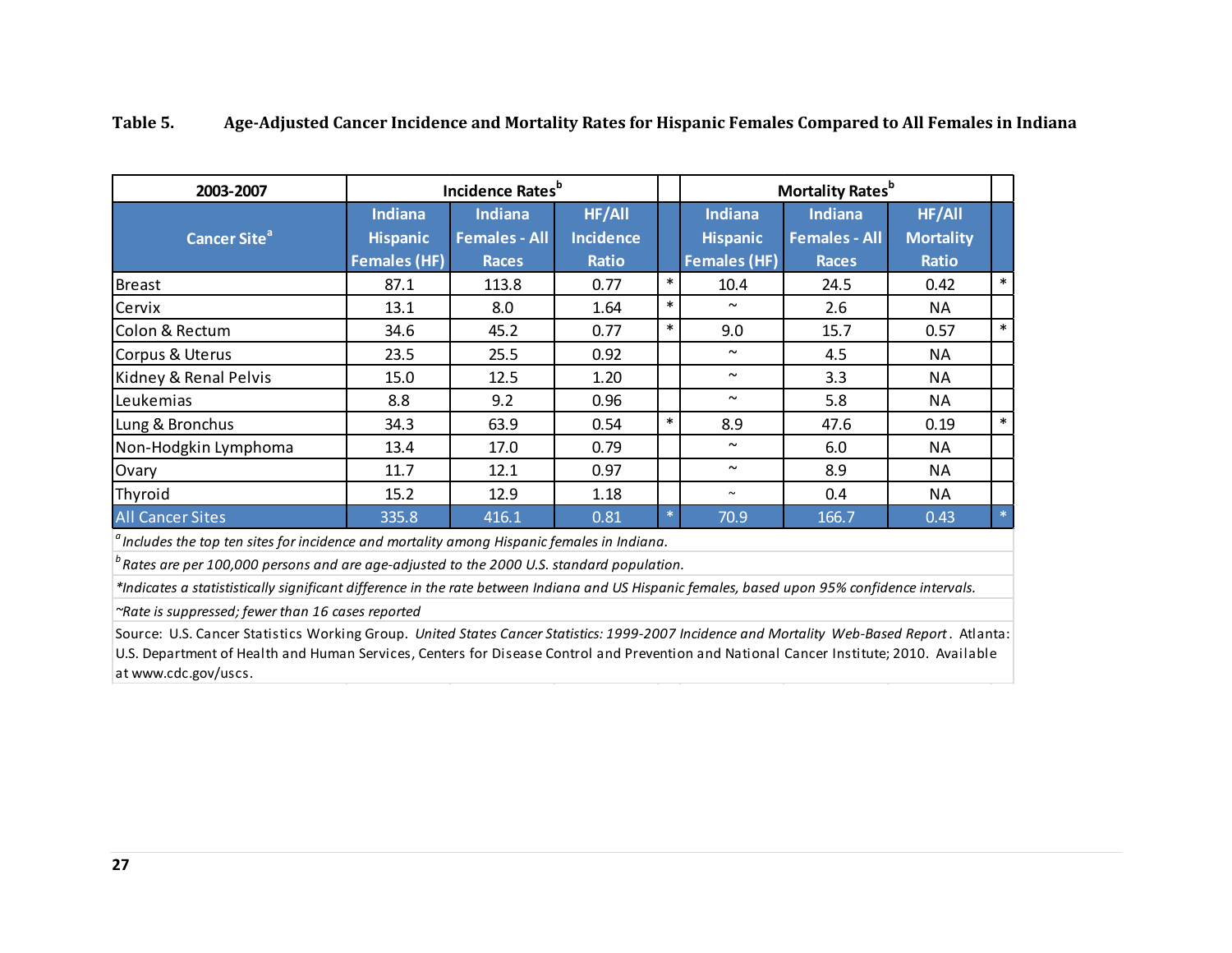| 2003-2007                                                                                                                                                                                                                                                                                                                                                                                                       |                                                                                                                                                                                                                                                                                                                                                                                               | Incidence Rates <sup>b</sup>        |                                                  |        |                                                  | <b>Mortality Rates</b> <sup>b</sup> |                                                  |        |  |
|-----------------------------------------------------------------------------------------------------------------------------------------------------------------------------------------------------------------------------------------------------------------------------------------------------------------------------------------------------------------------------------------------------------------|-----------------------------------------------------------------------------------------------------------------------------------------------------------------------------------------------------------------------------------------------------------------------------------------------------------------------------------------------------------------------------------------------|-------------------------------------|--------------------------------------------------|--------|--------------------------------------------------|-------------------------------------|--------------------------------------------------|--------|--|
| <b>Cancer Site<sup>a</sup></b>                                                                                                                                                                                                                                                                                                                                                                                  | <b>Indiana</b><br><b>White</b><br><b>Females</b>                                                                                                                                                                                                                                                                                                                                              | <b>U.S. White</b><br><b>Females</b> | <b>IN/US</b><br><b>Incidence</b><br><b>Ratio</b> |        | <b>Indiana</b><br><b>White</b><br><b>Females</b> | <b>U.S. White</b><br><b>Females</b> | <b>IN/US</b><br><b>Mortality</b><br><b>Ratio</b> |        |  |
| Brain & ONS                                                                                                                                                                                                                                                                                                                                                                                                     | 6.4                                                                                                                                                                                                                                                                                                                                                                                           | 6.1                                 | 1.05                                             |        | 4.1                                              | 3.8                                 | 1.08                                             |        |  |
| Breast                                                                                                                                                                                                                                                                                                                                                                                                          | 113.4                                                                                                                                                                                                                                                                                                                                                                                         | 121.7                               | 0.93                                             | $\ast$ | 23.9                                             | 23.4                                | 1.02                                             |        |  |
| Colon & Rectum                                                                                                                                                                                                                                                                                                                                                                                                  | 43.9                                                                                                                                                                                                                                                                                                                                                                                          | 41.3                                | 1.06                                             | $\ast$ | 15.4                                             | 14.4                                | 1.07                                             |        |  |
| Corpus & Uterus                                                                                                                                                                                                                                                                                                                                                                                                 | 25.9                                                                                                                                                                                                                                                                                                                                                                                          | 24.3                                | 1.07                                             | $\ast$ | 4.4                                              | 3.9                                 | 1.13                                             | $\ast$ |  |
| Kidney & Renal Pelvis                                                                                                                                                                                                                                                                                                                                                                                           | 12.4                                                                                                                                                                                                                                                                                                                                                                                          | 10.6                                | 1.17                                             | $\ast$ | 3.3                                              | 2.7                                 | 1.22                                             | $\ast$ |  |
| Leukemias                                                                                                                                                                                                                                                                                                                                                                                                       | 9.2                                                                                                                                                                                                                                                                                                                                                                                           | 9.8                                 | 0.94                                             | $\ast$ | 5.9                                              | 5.6                                 | 1.05                                             |        |  |
| Lung & Bronchus                                                                                                                                                                                                                                                                                                                                                                                                 | 64.0                                                                                                                                                                                                                                                                                                                                                                                          | 57.0                                | 1.12                                             | $\ast$ | 47.6                                             | 41.6                                | 1.14                                             | $\ast$ |  |
| Melanomas of the Skin                                                                                                                                                                                                                                                                                                                                                                                           | 14.2                                                                                                                                                                                                                                                                                                                                                                                          | 16.9                                | 0.84                                             | $\ast$ | 1.9                                              | 2.0                                 | 0.95                                             |        |  |
| Non-Hodgkin Lymphoma                                                                                                                                                                                                                                                                                                                                                                                            | 17.0                                                                                                                                                                                                                                                                                                                                                                                          | 16.7                                | 1.02                                             |        | 6.2                                              | 5.7                                 | 1.09                                             |        |  |
| Ovary                                                                                                                                                                                                                                                                                                                                                                                                           | 12.3                                                                                                                                                                                                                                                                                                                                                                                          | 13.3                                | 0.92                                             | $\ast$ | 9.0                                              | 8.9                                 | 1.01                                             |        |  |
| Pancreas                                                                                                                                                                                                                                                                                                                                                                                                        | 9.8                                                                                                                                                                                                                                                                                                                                                                                           | 9.9                                 | 0.99                                             |        | 9.1                                              | 9.1                                 | 1.00                                             |        |  |
| Thyroid                                                                                                                                                                                                                                                                                                                                                                                                         | 13.2                                                                                                                                                                                                                                                                                                                                                                                          | 15.8                                | 0.84                                             | $\ast$ | 0.4                                              | 0.5                                 | 0.80                                             |        |  |
| <b>All Cancer Sites</b><br>$\alpha$ , $\beta$ , $\beta$ , $\beta$ , $\beta$ , $\beta$ , $\beta$ , $\beta$ , $\beta$ , $\beta$ , $\beta$ , $\beta$ , $\beta$ , $\beta$ , $\beta$ , $\beta$ , $\beta$ , $\beta$ , $\beta$ , $\beta$ , $\beta$ , $\beta$ , $\beta$ , $\beta$ , $\beta$ , $\beta$ , $\beta$ , $\beta$ , $\beta$ , $\beta$ , $\beta$ , $\beta$ , $\beta$ , $\beta$ , $\beta$ , $\gamma$ , $\alpha$ , | 413.7<br>$\overline{1}$ $\overline{1}$ $\overline{1}$ $\overline{1}$ $\overline{1}$ $\overline{1}$ $\overline{1}$ $\overline{1}$ $\overline{1}$ $\overline{1}$ $\overline{1}$ $\overline{1}$ $\overline{1}$ $\overline{1}$ $\overline{1}$ $\overline{1}$ $\overline{1}$ $\overline{1}$ $\overline{1}$ $\overline{1}$ $\overline{1}$ $\overline{1}$ $\overline{1}$ $\overline{1}$ $\overline{$ | 418.2                               | 0.99<br>.                                        | *.     | 165.3                                            | 155                                 | 1.07                                             | $*$    |  |

## <span id="page-32-0"></span>**Table 6. Indiana and U.S. Age-Adjusted Cancer Incidence and Mortality Rates for White Females**

*<sup>a</sup> Includes the top ten sites for incidence and mortality among white females in Indiana.*

*b* Rates are per 100,000 persons and are age-adjusted to the 2000 U.S. standard population.

*\*Indicates a statististically significant difference in the rate between Indiana and U.S. white females, based upon 95% confidence intervals.*

*~Rate is suppressed; fewer than 16 cases reported*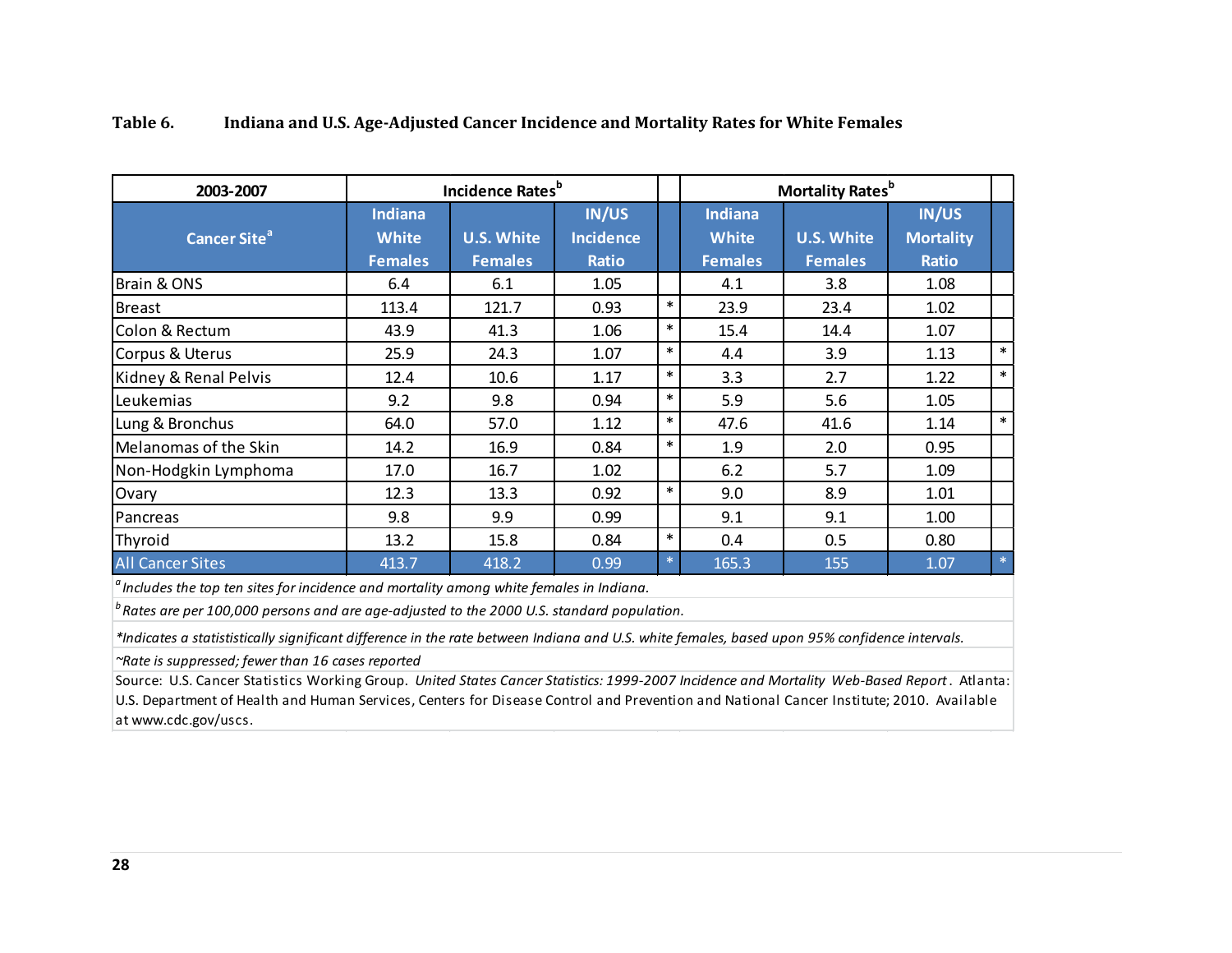| 2003-2007                                                                                                                                                                                                    |                                                                     | Incidence Rates <sup>b</sup>                           |                                           |        |                                                                     | <b>Mortality Rates</b> <sup>b</sup>                    |                                                  |        |
|--------------------------------------------------------------------------------------------------------------------------------------------------------------------------------------------------------------|---------------------------------------------------------------------|--------------------------------------------------------|-------------------------------------------|--------|---------------------------------------------------------------------|--------------------------------------------------------|--------------------------------------------------|--------|
| <b>Cancer Site<sup>a</sup></b>                                                                                                                                                                               | <b>Indiana</b><br><b>African</b><br><b>American</b><br><b>Males</b> | <b>U.S. African</b><br><b>American</b><br><b>Males</b> | IN/US<br><b>Incidence</b><br><b>Ratio</b> |        | <b>Indiana</b><br><b>African</b><br><b>American</b><br><b>Males</b> | <b>U.S. African</b><br><b>American</b><br><b>Males</b> | <b>IN/US</b><br><b>Mortality</b><br><b>Ratio</b> |        |
| Colon & Rectum                                                                                                                                                                                               | 56.5                                                                | 50.7                                                   | 1.11                                      | $\ast$ | 32.7                                                                | 30.5                                                   | 1.07                                             |        |
| <b>Esophagus</b>                                                                                                                                                                                             | 10.0                                                                | 10.1                                                   | 0.99                                      |        | 9.3                                                                 | 8.9                                                    | 1.04                                             |        |
| Kidney & Renal Pelvis                                                                                                                                                                                        | 25.7                                                                | 21.6                                                   | 1.19                                      | $\ast$ | 6.2                                                                 | 6.0                                                    | 1.03                                             |        |
| Leukemias                                                                                                                                                                                                    | 12.2                                                                | 12.0                                                   | 1.02                                      |        | 10.1                                                                | 8.4                                                    | 1.20                                             |        |
| Liver & IBD                                                                                                                                                                                                  | 14.4                                                                | 13.3                                                   | 1.08                                      |        | 13.8                                                                | 11.1                                                   | 1.24                                             | $\ast$ |
| Lung & Bronchus                                                                                                                                                                                              | 121.8                                                               | 103.5                                                  | 1.18                                      | $\ast$ | 102.0                                                               | 87.5                                                   | 1.17                                             | $\ast$ |
| Myeloma                                                                                                                                                                                                      | 14.0                                                                | 13.2                                                   | 1.06                                      |        | 11.6                                                                | 8.1                                                    | 1.43                                             | $\ast$ |
| Oral Cavity & Pharynx                                                                                                                                                                                        | 14.5                                                                | 16.6                                                   | 0.87                                      |        | 4.2                                                                 | 6.3                                                    | 0.67                                             | $\ast$ |
| Pancreas                                                                                                                                                                                                     | 16.7                                                                | 16.4                                                   | 1.02                                      |        | 16.3                                                                | 15.4                                                   | 1.06                                             |        |
| Prostate                                                                                                                                                                                                     | 201.8                                                               | 228.9                                                  | 0.88                                      | $\ast$ | 53.0                                                                | 54.2                                                   | 0.98                                             |        |
| Stomach                                                                                                                                                                                                      | 14.0                                                                | 16.3                                                   | 0.86                                      |        | 9.6                                                                 | 10.7                                                   | 0.90                                             |        |
| Urinary Bladder                                                                                                                                                                                              | 19.2                                                                | 18.6                                                   | 1.03                                      |        | 4.8                                                                 | 5.4                                                    | 0.89                                             |        |
| <b>All Cancer Sites</b>                                                                                                                                                                                      | 614.6                                                               | 620.6                                                  | 0.99                                      |        | 321.1                                                               | 296.5                                                  | 1.08                                             | $\ast$ |
| <sup>a</sup> Includes the top ten sites for incidence and mortality among African American males in Indiana.<br>$b$ Rates are per 100,000 persons and are age-adjusted to the 2000 U.S. standard population. |                                                                     |                                                        |                                           |        |                                                                     |                                                        |                                                  |        |

## <span id="page-33-0"></span>**Table 7. Indiana and U.S. Age-Adjusted Cancer Incidence and Mortality Rates for African-American Males**

*\*Indicates a statististically significant difference in the rate between Indiana and US African American males, based upon 95% confidence intervals.*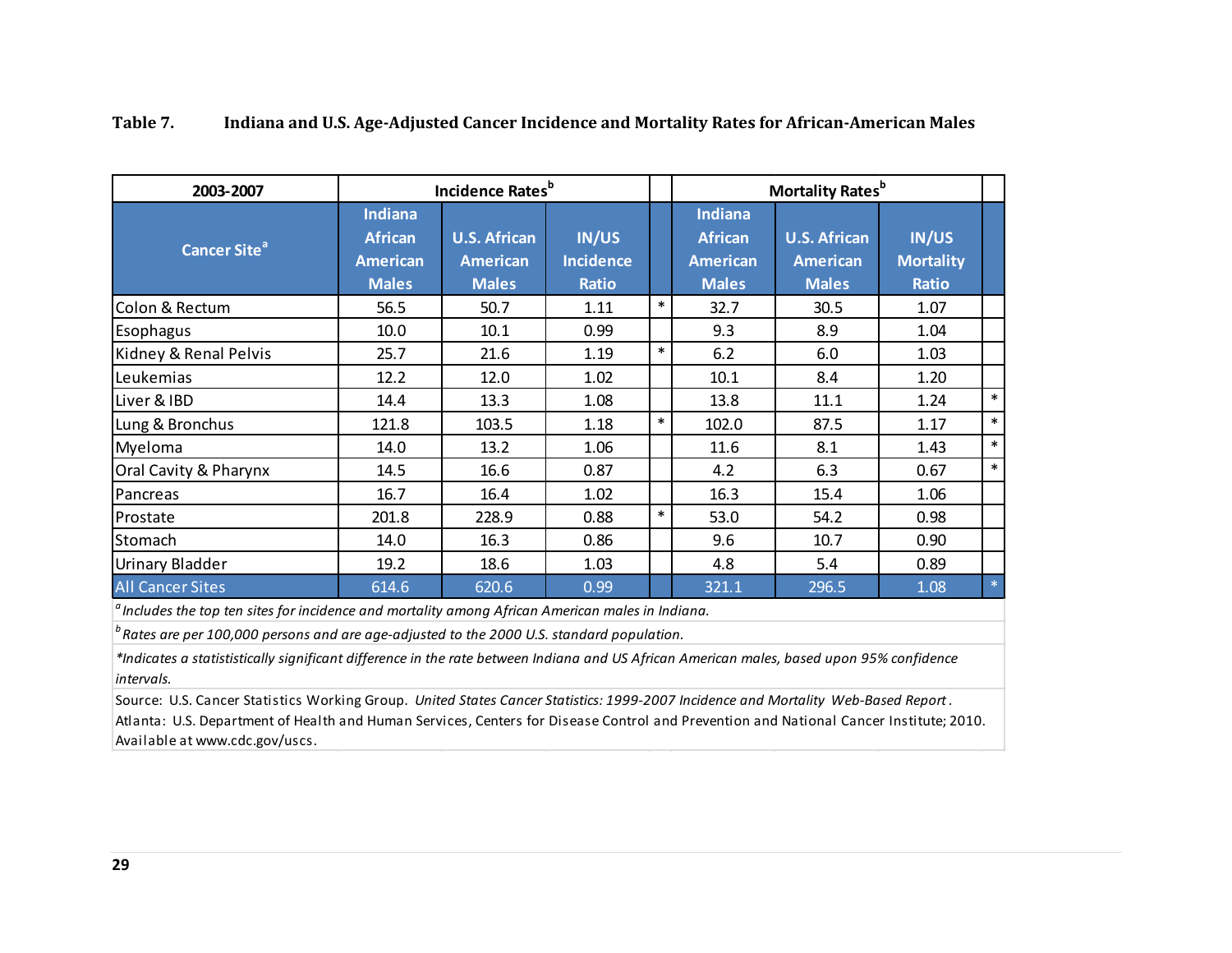| 2003-2007                      |                                                       | Incidence Rates <sup>b</sup> |                                                     |        | <b>Mortality Rates</b> <sup>b</sup>                   |                                  |                                                     |         |
|--------------------------------|-------------------------------------------------------|------------------------------|-----------------------------------------------------|--------|-------------------------------------------------------|----------------------------------|-----------------------------------------------------|---------|
| <b>Cancer Site<sup>a</sup></b> | <b>African</b><br><b>American</b><br><b>Male Rate</b> | <b>White Male</b><br>Rate    | <b>AA/White</b><br><b>Incidence</b><br><b>Ratio</b> |        | <b>African</b><br><b>American</b><br><b>Male Rate</b> | <b>White Male</b><br><b>Rate</b> | <b>AA/White</b><br><b>Mortality</b><br><b>Ratio</b> |         |
| Colon & Rectum                 | 56.5                                                  | 43.9                         | 1.29                                                | $\ast$ | 32.7                                                  | 23.7                             | 1.38                                                | $\ast$  |
| Esophagus                      | 10.0                                                  | 9.6                          | 1.04                                                |        | 9.3                                                   | 8.7                              | 1.07                                                |         |
| Kidney & Renal Pelvis          | 25.7                                                  | 22.0                         | 1.17                                                |        | 6.2                                                   | 6.7                              | 0.93                                                |         |
| Leukemias                      | 12.2                                                  | 15.6                         | 0.78                                                |        | 10.1                                                  | 10.8                             | 0.94                                                |         |
| Liver & IBD                    | 14.4                                                  | 7.0                          | 2.06                                                | $\ast$ | 13.8                                                  | 6.4                              | 2.16                                                | $\ast$  |
| Lung & Bronchus                | 121.8                                                 | 101.4                        | 1.20                                                | $\ast$ | 102.0                                                 | 83.4                             | 1.22                                                | $\ast$  |
| Myeloma                        | 14.0                                                  | 7.0                          | 2.00                                                | $\ast$ | 11.6                                                  | 4.5                              | 2.58                                                | $\ast$  |
| Non-Hodgkin Lymphoma           | 13.7                                                  | 23.2                         | 0.59                                                | $\ast$ | 6.2                                                   | 10.3                             | 0.60                                                | $\ast$  |
| Oral Cavity & Pharynx          | 14.5                                                  | 15.8                         | 0.92                                                |        | 4.2                                                   | 3.4                              | 1.24                                                |         |
| Pancreas                       | 16.7                                                  | 13.1                         | 1.27                                                |        | 16.3                                                  | 13.0                             | 1.25                                                |         |
| Prostate                       | 201.8                                                 | 127.6                        | 1.58                                                | $\ast$ | 53.0                                                  | 24.1                             | 2.20                                                | $\ast$  |
| Stomach                        | 14.0                                                  | 7.5                          | 1.87                                                | $\ast$ | 9.6                                                   | 3.9                              | 2.46                                                | $\ast$  |
| Urinary Bladder                | 19.2                                                  | 37.5                         | 0.51                                                | $\ast$ | 4.8                                                   | 7.9                              | 0.61                                                | $\ast$  |
| <b>All Cancer Sites</b>        | 614.6                                                 | 539.6                        | 1.14                                                | $\ast$ | 321.1                                                 | 246.7                            | 1.30                                                | $\star$ |

#### <span id="page-34-0"></span>**Table 8. Age-Adjusted Incidence and Mortality Rates for Selected Cancer Sites among Indiana Males by Race**

*a Includes the top ten sites for incidence and mortality among African American and white males in Indiana except melanoma (whites).*

*b* Rates are per 100,000 persons and are age-adjusted to the 2000 U.S. standard population.

*\*Indicates a statististically significant difference in the rate between African American and white males in Indiana, based upon 95% confidence intervals.*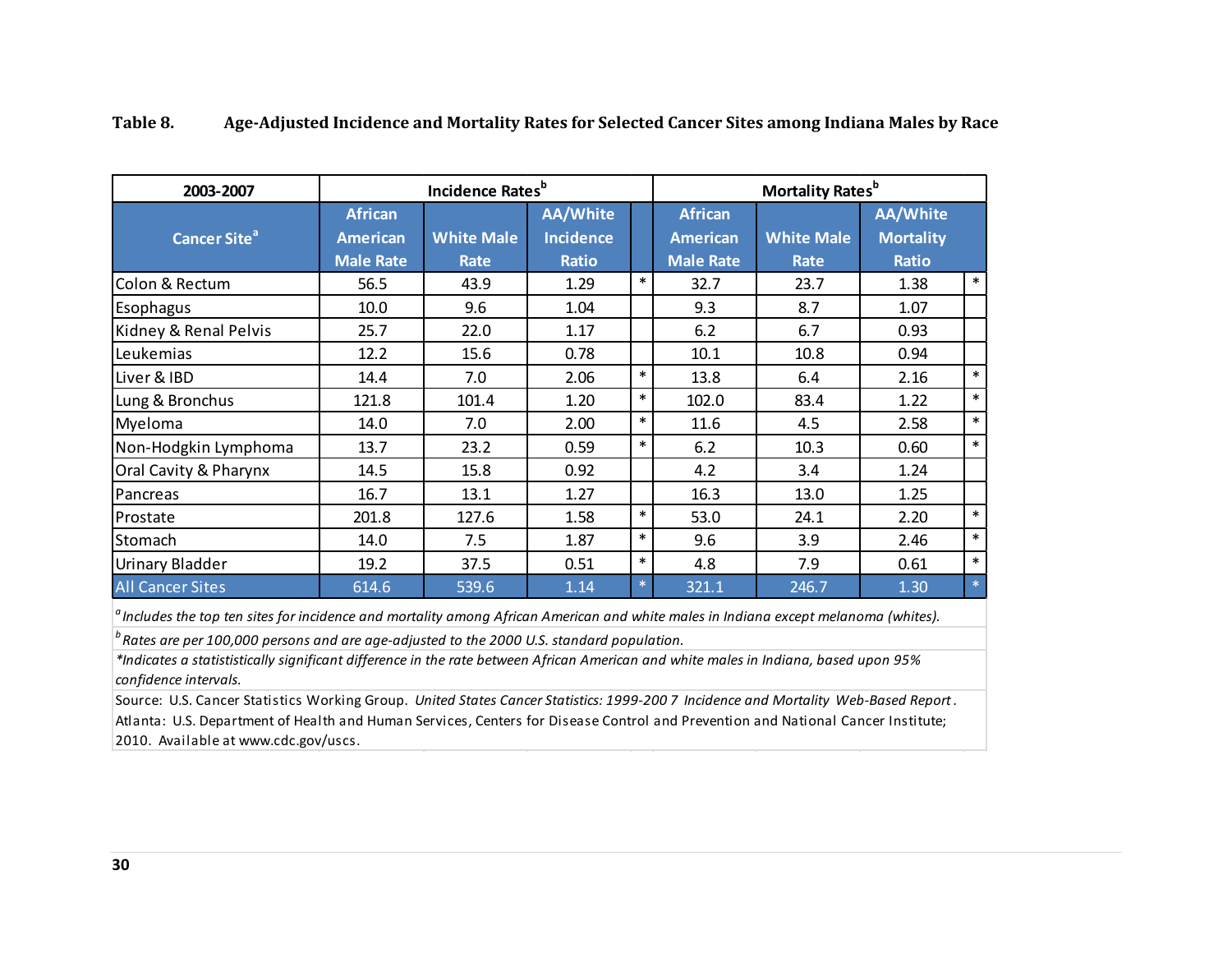## <span id="page-35-0"></span>**Table 9. Indiana and U.S. Age-Adjusted Cancer Incidence and Mortality Rates for Hispanic Males**

| 2003-2007                                                                                                                                    |                                   | Incidence Rates <sup>b</sup> |                                  |        |                                   | <b>Mortality Rates</b> <sup>b</sup> |                                  |         |
|----------------------------------------------------------------------------------------------------------------------------------------------|-----------------------------------|------------------------------|----------------------------------|--------|-----------------------------------|-------------------------------------|----------------------------------|---------|
| <b>Cancer Site<sup>a</sup></b>                                                                                                               | <b>Indiana</b><br><b>Hispanic</b> | <b>U.S. Hispanic</b>         | <b>IN/US</b><br><b>Incidence</b> |        | <b>Indiana</b><br><b>Hispanic</b> | <b>U.S. Hispanic</b>                | <b>IN/US</b><br><b>Mortality</b> |         |
|                                                                                                                                              | <b>Males</b>                      | <b>Males</b>                 | <b>Ratio</b>                     |        | <b>Males</b>                      | <b>Males</b>                        | <b>Ratio</b>                     |         |
| Colon & Rectum                                                                                                                               | 34.6                              | 34.5                         | 1.00                             |        | 7.3                               | 15.6                                | 0.47                             | $\ast$  |
| Kidney & Renal Pelvis                                                                                                                        | 18.2                              | 18.7                         | 0.97                             |        | $\sim$                            | 5.2                                 | NA.                              |         |
| Leukemias                                                                                                                                    | 10.3                              | 11.7                         | 0.88                             |        | $\tilde{\phantom{a}}$             | 6.0                                 | NA                               |         |
| Liver & IBD                                                                                                                                  | 14.8                              | 16.4                         | 0.90                             |        | 8.2                               | 11.3                                | 0.73                             |         |
| Lung & Bronchus                                                                                                                              | 42.8                              | 47.7                         | 0.90                             |        | 20.8                              | 32.5                                | 0.64                             | $\ast$  |
| Myeloma                                                                                                                                      | 7.8                               | 6.5                          | 1.20                             |        | $\sim$                            | 3.3                                 | NA                               |         |
| Non-Hodgkin Lymphoma                                                                                                                         | 13.6                              | 19.3                         | 0.70                             | $\ast$ | $\sim$                            | 6.3                                 | NA                               |         |
| Pancreas                                                                                                                                     | 7.2                               | 11.3                         | 0.64                             |        | 6.0                               | 9.1                                 | 0.66                             |         |
| Prostate                                                                                                                                     | 114.4                             | 125.6                        | 0.91                             |        | 15.4                              | 18.8                                | 0.82                             |         |
| Stomach                                                                                                                                      | 11.4                              | 14.1                         | 0.81                             |        | $\tilde{\phantom{a}}$             | 8.0                                 | <b>NA</b>                        |         |
| <b>Urinary Bladder</b>                                                                                                                       | 13.6                              | 20.4                         | 0.67                             | $\ast$ | $\tilde{\phantom{a}}$             | 3.9                                 | ΝA                               |         |
| <b>All Cancer Sites</b>                                                                                                                      | 362.1                             | 420.6                        | 0.86                             | $*$    | 101.4                             | 150.4                               | 0.67                             | $\star$ |
| <sup>a</sup> Includes the top ten sites for incidence and mortality among Hispanic males in Indiana.                                         |                                   |                              |                                  |        |                                   |                                     |                                  |         |
| $b$ Rates are per 100,000 persons and are age-adjusted to the 2000 U.S. standard population.                                                 |                                   |                              |                                  |        |                                   |                                     |                                  |         |
| *Indicates a statististically significant difference in the rate between Indiana and US Hispanic males, based upon 95% confidence intervals. |                                   |                              |                                  |        |                                   |                                     |                                  |         |

*~Rate is suppressed; fewer than 16 cases reported*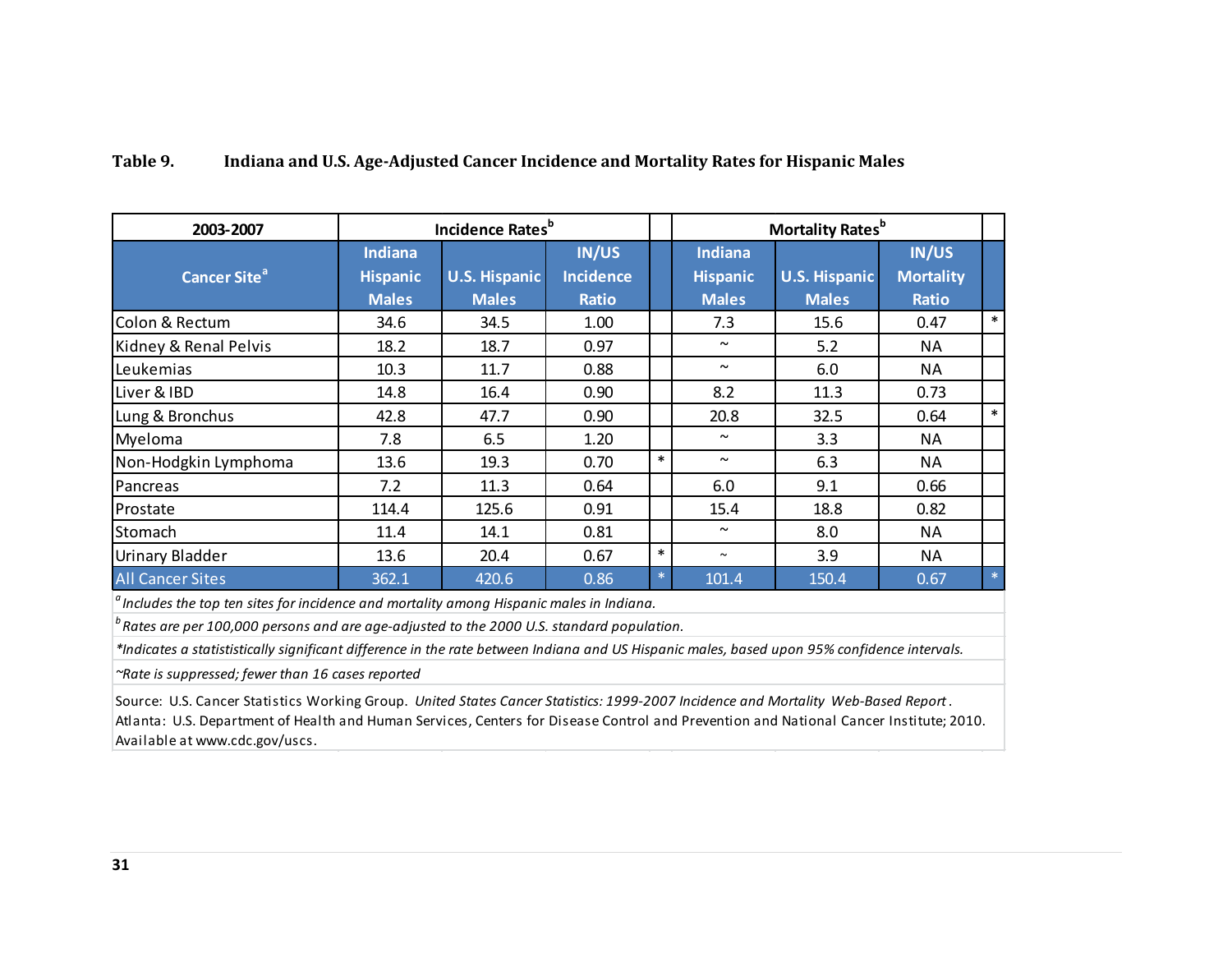| 2003-2007                      |                                                        | Incidence Rates <sup>b</sup>                         |                                                   |        |                                                        | <b>Mortality Rates</b> <sup>b</sup>                  |                                            |        |
|--------------------------------|--------------------------------------------------------|------------------------------------------------------|---------------------------------------------------|--------|--------------------------------------------------------|------------------------------------------------------|--------------------------------------------|--------|
| <b>Cancer Site<sup>a</sup></b> | <b>Indiana</b><br><b>Hispanic</b><br><b>Males (HM)</b> | <b>Indiana</b><br><b>Males - All</b><br><b>Races</b> | <b>HM/All</b><br><b>Incidence</b><br><b>Ratio</b> |        | <b>Indiana</b><br><b>Hispanic</b><br><b>Males (HM)</b> | <b>Indiana</b><br><b>Males - All</b><br><b>Races</b> | HM/All<br><b>Mortality</b><br><b>Ratio</b> |        |
| Colon & Rectum                 | 34.6                                                   | 45.2                                                 | 0.77                                              | $\ast$ | 7.3                                                    | 24.0                                                 | 0.30                                       | $\ast$ |
| Kidney & Renal Pelvis          | 18.2                                                   | 22.3                                                 | 0.82                                              |        | $\sim$                                                 | 6.7                                                  | NA                                         |        |
| Leukemias                      | 10.3                                                   | 15.6                                                 | 0.66                                              |        | $\sim$                                                 | 10.7                                                 | NA                                         |        |
| Liver & IBD                    | 14.8                                                   | 7.5                                                  | 1.97                                              | $\ast$ | 8.2                                                    | 6.8                                                  | 1.21                                       |        |
| Lung & Bronchus                | 42.8                                                   | 102.4                                                | 0.42                                              | $\ast$ | 20.8                                                   | 83.9                                                 | 0.25                                       | $\ast$ |
| Myeloma                        | 7.8                                                    | 7.4                                                  | 1.05                                              |        | $\sim$                                                 | 4.9                                                  | NA                                         |        |
| Non-Hodgkin Lymphoma           | 13.6                                                   | 22.9                                                 | 0.59                                              | $\ast$ | $\sim$                                                 | 10.0                                                 | ΝA                                         |        |
| Pancreas                       | 7.2                                                    | 13.3                                                 | 0.54                                              | $\ast$ | 6.0                                                    | 13.1                                                 | 0.46                                       | $\ast$ |
| Prostate                       | 114.4                                                  | 137.2                                                | 0.83                                              | $\ast$ | 15.4                                                   | 25.6                                                 | 0.60                                       | $\ast$ |
| Stomach                        | 11.4                                                   | 7.9                                                  | 1.44                                              |        | $\sim$                                                 | 4.3                                                  | NA                                         |        |
| Urinary Bladder                | 13.6                                                   | 37.2                                                 | 0.37                                              | $\ast$ | $\sim$                                                 | 7.7                                                  | NA                                         |        |
| <b>All Cancer Sites</b>        | 362.1                                                  | 552.7                                                | 0.66                                              | $\ast$ | 101.4                                                  | 249.4                                                | 0.41                                       | $\ast$ |

## <span id="page-36-0"></span>**Table 10. Age-Adjusted Cancer Incidence and Mortality Rates for Hispanic Males Compared to All Males in Indiana**

*<sup>a</sup> Includes the top ten sites for incidence and mortality among Hispanic males in Indiana.*

<sup>*b*</sup> Rates are per 100,000 persons and are age-adjusted to the 2000 U.S. standard population.

*\*Indicates a statististically significant difference in the rate between Indiana Hispanic males and Indiana males of all races, based upon 95% confidence intervals.*

*~Rate is suppressed; fewer than 16 cases reported*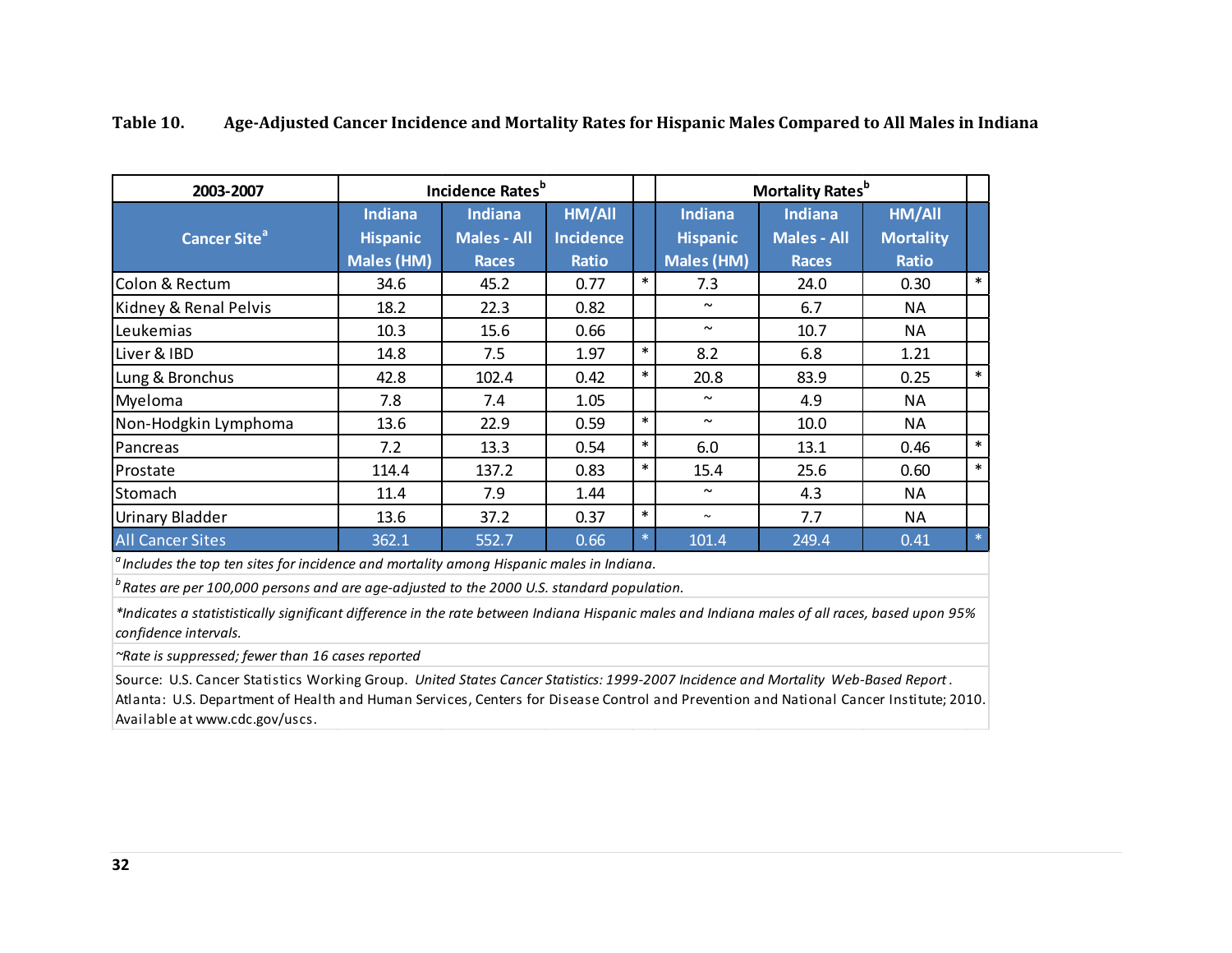| 2003-2007                | <b>Incidence Rates</b> <sup>b</sup>                                                                                                                     |                                   |                                           |        |                                      | <b>Mortality Rates</b> <sup>b</sup> |                                           |        |  |
|--------------------------|---------------------------------------------------------------------------------------------------------------------------------------------------------|-----------------------------------|-------------------------------------------|--------|--------------------------------------|-------------------------------------|-------------------------------------------|--------|--|
| Cancer Site <sup>a</sup> | <b>Indiana</b><br><b>White Males</b>                                                                                                                    | <b>U.S. White</b><br><b>Males</b> | IN/US<br><b>Incidence</b><br><b>Ratio</b> |        | <b>Indiana</b><br><b>White Males</b> | <b>U.S. White</b><br><b>Males</b>   | IN/US<br><b>Mortality</b><br><b>Ratio</b> |        |  |
| Colon & Rectum           | 43.9                                                                                                                                                    | 41.3                              | 1.06                                      | $\ast$ | 23.7                                 | 20.6                                | 1.15                                      | $\ast$ |  |
| Esophagus                | 9.6                                                                                                                                                     | 8.7                               | 1.10                                      | $\ast$ | 8.7                                  | 7.9                                 | 1.10                                      | $\ast$ |  |
| Kidney & Renal Pelvis    | 22.0                                                                                                                                                    | 20.2                              | 1.09                                      | $\ast$ | 6.7                                  | 6.0                                 | 1.12                                      | $\ast$ |  |
| Leukemias                | 15.6                                                                                                                                                    | 16.3                              | 0.96                                      |        | 10.8                                 | 10.0                                | 1.08                                      | $\ast$ |  |
| Liver & IBD              | 7.0                                                                                                                                                     | 8.2                               | 0.85                                      | $\ast$ | 6.4                                  | 7.0                                 | 0.91                                      | $\ast$ |  |
| Lung & Bronchus          | 101.4                                                                                                                                                   | 84.4                              | 1.20                                      | $\ast$ | 83.4                                 | 68.3                                | 1.22                                      | $\ast$ |  |
| Melanomas of the Skin    | 20.9                                                                                                                                                    | 25.5                              | 0.82                                      | $\ast$ | 4.6                                  | 4.5                                 | 1.02                                      |        |  |
| Non-Hodgkin Lymphoma     | 23.2                                                                                                                                                    | 23.7                              | 0.98                                      |        | 10.3                                 | 9.1                                 | 1.13                                      | $\ast$ |  |
| Oral Cavity & Pharynx    | 15.8                                                                                                                                                    | 16.0                              | 0.99                                      |        | 3.4                                  | 3.7                                 | 0.92                                      |        |  |
| Pancreas                 | 13.1                                                                                                                                                    | 13.0                              | 1.01                                      |        | 13.0                                 | 12.2                                | 1.07                                      | $\ast$ |  |
| Prostate                 | 127.6                                                                                                                                                   | 143.5                             | 0.89                                      | $\ast$ | 24.1                                 | 22.8                                | 1.06                                      | $\ast$ |  |
| <b>Urinary Bladder</b>   | 37.5                                                                                                                                                    | 39.5                              | 0.95                                      | $\ast$ | 7.9                                  | 7.9                                 | 1.00                                      |        |  |
| <b>All Cancer Sites</b>  | 539.6                                                                                                                                                   | 544.4                             | 0.99                                      | $\ast$ | 246.7                                | 222.5                               | 1.11                                      | $\ast$ |  |
|                          | $\alpha$ Includes the top ten sites for incidence and mortality among white males in Indiana.<br><u>h ann anns an chuidhean ann an chuidhean an chu</u> |                                   |                                           |        |                                      |                                     |                                           |        |  |

## <span id="page-37-0"></span>**Table 11. Age-Adjusted Indiana and U.S. Cancer Incidence and Mortality Rates for White Males**

*b Rates are per 100,000 persons and are age-adjusted to the 2000 U.S. standard population.*

*\*Indicates a statististically significant difference in the rate between white males in Indiana and the U.S., based upon 95% confidence intervals.*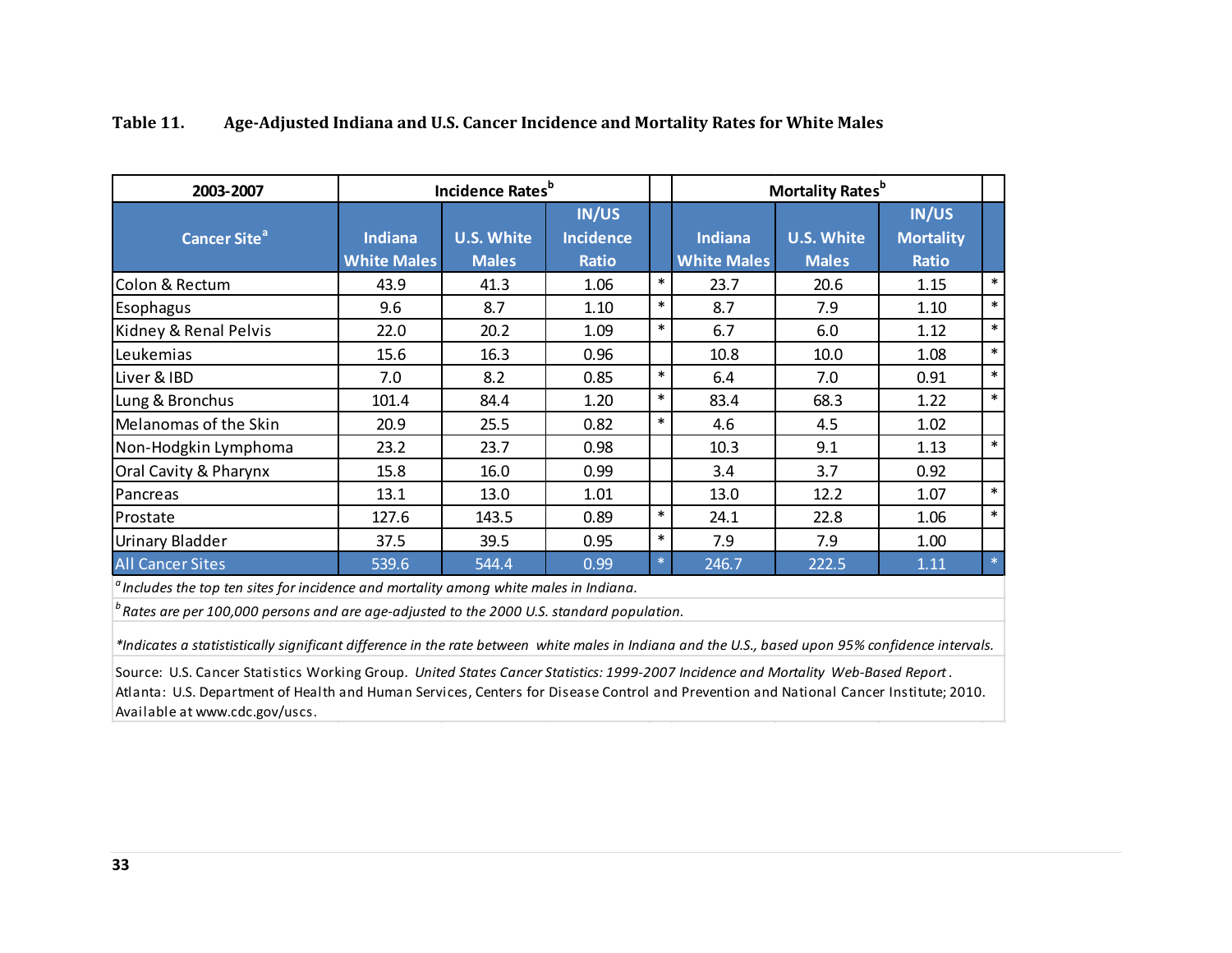## <span id="page-38-0"></span>**Appendix B: Geographic Cancer Statistics**

#### <span id="page-38-1"></span>**Figures 1a-1b. Maps of Age-Adjusted Lung and Bronchial Cancer Incidence and Mortality Rates by Indiana Counties**

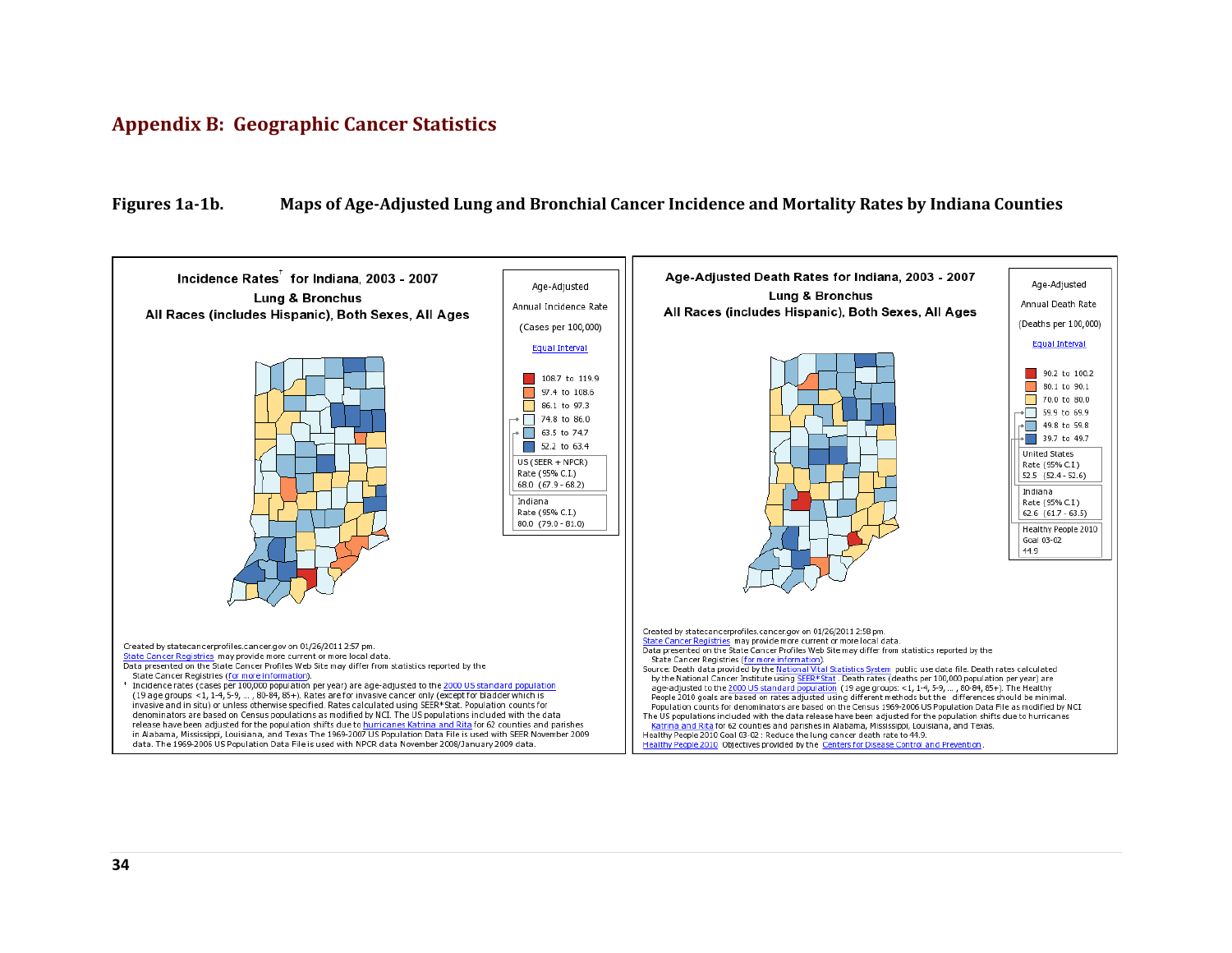#### <span id="page-39-0"></span>**Figures 2a-2b. Maps of Age-Adjusted Colorectal Cancer Incidence and Mortality Rates by Indiana Counties**

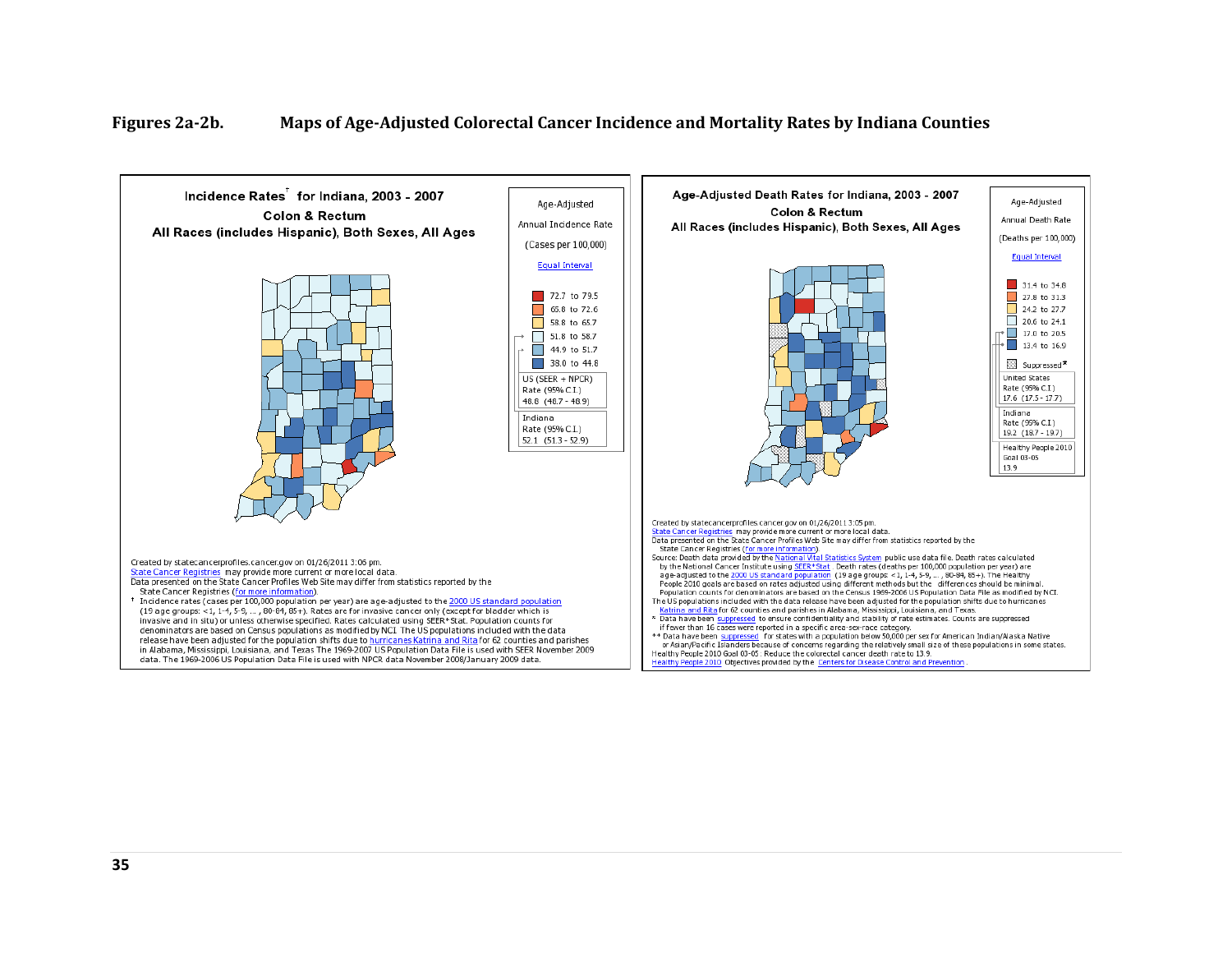#### <span id="page-40-0"></span>**Figures 3a-3b. Maps of Age-Adjusted Prostate Cancer Incidence and Mortality Rates by Indiana Counties**

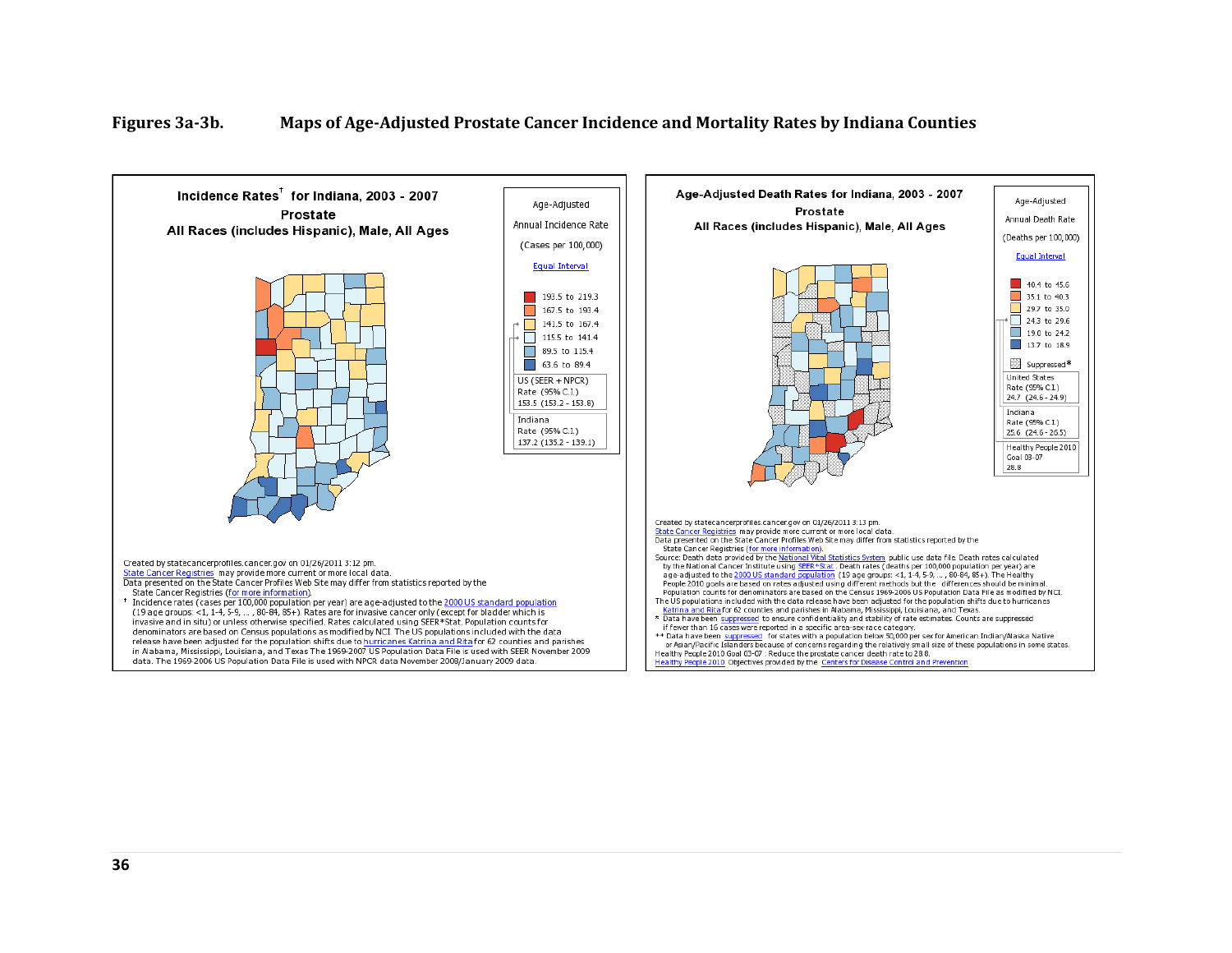#### <span id="page-41-0"></span>**Figures 4a-4b. Maps of Age-Adjusted Breast Cancer Incidence and Mortality Rates by Indiana Counties**

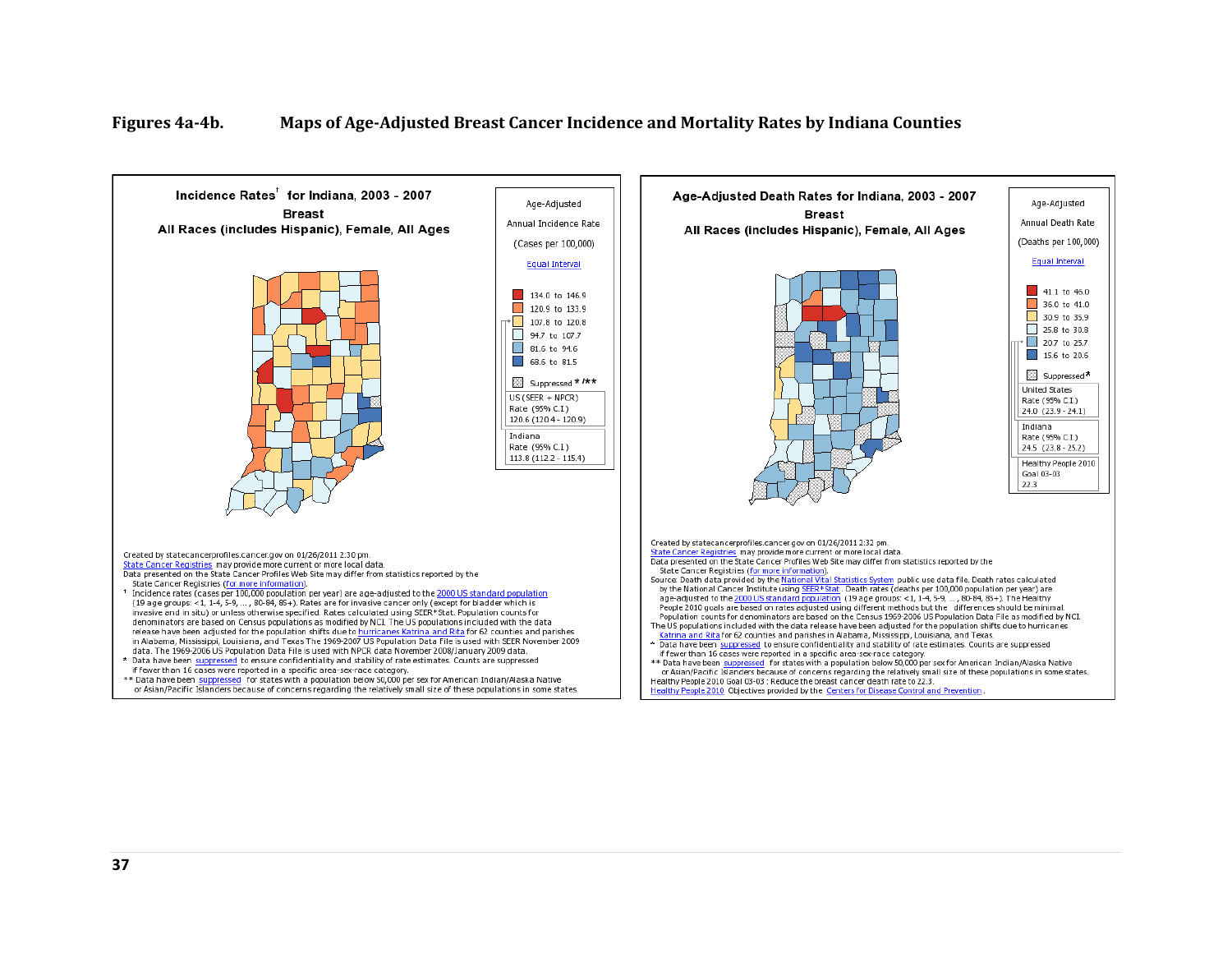#### <span id="page-42-0"></span>**Figures 5a-5b. Maps of Age-Adjusted Invasive Cervical Cancer Incidence and Mortality Rates by Indiana Counties**

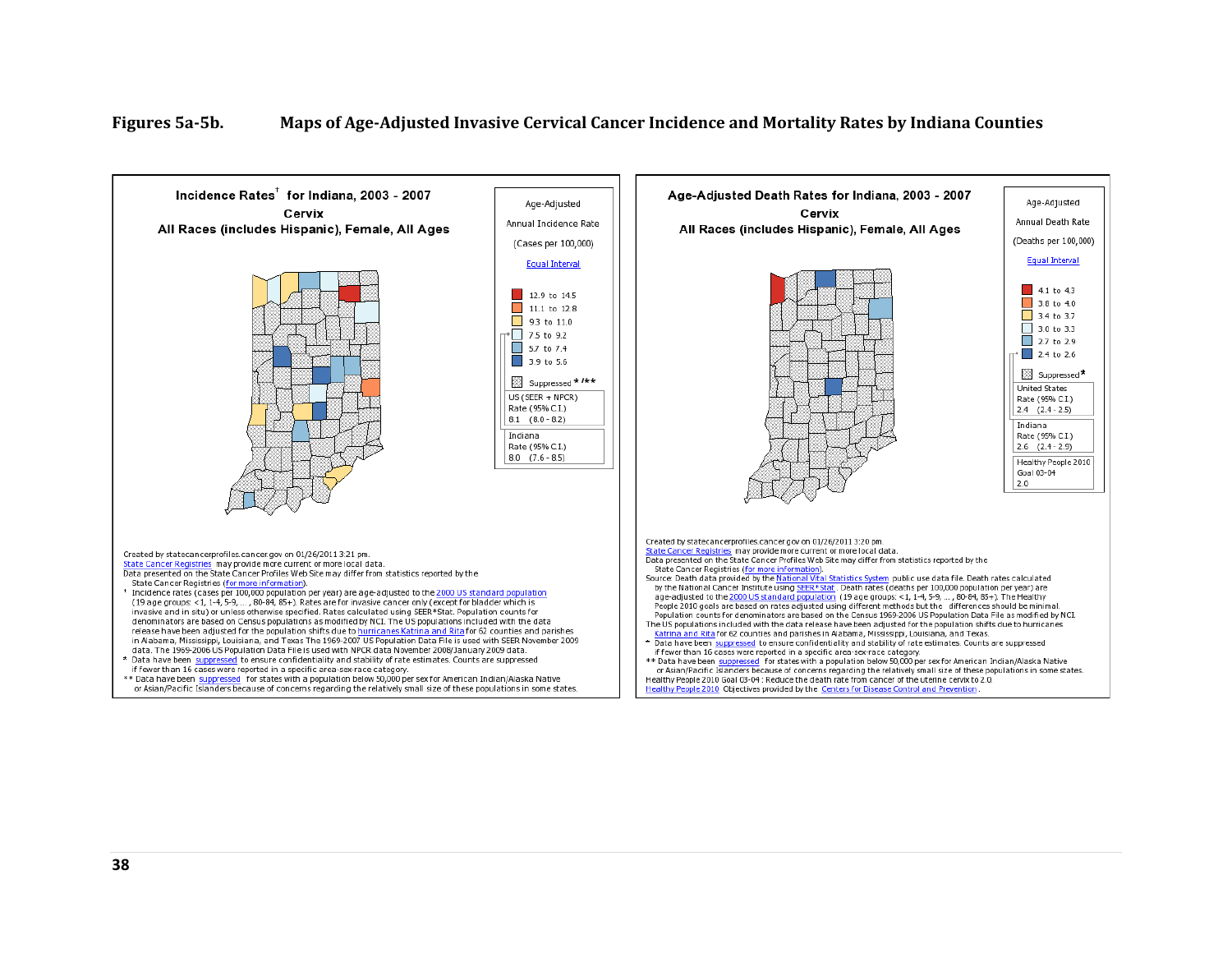<span id="page-43-0"></span>

| Table 12. | <b>Counties Included in Each of Indiana's Ten Health Planning Regions</b> |
|-----------|---------------------------------------------------------------------------|
|-----------|---------------------------------------------------------------------------|

| Region | <b>Counties</b>                                                                                                         |
|--------|-------------------------------------------------------------------------------------------------------------------------|
|        | Lake, Porter, Newton, Jasper                                                                                            |
|        | LaPorte, St. Joseph, Elkhart, Starke, Marshall, Kosciusko, Pulaski, Fulton                                              |
| 3      | LaGrange, Steuben, Noble, DeKalb, Whitley, Allen, Miami, Wabash, Huntington, Wells, Adams                               |
| 4      | Benton, White, Cass, Warren, Tippecanoe, Carroll, Fountain, Montgomery, Clinton                                         |
|        | Boone, Hamilton, Hendricks, Marion, Hancock, Morgan, Johnson, Shelby                                                    |
| 6      | Howard, Tipton, Grant, Madison, Blackford, Jay, Delaware, Randolph, Henry, Wayne, Rush, Fayette, Union                  |
|        | Owen, Greene, Martin, Monroe, Lawrence, Orange, Brown, Jackson, Washington                                              |
| 8      | Bartholomew, Decatur, Franklin, Jennings, Ripley, Dearborn, Scott, Jefferson, Ohio, Switzerland, Clark, Floyd, Harrison |
| 9      | Knox, Daviess, Gibson, Pike, Dubois, Posey, Vanderburgh, Warrick, Spencer, Perry, Crawford                              |
| 10     | Vermillion, Parke, Putnam, Vigo, Clay, Sullivan                                                                         |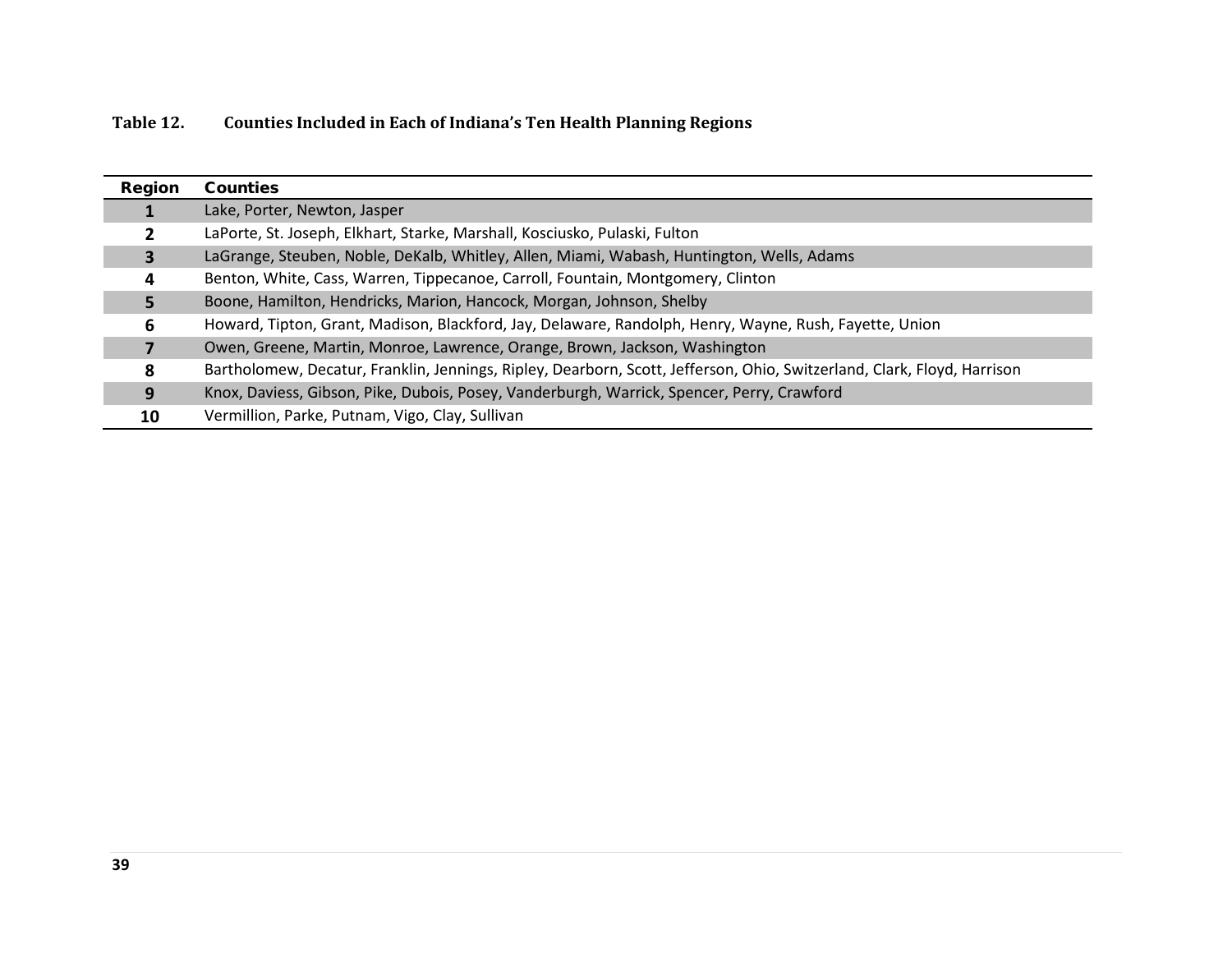|           |       | Lung & Bronchus Cancer Stage at Diagnosis, 2000-2005 |                                                 |                |                |                                                |  |  |  |
|-----------|-------|------------------------------------------------------|-------------------------------------------------|----------------|----------------|------------------------------------------------|--|--|--|
| Region*   | Local | Regional                                             | $Local +$<br><b>Regional</b><br><b>Combined</b> | <b>Distant</b> | <b>Unknown</b> | Distant +<br><b>Unknown</b><br><b>Combined</b> |  |  |  |
| Region 9  | 15.7% | 21.7%                                                | 37.3%                                           | 47.6%          | 15.1%          | 62.7%                                          |  |  |  |
| Region 3  | 17.4% | 20.9%                                                | 38.3%                                           | 46.0%          | 15.7%          | 61.7%                                          |  |  |  |
| Region 7  | 14.5% | 23.9%                                                | 38.4%                                           | 51.8%          | 9.8%           | 61.6%                                          |  |  |  |
| Region 2  | 17.8% | 22.5%                                                | 40.3%                                           | 52.0%          | 7.7%           | 59.7%                                          |  |  |  |
| Region 1  | 17.5% | 23.1%                                                | 40.6%                                           | 46.9%          | 12.5%          | 59.4%                                          |  |  |  |
| Indiana   | 17.9% | 23.7%                                                | 41.5%                                           | 48.7%          | 9.7%           | 58.5%                                          |  |  |  |
| Region 6  | 18.6% | 23.2%                                                | 41.8%                                           | 49.3%          | 8.9%           | 58.2%                                          |  |  |  |
| Region 4  | 18.9% | 24.2%                                                | 43.1%                                           | 48.3%          | 8.6%           | 56.9%                                          |  |  |  |
| Region 5  | 18.8% | 25.1%                                                | 43.9%                                           | 50.1%          | 6.0%           | 56.1%                                          |  |  |  |
| Region 8  | 19.3% | 25.0%                                                | 44.2%                                           | 44.9%          | 10.9%          | 55.8%                                          |  |  |  |
| Region 10 | 17.2% | 27.7%                                                | 45.0%                                           | 47.7%          | 7.3%           | 55.0%                                          |  |  |  |

## <span id="page-44-0"></span>**Table 13. Lung and Bronchus Cancer Stage at Diagnosis by Indiana Health Planning Region**

*\*Regions sorted in descending order of percent distant + unknown combined*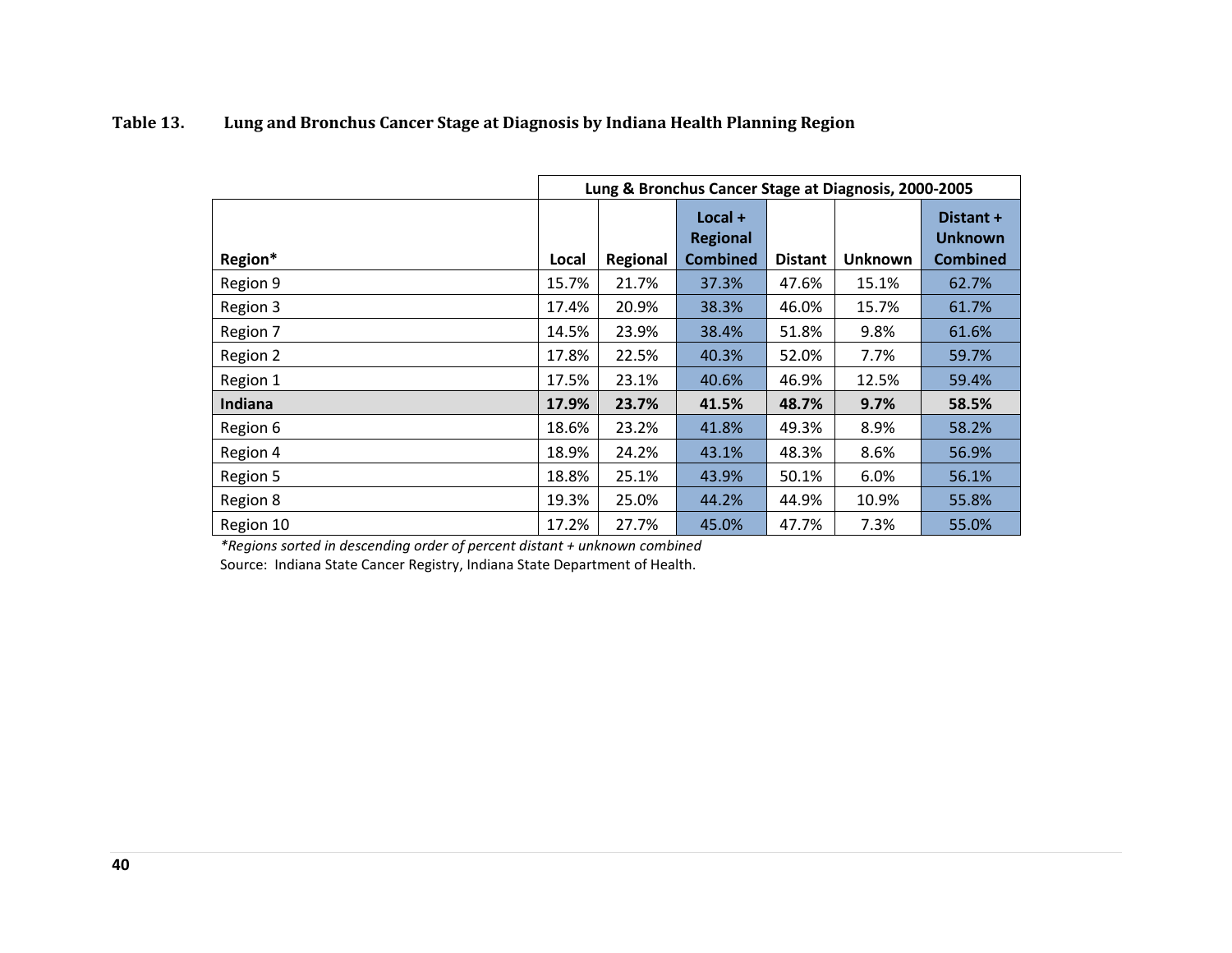## <span id="page-45-0"></span>**Table 14. Colorectal Cancer Stage at Diagnosis by Indiana Health Planning Region, 2000-2005**

|           | Colon & Rectum Cancer Stage at Diagnosis, 2000-2005 |          |                                               |                |                |                                                |  |  |
|-----------|-----------------------------------------------------|----------|-----------------------------------------------|----------------|----------------|------------------------------------------------|--|--|
| Region*   | Local                                               | Regional | Local +<br><b>Regional</b><br><b>Combined</b> | <b>Distant</b> | <b>Unknown</b> | Distant +<br><b>Unknown</b><br><b>Combined</b> |  |  |
| Region 3  | 38.2%                                               | 34.0%    | 72.2%                                         | 18.5%          | 9.3%           | 27.8%                                          |  |  |
| Region 1  | 39.4%                                               | 33.2%    | 72.6%                                         | 19.6%          | 7.8%           | 27.4%                                          |  |  |
| Region 10 | 33.1%                                               | 40.8%    | 73.8%                                         | 19.8%          | 6.3%           | 26.2%                                          |  |  |
| Region 4  | 33.7%                                               | 40.3%    | 74.0%                                         | 19.5%          | 6.5%           | 26.0%                                          |  |  |
| Region 8  | 40.5%                                               | 33.5%    | 74.0%                                         | 18.9%          | 7.1%           | 26.0%                                          |  |  |
| Region 5  | 42.1%                                               | 32.0%    | 74.1%                                         | 19.6%          | 6.3%           | 25.9%                                          |  |  |
| Indiana   | 38.7%                                               | 35.6%    | 74.3%                                         | 18.6%          | 7.1%           | 25.7%                                          |  |  |
| Region 2  | 35.6%                                               | 38.9%    | 74.5%                                         | 19.2%          | 6.4%           | 25.5%                                          |  |  |
| Region 7  | 40.4%                                               | 35.0%    | 75.4%                                         | 18.7%          | 5.9%           | 24.6%                                          |  |  |
| Region 9  | 34.0%                                               | 42.1%    | 76.1%                                         | 16.1%          | 7.8%           | 23.9%                                          |  |  |
| Region 6  | 41.3%                                               | 35.6%    | 76.9%                                         | 16.2%          | 6.9%           | 23.1%                                          |  |  |

*\*Regions sorted in descending order of percent distant + unknown combined*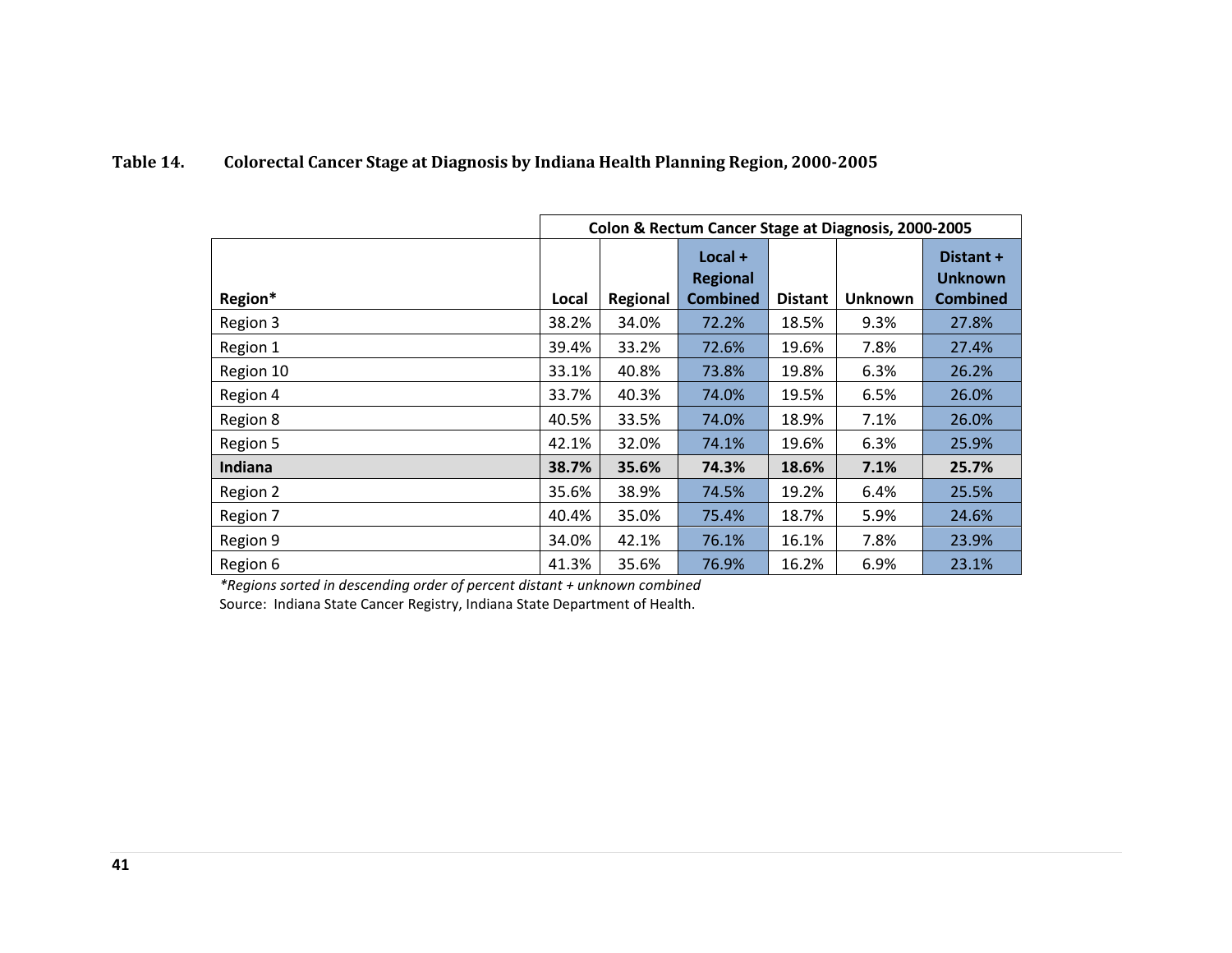|           | Prostate Cancer Stage at Diagnosis, 2000-2005 |          |                              |                |                |                             |  |  |
|-----------|-----------------------------------------------|----------|------------------------------|----------------|----------------|-----------------------------|--|--|
|           |                                               |          | $Local +$<br><b>Regional</b> |                |                | Distant +<br><b>Unknown</b> |  |  |
| Region*   | Local                                         | Regional | <b>Combined</b>              | <b>Distant</b> | <b>Unknown</b> | <b>Combined</b>             |  |  |
| Region 3  | 65.2%                                         | 6.1%     | 71.3%                        | $6.0\%$        | 22.8%          | 28.7%                       |  |  |
| Region 2  | 71.0%                                         | 11.6%    | 82.6%                        | 5.3%           | 12.1%          | 17.4%                       |  |  |
| Indiana   | 75.1%                                         | 10.8%    | 85.9%                        | 5.0%           | 9.1%           | 14.1%                       |  |  |
| Region 7  | 74.4%                                         | 12.0%    | 86.4%                        | 5.0%           | 8.6%           | 13.6%                       |  |  |
| Region 8  | 78.2%                                         | 8.4%     | 86.6%                        | 4.5%           | 8.9%           | 13.4%                       |  |  |
| Region 5  | 73.1%                                         | 14.5%    | 87.6%                        | 4.6%           | 7.8%           | 12.4%                       |  |  |
| Region 6  | 78.6%                                         | 9.3%     | 87.9%                        | 5.3%           | 6.7%           | 12.1%                       |  |  |
| Region 1  | 78.3%                                         | 10.5%    | 88.8%                        | 4.9%           | 6.3%           | 11.2%                       |  |  |
| Region 9  | 80.7%                                         | 8.8%     | 89.5%                        | 3.8%           | 6.8%           | 10.5%                       |  |  |
| Region 10 | 79.0%                                         | 11.1%    | 90.2%                        | 5.5%           | 4.3%           | 9.8%                        |  |  |
| Region 4  | 79.9%                                         | 11.0%    | 90.9%                        | 4.7%           | 4.5%           | 9.1%                        |  |  |

## <span id="page-46-0"></span>**Table 15. Prostate Cancer Stage at Diagnosis by Indiana Health Planning Region, 2000-2005**

*\*Regions sorted in descending order of percent distant + unknown combined* **Region**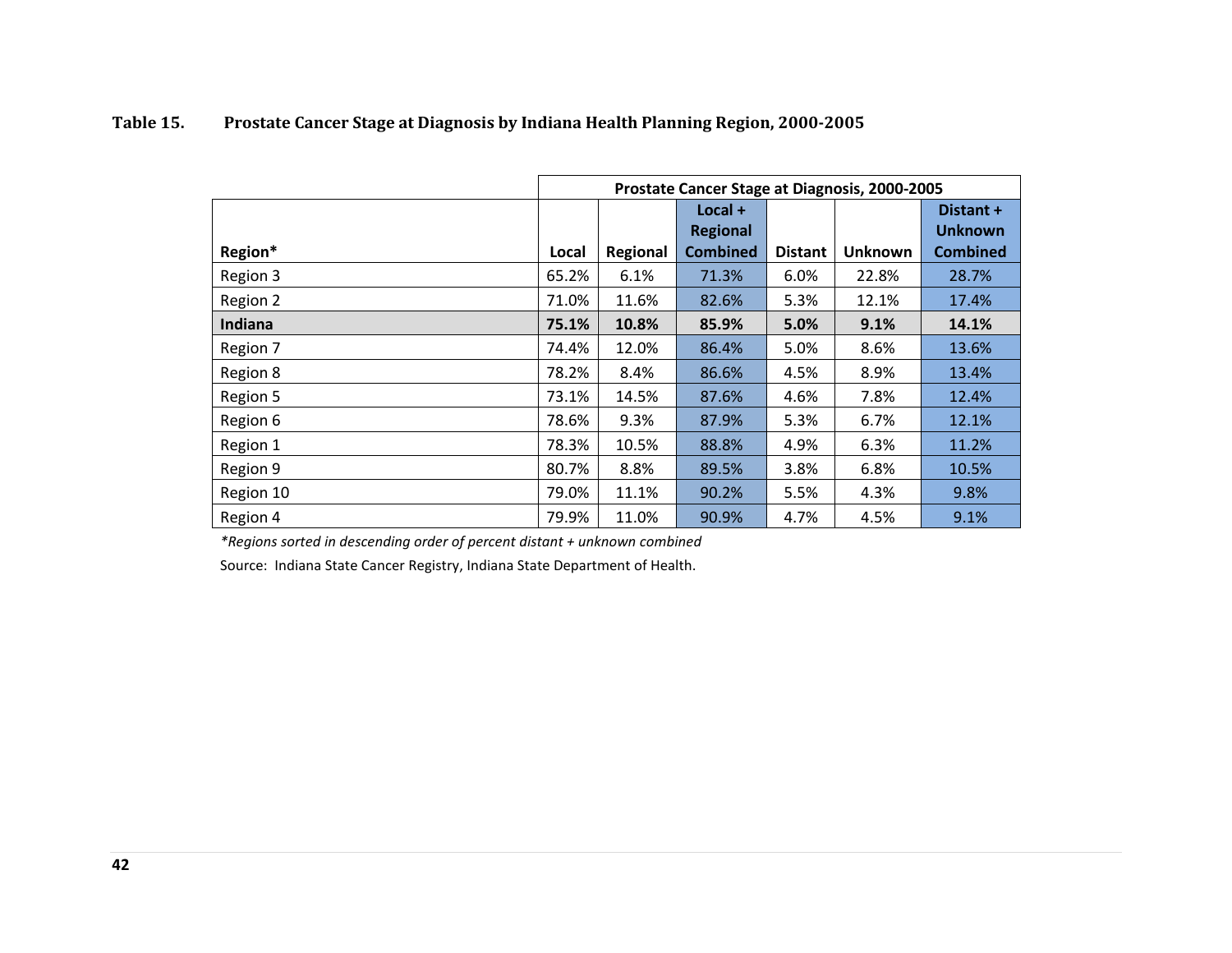## <span id="page-47-0"></span>**Table 16. Female Breast Cancer Stage at Diagnosis by Indiana Health Planning Region, 2000-2005**

|           | Female Breast Cancer Stage at Diagnosis, 2000-2005 |          |                                                 |                |                |                                         |  |  |
|-----------|----------------------------------------------------|----------|-------------------------------------------------|----------------|----------------|-----------------------------------------|--|--|
| Region*   | Local                                              | Regional | $Local +$<br><b>Regional</b><br><b>Combined</b> | <b>Distant</b> | <b>Unknown</b> | Distant +<br>Unknown<br><b>Combined</b> |  |  |
| Region 1  | 56.1%                                              | 33.0%    | 89.2%                                           | 6.5%           | 4.3%           | 10.8%                                   |  |  |
| Region 2  | 59.5%                                              | 30.1%    | 89.6%                                           | 6.5%           | 3.9%           | 10.4%                                   |  |  |
| Region 3  | 59.0%                                              | 31.0%    | 89.9%                                           | 4.5%           | 5.5%           | 10.1%                                   |  |  |
| Region 10 | 63.2%                                              | 27.1%    | 90.3%                                           | 5.2%           | 4.4%           | 9.7%                                    |  |  |
| Region 7  | 63.6%                                              | 26.9%    | 90.4%                                           | 5.9%           | 3.7%           | 9.6%                                    |  |  |
| Indiana   | 61.7%                                              | 29.0%    | 90.7%                                           | 5.1%           | 4.2%           | 9.3%                                    |  |  |
| Region 6  | 63.2%                                              | 27.8%    | 91.0%                                           | 5.7%           | 3.3%           | 9.0%                                    |  |  |
| Region 8  | 62.6%                                              | 28.9%    | 91.5%                                           | 4.7%           | 3.9%           | 8.5%                                    |  |  |
| Region 5  | 63.9%                                              | 27.7%    | 91.6%                                           | 4.2%           | 4.2%           | 8.4%                                    |  |  |
| Region 4  | 63.1%                                              | 28.7%    | 91.8%                                           | 4.1%           | 4.1%           | 8.2%                                    |  |  |
| Region 9  | 65.0%                                              | 27.4%    | 92.4%                                           | 3.7%           | 3.9%           | 7.6%                                    |  |  |

*\*Regions sorted in descending order of percent distant + unknown combined*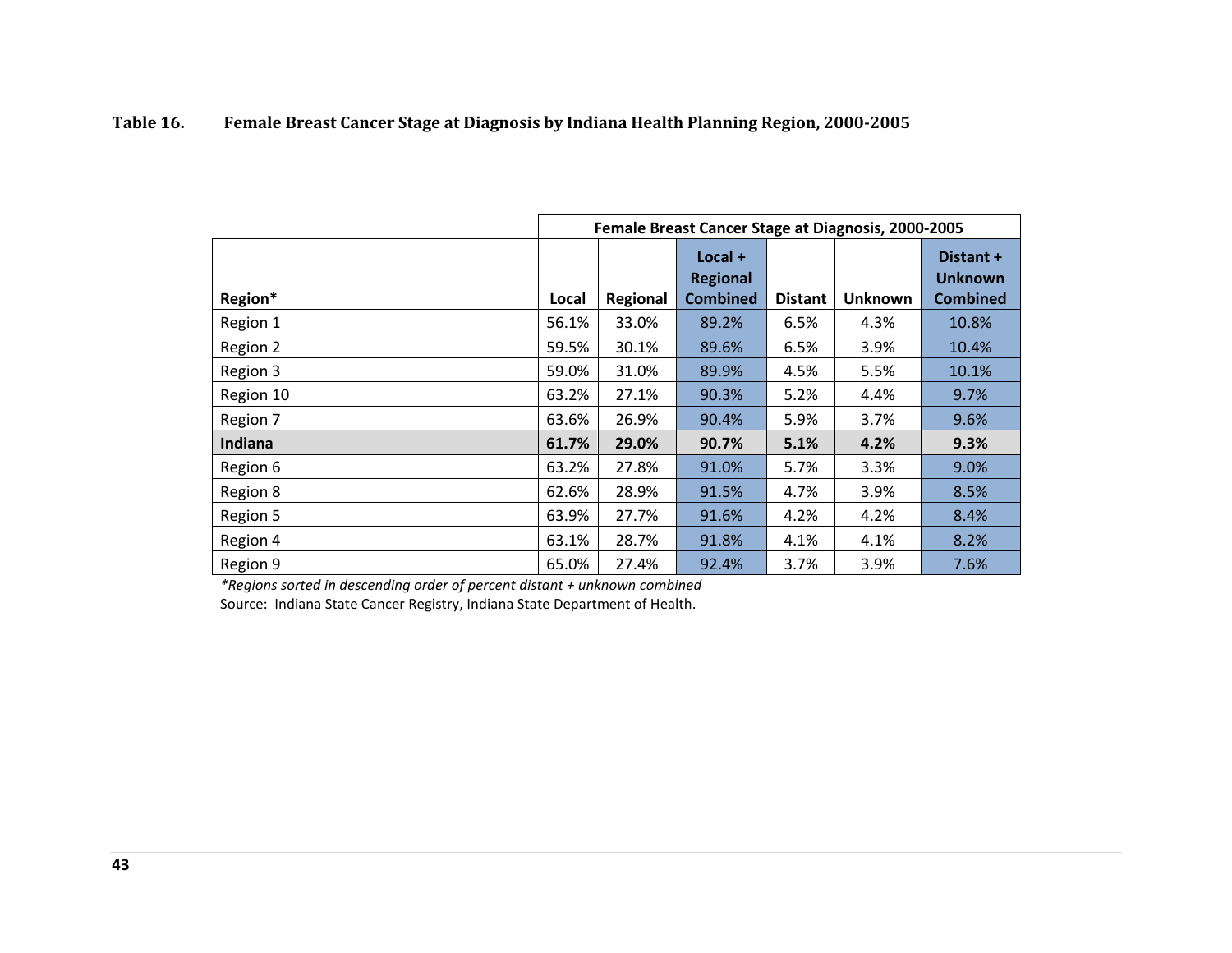|           |       | Cervix Uteri Cancer Stage at Diagnosis, 2000-2005 |                                                 |                |                |                                                |  |  |
|-----------|-------|---------------------------------------------------|-------------------------------------------------|----------------|----------------|------------------------------------------------|--|--|
| Region*   | Local | Regional                                          | $Local +$<br><b>Regional</b><br><b>Combined</b> | <b>Distant</b> | <b>Unknown</b> | Distant +<br><b>Unknown</b><br><b>Combined</b> |  |  |
| Region 10 | 43.8% | 29.2%                                             | 72.9%                                           | 18.8%          | 8.3%           | 27.1%                                          |  |  |
| Region 7  | 37.5% | 43.8%                                             | 81.3%                                           | 13.8%          | 5.0%           | 18.8%                                          |  |  |
| Region 2  | 45.9% | 36.2%                                             | 82.1%                                           | 10.2%          | 7.7%           | 17.9%                                          |  |  |
| Region 9  | 53.6% | 29.5%                                             | 83.0%                                           | 11.6%          | 5.4%           | 17.0%                                          |  |  |
| Region 8  | 50.6% | 32.5%                                             | 83.1%                                           | 9.1%           | 7.8%           | 16.9%                                          |  |  |
| Region 1  | 45.0% | 39.2%                                             | 84.2%                                           | 8.1%           | 7.7%           | 15.8%                                          |  |  |
| Indiana   | 48.7% | 35.8%                                             | 84.5%                                           | 8.9%           | 6.6%           | 15.5%                                          |  |  |
| Region 3  | 52.4% | 33.5%                                             | 85.9%                                           | 8.4%           | 5.8%           | 14.1%                                          |  |  |
| Region 6  | 47.5% | 38.7%                                             | 86.2%                                           | 7.2%           | 6.6%           | 13.8%                                          |  |  |
| Region 5  | 51.6% | 35.4%                                             | 87.1%                                           | 6.9%           | 6.0%           | 12.9%                                          |  |  |
| Region 4  | 49.2% | 38.5%                                             | 87.7%                                           | 7.7%           | 4.6%           | 12.3%                                          |  |  |

## <span id="page-48-0"></span>**Table 17. Cancer of the Cervix, Stage at Diagnosis by Indiana Health Planning Region, 2000-2005**

*\*Regions sorted in descending order of percent distant + unknown combined*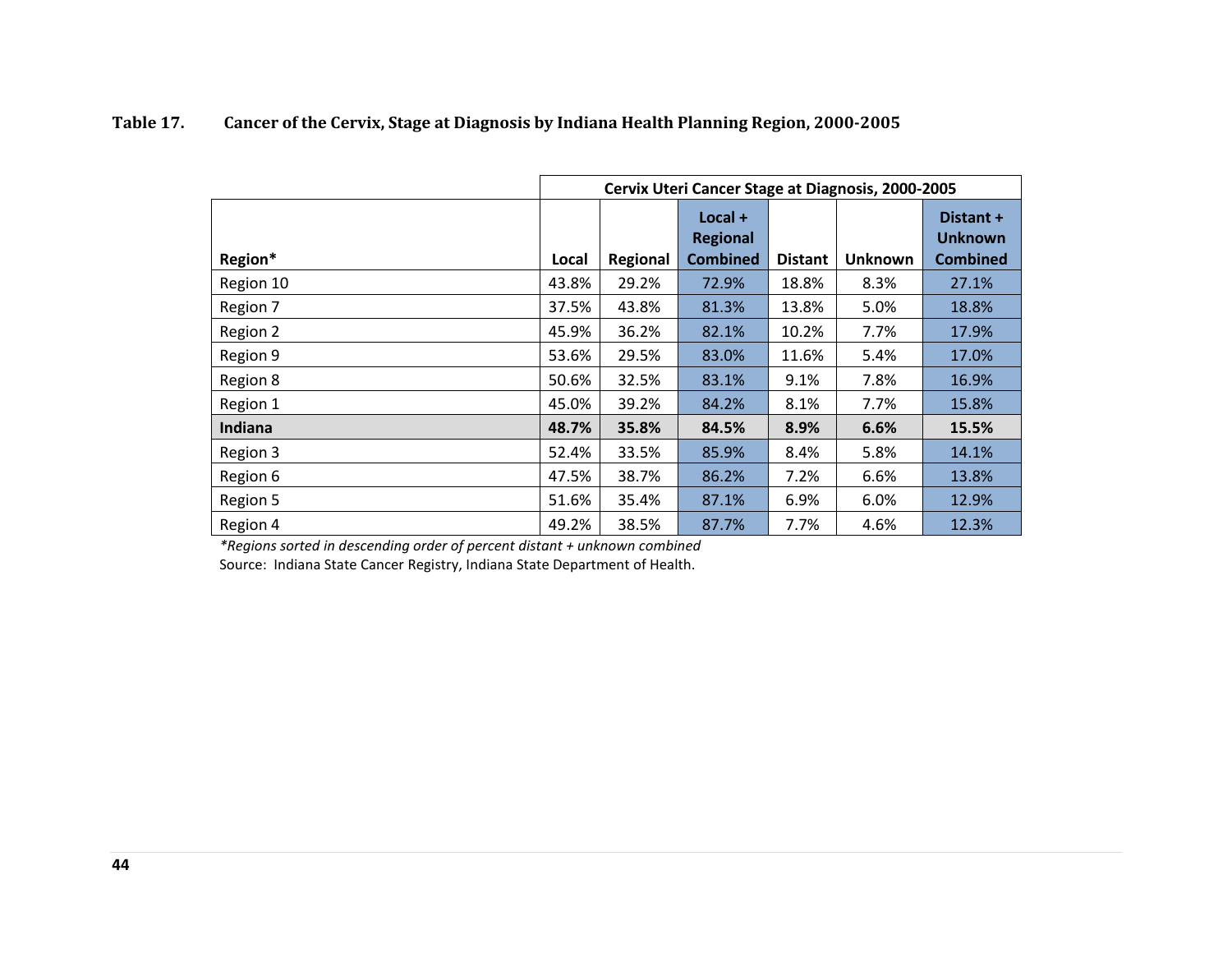## <span id="page-49-0"></span>**Appendix C: Cancer Risk Factors**

## <span id="page-49-1"></span>**Table 18. U.S. and Indiana Adults Who Are Current Smokers, 2009**

| <b>Adult Smokers, 2009</b> | <b>Indiana Percent</b> | <b>U.S. Median Percent</b> |        |
|----------------------------|------------------------|----------------------------|--------|
| <b>Gender</b>              |                        |                            |        |
| Male                       | 24.8%                  | 19.6%                      | $\ast$ |
| Female                     | 21.4%                  | 16.8%                      | $\ast$ |
| <b>Race/Ethnicity</b>      |                        |                            |        |
| White                      | 22.2%                  | 17.2%                      | $\ast$ |
| <b>Black</b>               | 31.5%                  | 20.5%                      | $\ast$ |
| Hispanic                   | 23.0%                  | 15.6%                      |        |
| <b>Education</b>           |                        |                            |        |
| Less than High School      | 42.1%                  | 31.4%                      | $\ast$ |
| High School or G.E.D       | 26.8%                  | 24.8%                      |        |
| Some post-High School      | 26.1%                  | 19.9%                      | $\ast$ |
| College Graduate           | 8.5%                   | 8.2%                       |        |
| <b>Overall Measures</b>    |                        |                            |        |
| <b>All Adults</b>          | 23.1%                  | 17.9%                      | $\ast$ |
| Indiana Rank**             | 5th                    |                            |        |
| <b>National Range</b>      | (9.8%-25.6%)           |                            |        |

*\*Indicates a statistically significant difference between Indiana and U.S. percents based on 95% confidence intervals.*

*\*\*Rank from 1-51 among 50 States and D.C.; 1= highest*

*Source: Behavioral Risk Factor Surveillance System, 2009*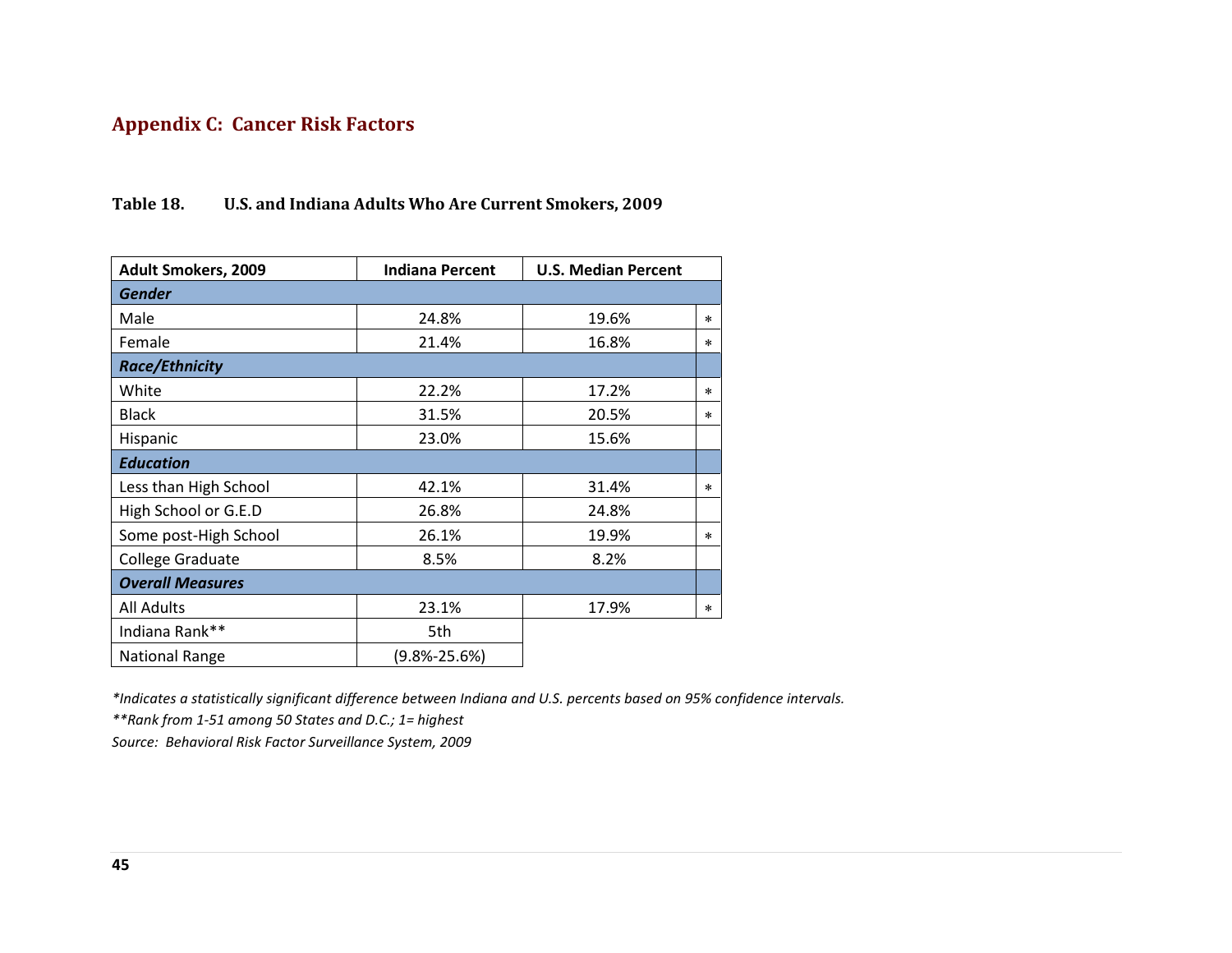|                                      | <b>Current Cigarette Use*</b> |                     | <b>Current Smokeless Tobacco Use*</b> |                     |  |
|--------------------------------------|-------------------------------|---------------------|---------------------------------------|---------------------|--|
| Youth <sup>ª</sup> Tobacco Use, 2009 | <b>Indiana Percent</b>        | <b>U.S. Percent</b> | <b>Indiana Percent</b>                | <b>U.S. Percent</b> |  |
| All Youth                            | 23.9%                         | 19.5%               | 10.7%                                 | 8.9%                |  |
| Males                                | 24.3%                         | 19.8%               | 17.9%                                 | 15.0%               |  |
| Females                              | 22.6%                         | 19.1%               | 3.2%                                  | 2.2%                |  |
| White, non-Hispanic                  | 25.3%                         | 22.5%               | 12.1%                                 | 11.9%               |  |
| Black, non-Hispanic                  | 11.3%                         | 9.5%                | 2.8%                                  | 3.3%                |  |
| Hispanic                             | 23.2%                         | 18.0%               | 5.6%                                  | 5.1%                |  |

## <span id="page-50-0"></span>**Table 19. U.S. and Indiana Youth Tobacco Use, 2009**

*a Youth = 9th -12th grade students*

*\*Differences between Indiana and U.S. percentages were not statistically significant, based on 95% confidence intervals.*

*Source: Youth Risk Behavior Survey, 2009*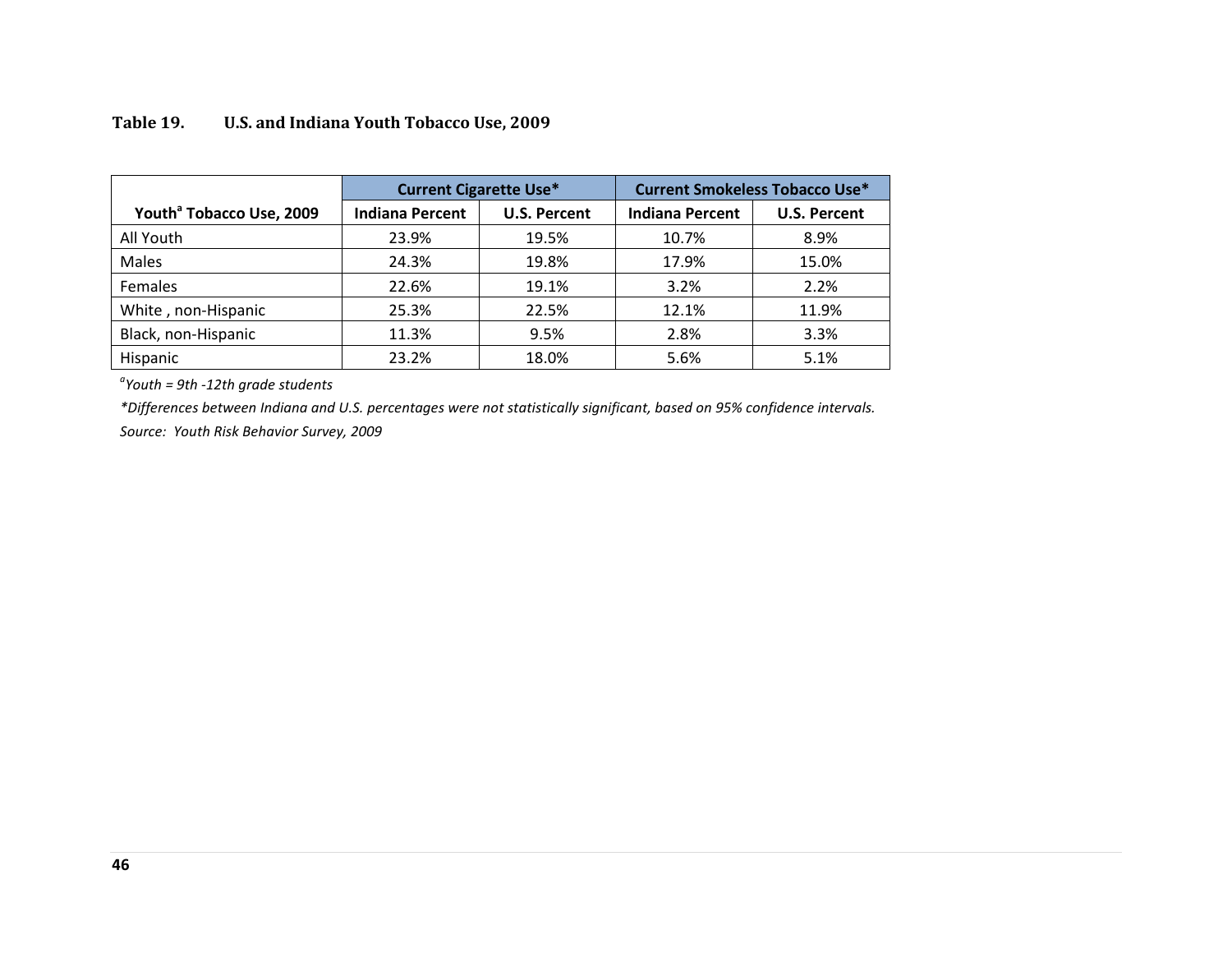| <b>Adults Insufficiently Active, 2009</b> | <b>Indiana Percent</b> |       | <b>U.S. Median Percent</b> |  |  |
|-------------------------------------------|------------------------|-------|----------------------------|--|--|
| <b>Gender</b>                             |                        |       |                            |  |  |
| Male                                      | 47.3%                  | 46.6% |                            |  |  |
| Female                                    | 56.3%                  | 51.4% | $\ast$                     |  |  |
| <b>Race/Ethnicity</b>                     |                        |       |                            |  |  |
| White                                     | 50.8%                  | 48.1% | $\ast$                     |  |  |
| <b>Black</b>                              | 61.9%                  | 56.9% |                            |  |  |
| Hispanic                                  | 56.7%                  | 53.4% |                            |  |  |
| Age                                       |                        |       |                            |  |  |
| 18-24                                     | 38.1%                  | 38.5% |                            |  |  |
| 25-34                                     | 47.5%                  | 44.7% |                            |  |  |
| 35-44                                     | 50.8%                  | 47.9% |                            |  |  |
| 45-54                                     | 52.7%                  | 49.2% | $\ast$                     |  |  |
| 55-64                                     | 57.0%                  | 52.6% | $\ast$                     |  |  |
| $65+$                                     | 62.6%                  | 59.7% | $\ast$                     |  |  |
| <b>Education</b>                          |                        |       |                            |  |  |
| Less than High School                     | 59.9%                  | 60.0% |                            |  |  |
| High School or G.E.D.                     | 55.4%                  | 52.8% |                            |  |  |
| Some post-High School                     | 48.9%                  | 49.0% |                            |  |  |
| <b>College Graduate</b>                   | 47.7%                  | 45.3% |                            |  |  |
| <b>Overall Measures</b>                   |                        |       |                            |  |  |
| <b>All Adults</b>                         | 52.0%                  | 49.0% | $\ast$                     |  |  |
| Indiana Rank**                            | 15th                   |       |                            |  |  |
| <b>National Range:</b>                    | $(39.3\% - 64.8\%)$    |       |                            |  |  |

## <span id="page-51-0"></span>**Table 20. U.S. and Indiana Adults Who Did Not Meet the Recommended Physical Activity Level, 2009a**

*a The minimum recommended level of physical activity for adults is > 30 minutes of moderate physical activity on > 5 days per week OR > 20 minutes of vigorous physical activity on > 3 days per week.*

*\*Indicates a statistically significant difference between Indiana and U.S. percents based on 95% confidence intervals.*

*\*\*Rank from 1-51 among 50 States and D.C.; 1=highest*

*Source: Behavioral Risk Factor Surveillance System, 2009.*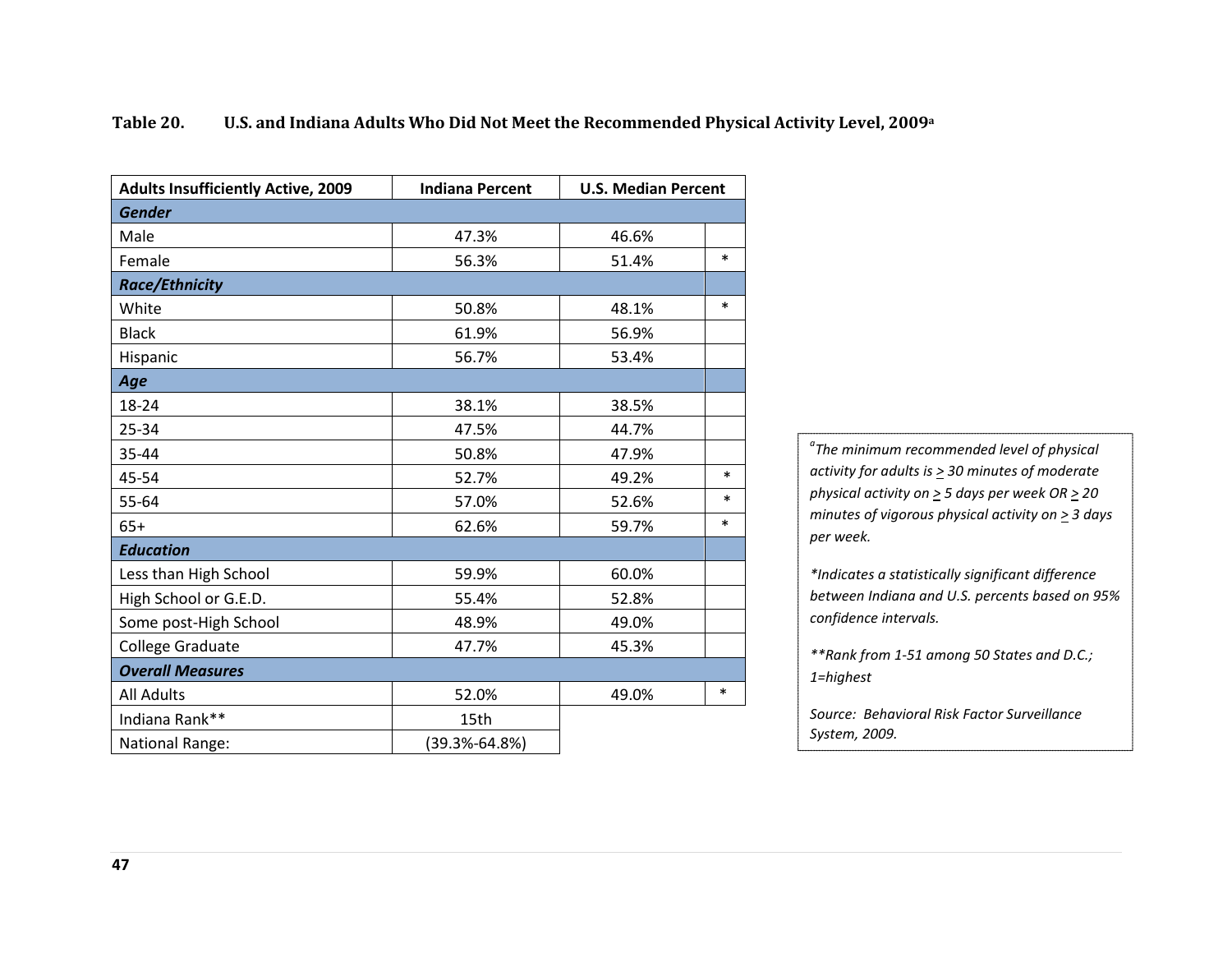<span id="page-52-0"></span>

<sup>a</sup>The recommended level of physical activity was defined as: Doing any kind of physical activity that increased their heart rate and made them breath hard *some of the time for a total of at least 60 minutes per day on 5 or more days during the 7 days before the survey. \*Indicates a statistically significant difference between Indiana and U.S. percents based on 95% confidence intervals. Source: Youth Risk Behavior Survey, 2009*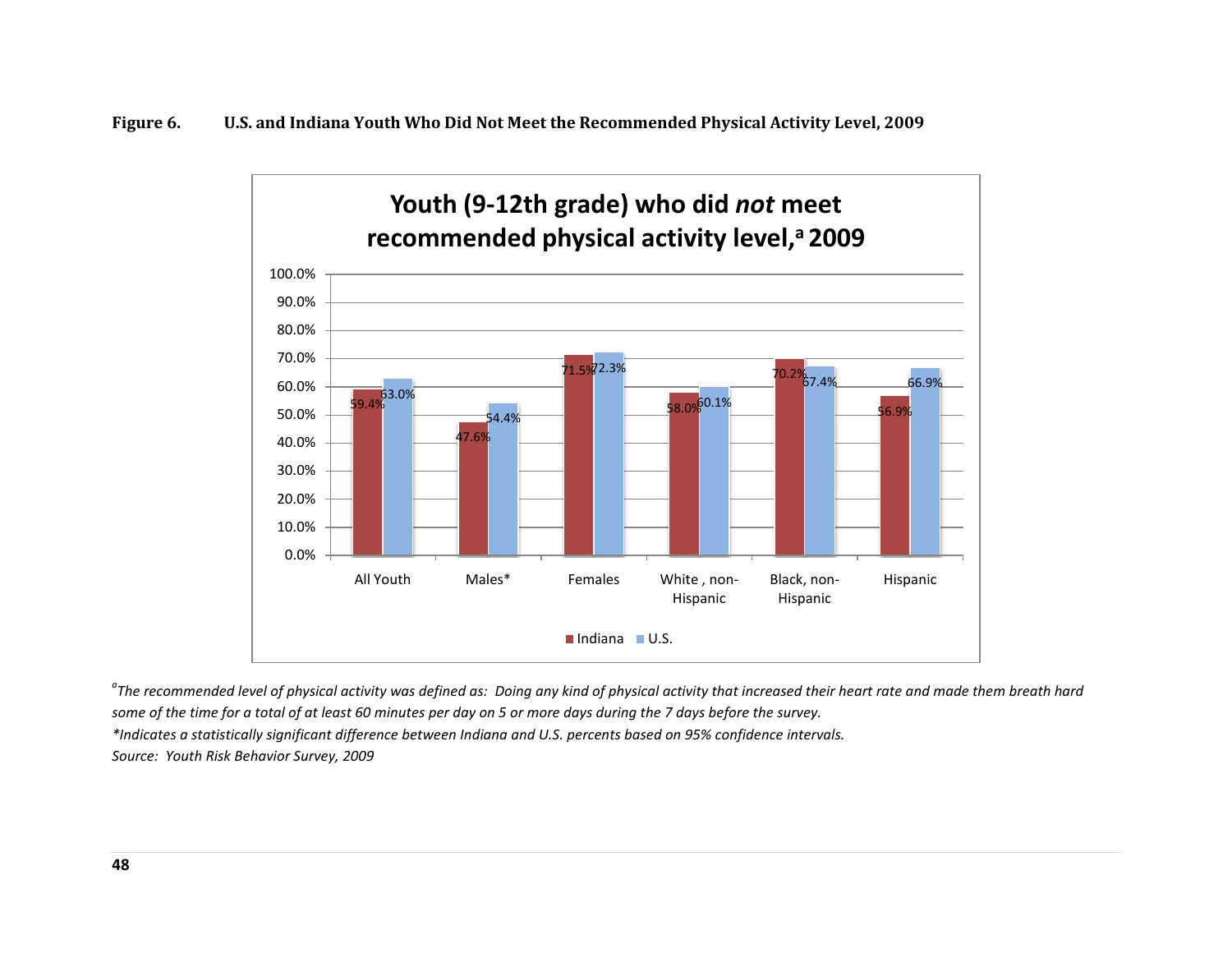| Adult Obesity <sup>a</sup> , 2009 | <b>Indiana Percent</b> | U.S. Median<br>Percent |        |
|-----------------------------------|------------------------|------------------------|--------|
| <b>Gender</b>                     |                        |                        |        |
| Male                              | 29.7%                  | 28.5%                  |        |
| Female                            | 30.2%                  | 26.0%                  | $\ast$ |
| <b>Race/Ethnicity</b>             |                        |                        |        |
| White                             | 29.7%                  |                        | *      |
| <b>Black</b>                      | 34.4%                  | 38.7%                  |        |
| Hispanic                          | 32.1%                  | 29.3%                  |        |
| <b>Education</b>                  |                        |                        |        |
| Less than High School             | 30.5%                  | 31.7%                  |        |
| High School or G.E.D              | 30.7%                  | 30.4%                  |        |
| Some post-High School             | 29.6%                  | 29.4%                  |        |
| College Graduate                  | 29.0%                  | 22.2%                  | $\ast$ |
| <b>Overall Measures</b>           |                        |                        |        |
| <b>All Adults</b>                 | 29.9%                  | 26.9%                  | *      |
| Indiana Rank**                    | 14th                   |                        |        |
| <b>National Range</b>             | $(18.9\% - 35.3\%)$    |                        |        |

## <span id="page-53-0"></span>**Table 21. U.S. and Indiana Adult Obesity Prevalence, 2009**

*a Obesity is defined as a BMI > 30.0*

*\*Indicates a statistically significant difference between Indiana and U.S. percents based on 95% confidence intervals.*

*\*\*Rank from 1-51 among 50 States and D.C.; 1= highest*

*Source: Behavioral Risk Factor Surveillance System, 2009*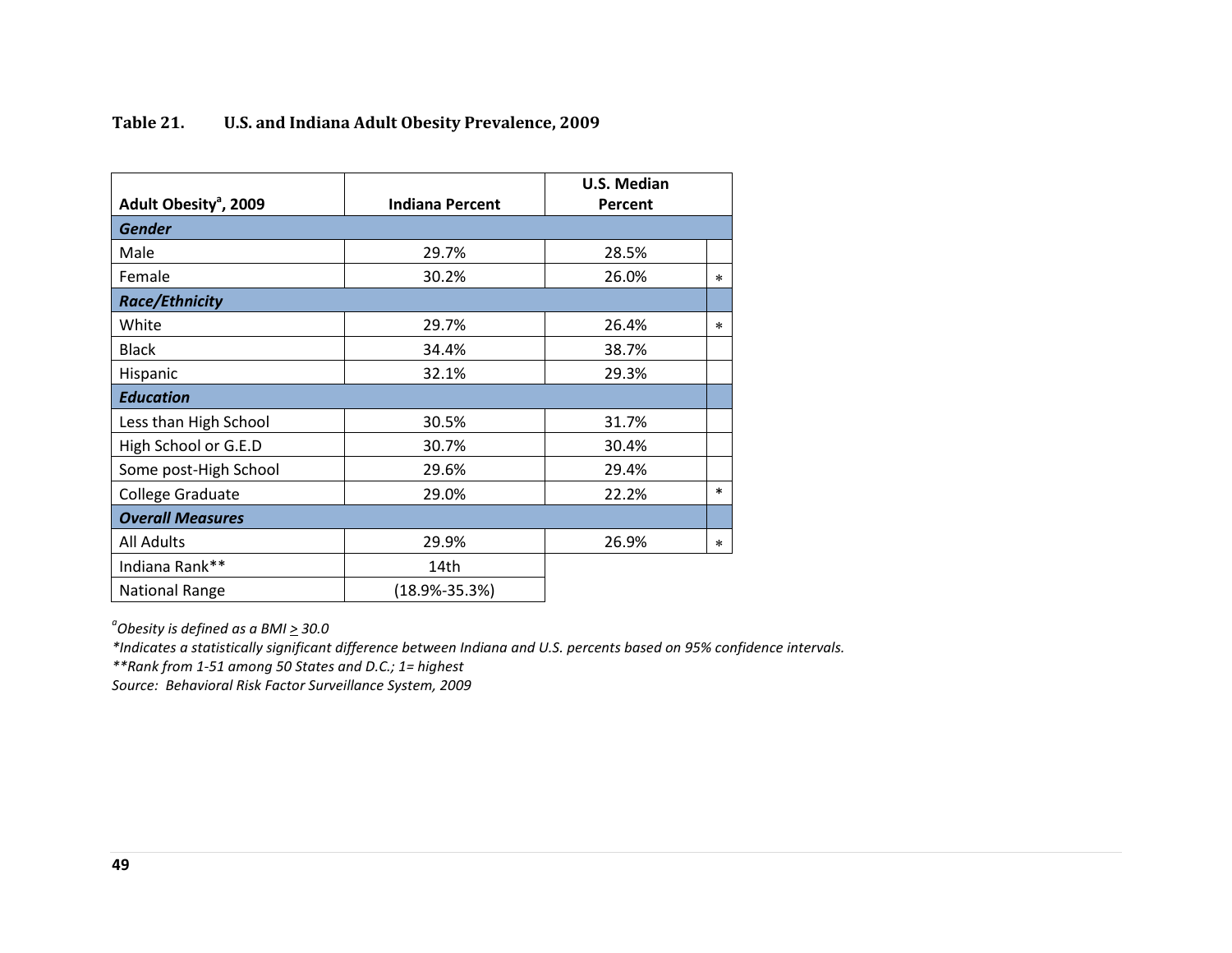<span id="page-54-0"></span>

<sup>a</sup>Obesity in youth was defined as a BMI which is at or above the 95<sup>th</sup> percentile for gender and age. No differences between Indiana and U.S. percents were statistically significant based on 95% confidence intervals. Source: Youth Risk Behavior Survey, 2009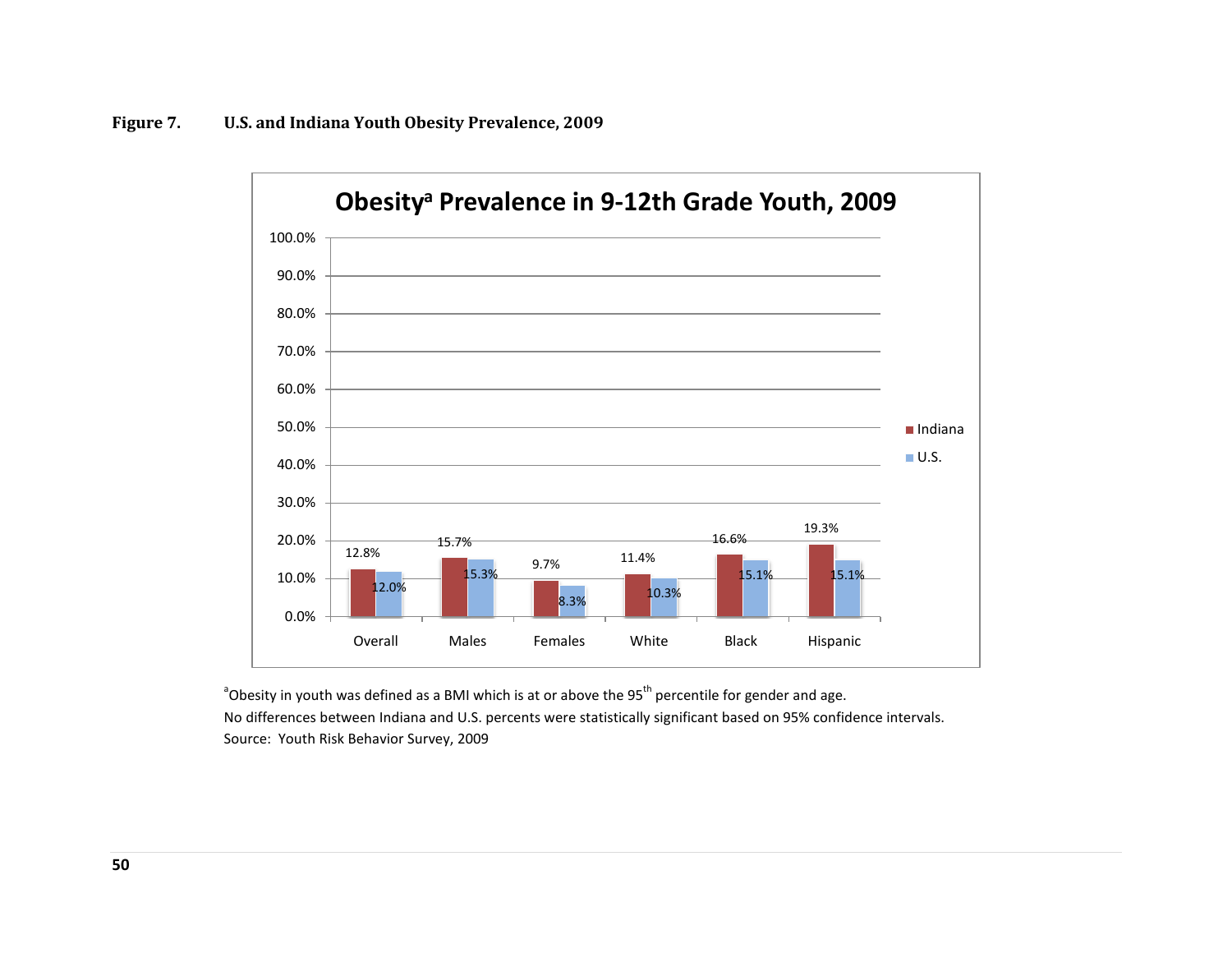| Youth <sup>ª</sup> Sexual Behaviors,<br>2009 |                        | Had sexual intercourse with $> 4$<br>partners during their life* | Had sexual intercourse for the first<br>time before the age of 13* |                     |  |
|----------------------------------------------|------------------------|------------------------------------------------------------------|--------------------------------------------------------------------|---------------------|--|
|                                              | <b>Indiana Percent</b> | <b>U.S. Percent</b>                                              | <b>Indiana Percent</b>                                             | <b>U.S. Percent</b> |  |
| All Youth                                    | 13.7%                  | 13.8%                                                            | 4.5%                                                               | 5.9%                |  |
| Males                                        | 13.5%                  | 16.2%                                                            | 6.3%                                                               | 8.4%                |  |
| <b>Females</b>                               | 13.7%                  | 11.2%                                                            | 2.8%                                                               | 3.1%                |  |
| White, non-Hispanic                          | 12.0%                  | 10.5%                                                            | 2.7%                                                               | 3.4%                |  |
| Black, non-Hispanic                          | 24.1%                  | 28.6%                                                            | <b>NA</b>                                                          | 15.2%               |  |
| Hispanic                                     | 13.2%                  | 14.2%                                                            | 8.1%                                                               | 6.7%                |  |

## <span id="page-55-0"></span>**Table 22. U.S. and Indiana Youth Sexual Behaviors, 2009**

*a Youth = 9th -12th grade students*

*\*Differences between Indiana and U.S. percentages were not statistically significant based on 95% confidence intervals.*

*NA- Percentage not reported because there were fewer than 100 respondents for this subgroup*

*Source: Youth Risk Behavior Survey, 2009*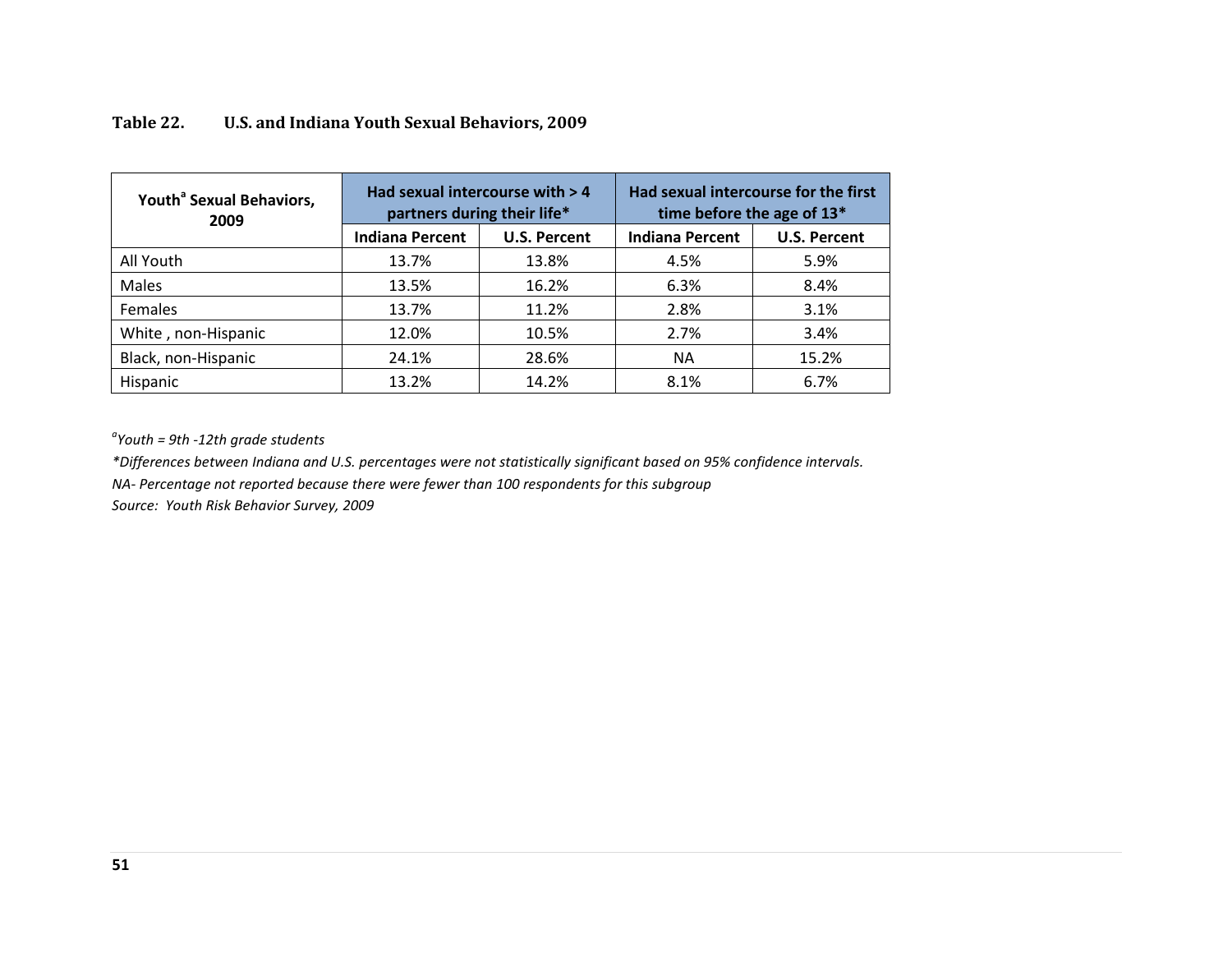<span id="page-56-0"></span>

| Table 23. | U.S. and Indiana Adults (Age 18-64 Years) Who Do Not Have Health Care Coverage, 2009 |
|-----------|--------------------------------------------------------------------------------------|
|-----------|--------------------------------------------------------------------------------------|

| <b>Uninsured Nonelderly Adults, 2009</b> | <b>Indiana Percent</b> | U.S. Median<br>Percent |        |
|------------------------------------------|------------------------|------------------------|--------|
| <b>Gender</b>                            |                        |                        |        |
| Male                                     | 23.6%                  | 19.1%                  | $\ast$ |
| Female                                   | 17.1%                  | 14.9%                  | $\ast$ |
| <b>Race/Ethnicity</b>                    |                        |                        |        |
| White                                    | 17.5%                  | 13.6%                  | $\ast$ |
| <b>Black</b>                             | 32.8%                  | 23.4%                  | $\ast$ |
| Hispanic                                 | 42.8%                  | 36.9%                  |        |
| <b>Education</b>                         |                        |                        |        |
| Less than High School                    | 41.5%                  | 37.6%                  |        |
| High School or G.E.D                     | 26.6%                  | 23.9%                  |        |
| Some post-High School                    | 18.1%                  | 15.8%                  |        |
| College Graduate                         | 7.7%                   | 6.4%                   |        |
| <b>Overall Measures</b>                  |                        |                        |        |
| <b>All Adults</b>                        | 20.4%                  | 16.9%                  | $\ast$ |
| Indiana Rank**                           | 15th                   |                        |        |
| <b>National Range</b>                    | $(6.1% - 29.1%)$       |                        |        |

*\*Indicates a statistically significant difference between Indiana and U.S. percents based on 95% confidence intervals.*

*\*\*Rank from 1-51 among 50 States and D.C.; 1= highest*

*Source: Behavioral Risk Factor Surveillance System, 2009*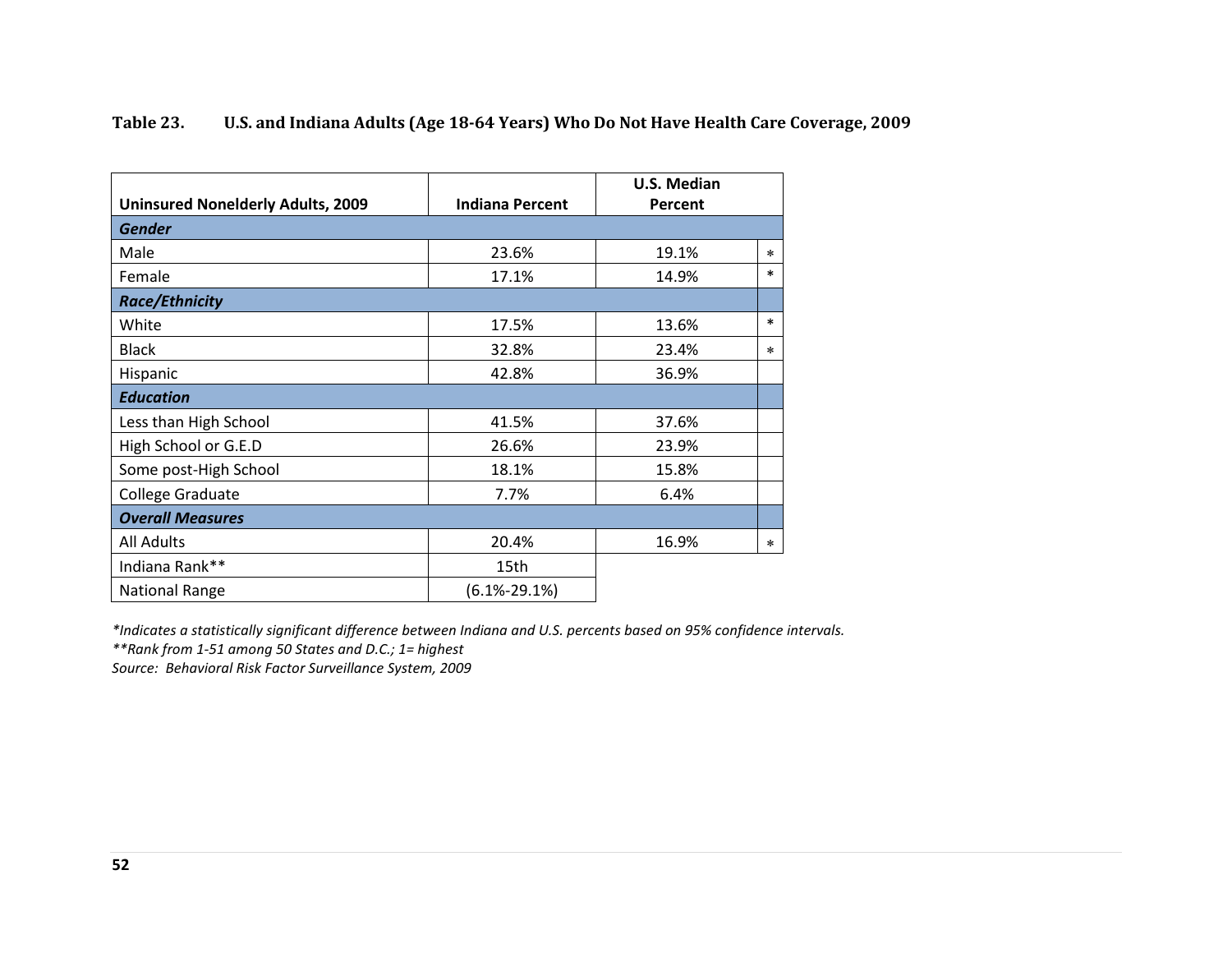<span id="page-57-0"></span>

| Table 24. | Uninsured Rates for the Nonelderly in Indiana Compared to U.S. Rates, 2007-2008 |  |  |
|-----------|---------------------------------------------------------------------------------|--|--|
|-----------|---------------------------------------------------------------------------------|--|--|

| <b>Uninsured, 2007-2008</b>                    | <b>Indiana Percent</b> | <b>U.S. Percent</b> |  |  |  |
|------------------------------------------------|------------------------|---------------------|--|--|--|
| <b>Total Nonelderly Population<sup>ª</sup></b> | 13.4%                  | 17.4%               |  |  |  |
| <b>Gender</b>                                  |                        |                     |  |  |  |
| Male                                           | 14.2%                  | 19.1%               |  |  |  |
| Female                                         | 12.6%                  | 15.7%               |  |  |  |
| <b>Race/Ethnicity</b>                          |                        |                     |  |  |  |
| White                                          | 12.3%                  | 12.7%               |  |  |  |
| <b>Black</b>                                   | 17.6%                  | 20.6%               |  |  |  |
| Hispanic                                       | 26.2%                  | 32.2%               |  |  |  |
| Age                                            |                        |                     |  |  |  |
| Children ( $\leq$ 18 years old)                | 5.9%                   | 10.3%               |  |  |  |
| Adults (19-64 years old)                       | 16.8%                  | 20.4%               |  |  |  |
| <b>Federal Poverty Level</b>                   |                        |                     |  |  |  |
| <b>Under 100%</b>                              | 28.7%                  | 34.8%               |  |  |  |
| 100-133%                                       | 23.6%                  | 30.4%               |  |  |  |
| 134%-300%                                      | 16.4%                  | 22.0%               |  |  |  |
| Over 300%                                      | 10.8%                  | 14.5%               |  |  |  |

*a Nonelderly includes those aged 0-64.*

Source: The Kaiser Family Foundation, statehealthfacts.org. Data Source: Urban Institute and Kaiser Commission on Medicaid and the Uninsured estimates based on the Census Bureau's March 2008 and 2009 Current Population Survey (CPS: Annual Social and Economic Supplements).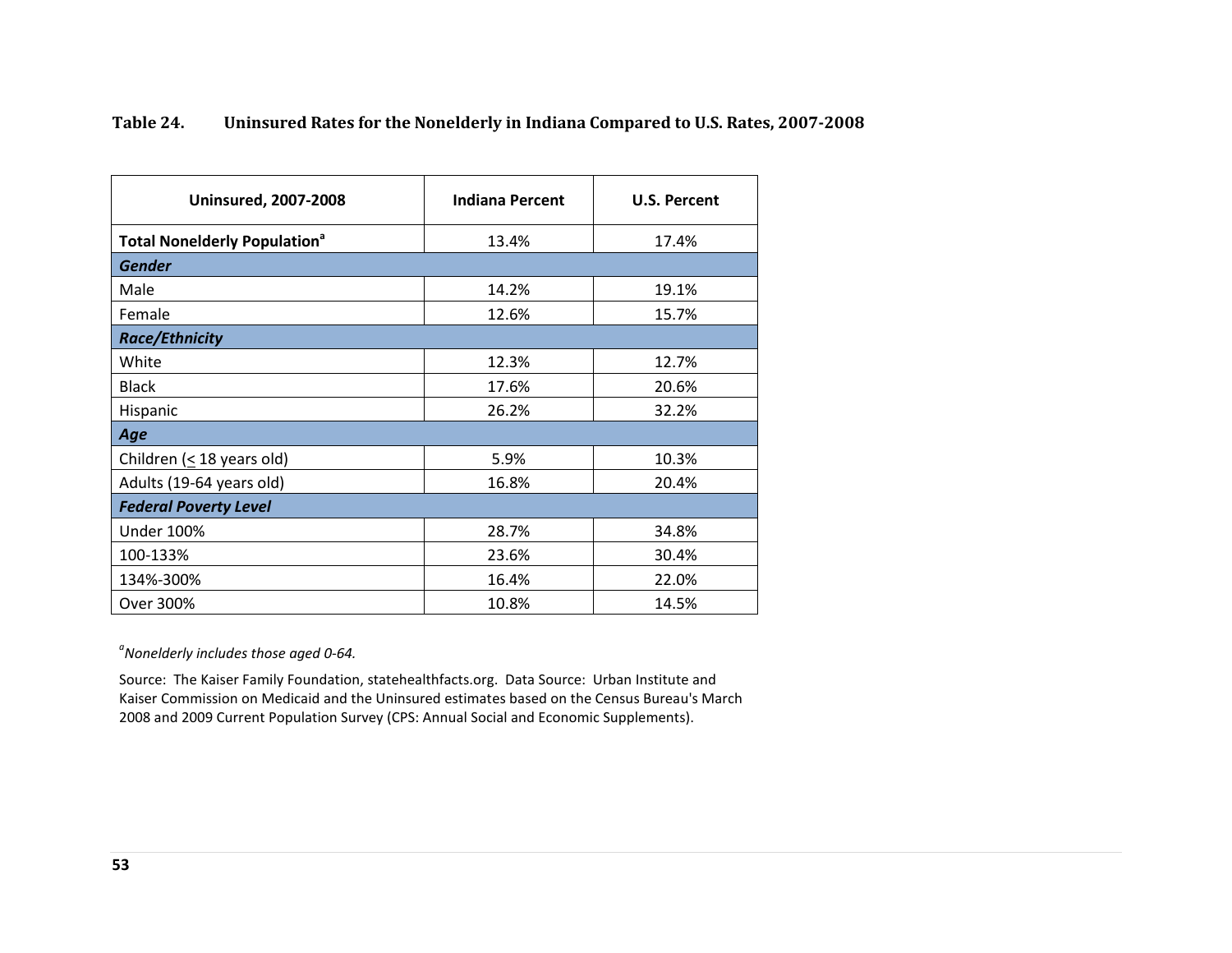## <span id="page-58-0"></span>**Appendix D: Cancer Screening**

## <span id="page-58-1"></span>**Table 25. Indianapolis, Indiana, and U.S. Cancer Screening Rates, 2008**

| <b>Cancer Screening Tests, 2008</b>                                          | <b>Indianapolis</b><br><b>MSA Percent</b> | <b>Indiana Percent</b> | <b>U.S. Median</b><br><b>Percent</b> |        | Indiana Rank**<br>and Range          |
|------------------------------------------------------------------------------|-------------------------------------------|------------------------|--------------------------------------|--------|--------------------------------------|
| Men aged 40+ who have had a PSA test within the past<br>two years            | 57.0%                                     | 55.3%                  | 54.8%                                |        | 23rd<br>$(44.9 - 64.6%)$             |
| Women aged 18+ who have had a pap test within the<br>past 3 years            | 84.8%                                     | 78.7%                  | 82.9%                                | $\ast$ | 47th<br>$(66.6 - 88.9%)$             |
| Adults aged 50+ who have had a blood stool test within<br>the past two years | 20.3%                                     | 18.2%                  | 21.0%                                | $\ast$ | 43rd<br>$(9.1 - 29.0\%)$             |
| Adults aged 50+ who have ever had a sigmoidoscopy or<br>colonoscopy          | 65.3%                                     | 59.3%                  | 62.2%                                | $\ast$ | 35th<br>$(52.6 - 74.3%)$             |
| Women aged 40+ who have had a mammogram within<br>the past 2 years           | 77.7%                                     | 73.9%                  | 76.0%                                |        | 36 <sub>th</sub><br>$(67.2 - 84.9%)$ |
| Women aged 50+ who have had a mammogram within<br>the past 2 years           | 81.0%                                     | 75.5%                  | 79.5%                                | $\ast$ | 39th<br>$(71.2 - 87.3%)$             |

*\*Indicates a statistically significant difference between Indiana and U.S. percents based on 95% confidence intervals. Indiana and Indianapolis MSA differences were not statistically significant.*

*\*\*Rank from 1-51 among 50 states and D.C.; 1= highest*

*Source: Behavioral Risk Factor Surveillance System, 2008*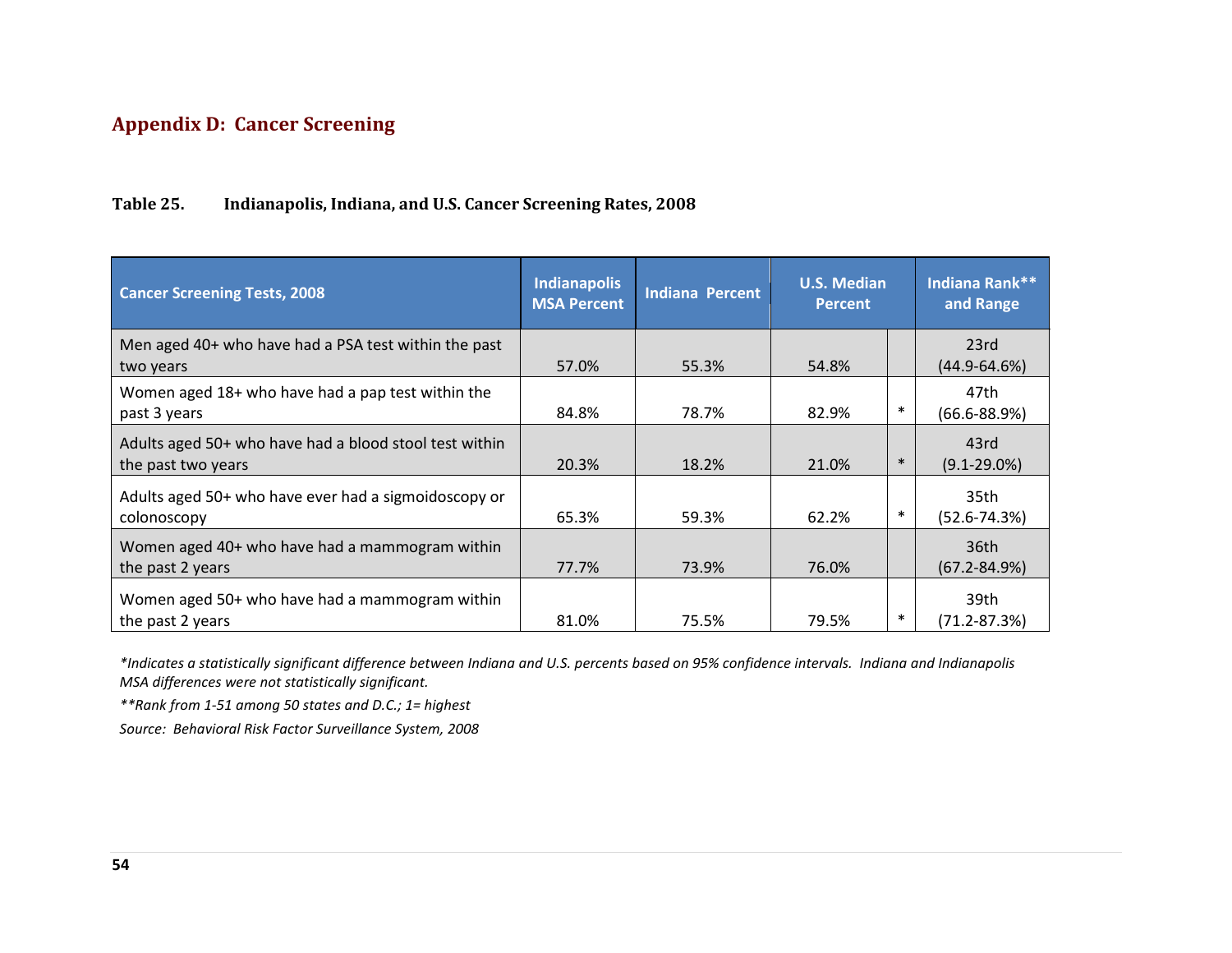

<span id="page-59-0"></span>**Figure 8. Cancer Screening Rates in Indiana by Race, 2008**

*Source: Behavioral Risk Factor Surveillance System, 2008. Public use data file for 2008 was utilized to derive the percentages for blacks regarding FOBT and PSA testing, as these rates were suppressed at the BRFSS online portal.*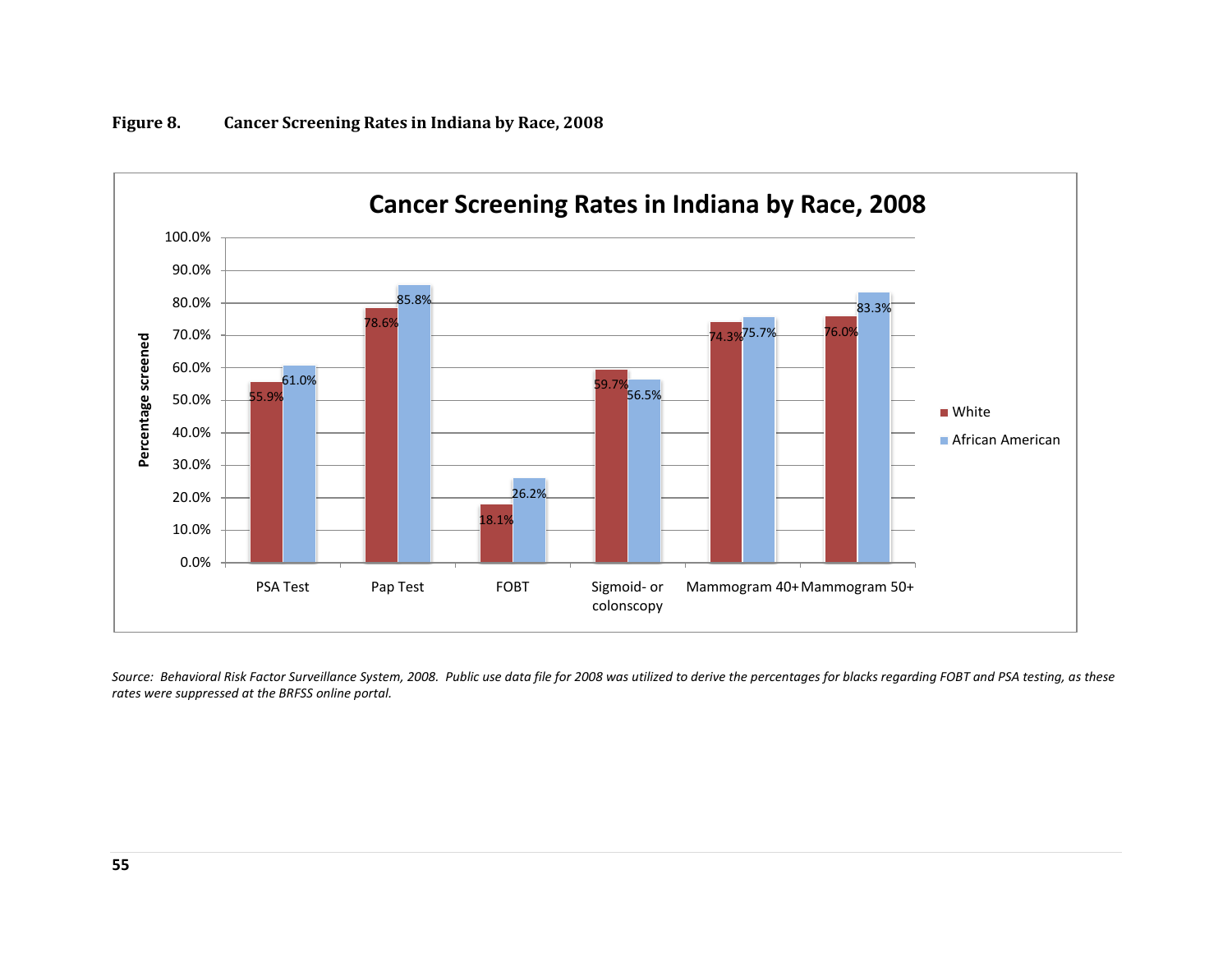<span id="page-60-0"></span>



*<sup>a</sup> Indiana's Pap testing rates are significantly lower than the U.S. in all years shown.*

*b Indiana's mammography rates are significantly lower than the U.S. in all years except 2008.* 

*Source: Behavioral Risk Factor Surveillance System and SMART BRFSS, 2002-2006*